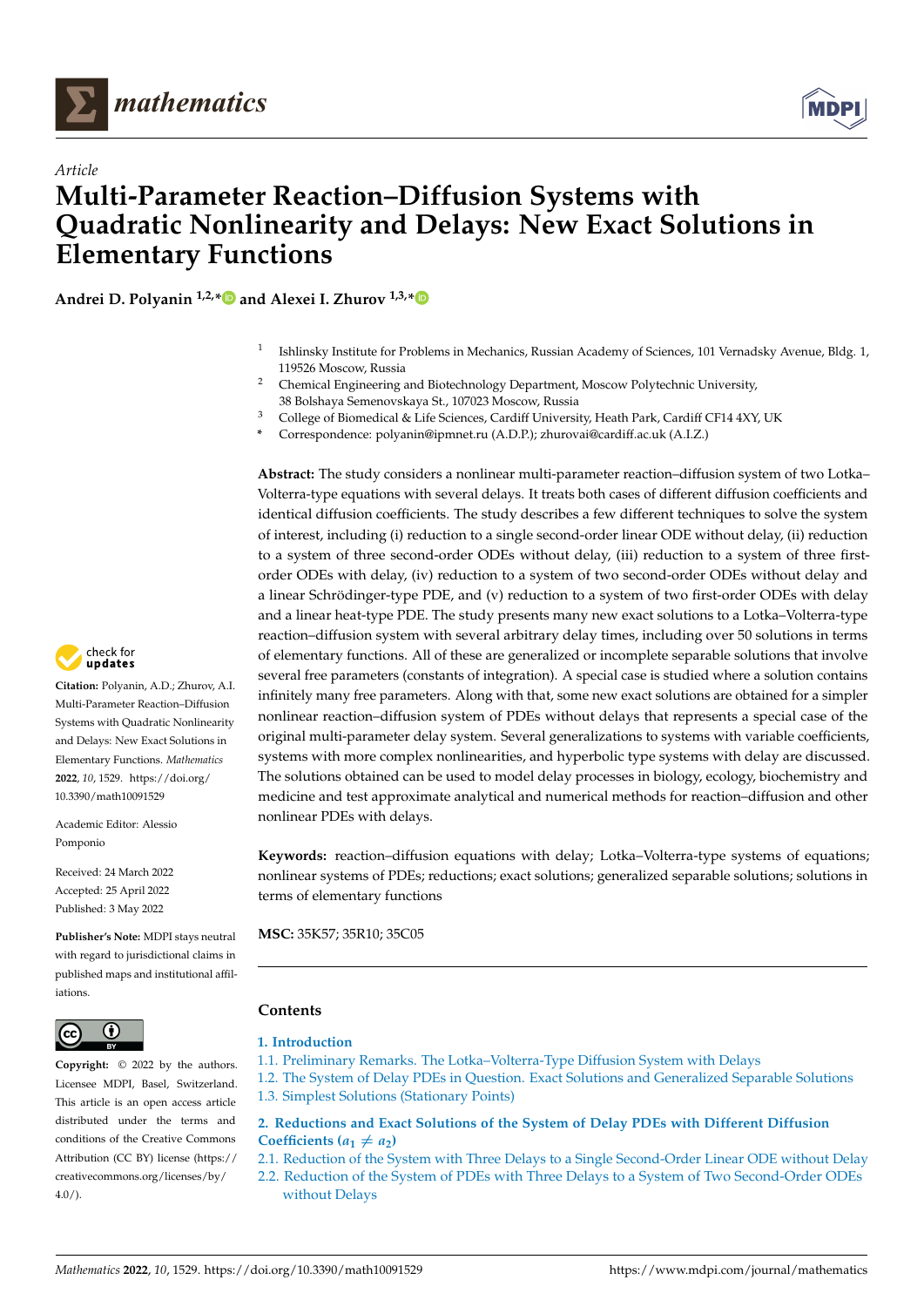- [2.3. Exact Solutions in Terms of Elementary Functions to the Reduced System of Two Second-Order](#page-8-0) [ODEs](#page-8-0)
- [2.4. Reduction of a System of PDEs with Three Delays to a System of Three Second-Order ODEs](#page-12-0) [without Delays](#page-12-0)
- [2.5. Exact Solutions in Terms of Elementary Functions to the Reduced System of Three Second-Order](#page-13-0) [ODEs](#page-13-0)
- [2.6. Reduction of the System of PDEs with a Single Delay to a Unsteady System of Two First-Order](#page-14-0) [Delay ODEs](#page-14-0)
- [2.7. The First Integral and Exact Solutions of the Reduced System of Two First-Order Delay ODEs](#page-15-0)

## **[3. Reductions and Exact Solutions of the System of Delay PDEs with Identical Diffusion](#page-17-0)** Coefficients  $(a_1 = a_2)$

- [3.1. Reduction of the System of PDEs with Three Delays to a System of Two Second-Order ODEs](#page-17-1) [without Delay and One Linear PDE](#page-17-1)
- [3.2. Exact Solutions to the Reduced System Consisting of Two ODEs and One PDE](#page-18-0)
- [3.3. Reduction of the System of PDEs with a Single Delay to a System of Two First-Order Delay ODEs](#page-20-0) [and One Linear PDE](#page-20-0)

#### **[4. Related Systems of PDEs with Several Space Variables and Delays. Other Generalizations](#page-21-0)**

- [4.1. Reductions and Exact Solutions of a Multidimensional System with Different Diffusion](#page-21-1) [Coefficients and Delays](#page-21-1)
- [4.2. Reductions and Exact solutions of a Multidimensional System with Identical Diffusion](#page-22-0) [Coefficients and Delays](#page-22-0)
- [4.3. Further Generalizations and Modifications](#page-23-0)

#### **[5. Brief Conclusions](#page-24-0)**

## <span id="page-1-0"></span>**[References](#page-0-0)**

## **1. Introduction**

#### <span id="page-1-1"></span>*1.1. Preliminary Remarks The Lotka–Volterra-Type Diffusion System with Delays*

Linear and nonlinear differential equations, ordinary and partial, with delay are not uncommon for mathematical modeling of phenomena and processes in various areas of theoretical physics, mechanics, control theory, biology, biophysics, biochemistry, medicine, ecology, economics and technical applications.

Below are a few factors that lead to the need to introduce delay into mathematical models described by differential equations. In biology and biomechanics, the delay is due to the limited transmission rate of nerve and muscle reactions in living tissues. In medicine, in studying the spread of infectious diseases, the delay time is determined by the incubation period (the time from the moment of infection to the first signs when the disease begins to manifest itself). In the dynamics of populations, a delay arises because individuals participate in reproduction only after reaching a certain age. In control theory, delays are usually associated with the finite speed of signal propagation and the limited speed of technological processes.

The presence of delay in mathematical models and differential equations is a complicating factor, which, as a rule, leads to a narrowing of the stability region of the solutions obtained. The study and solution of ordinary differential equations (ODEs) with a delay are comparable in complexity to the study and solution of partial differential equations (PDE) without delays. Importantly, unlike simpler PDEs without delay, which often have self-similar solutions, PDEs with delay do not admit self-similar solutions.

The present article deals with a Lotka–Volterra-type reaction–diffusion system with two components and four constant delays described by two coupled PDEs with quadratic nonlinearities: *u<sup>t</sup>* = *a*1*uxx* + *u*(*b*<sup>1</sup> + *p*1*u*¯<sup>1</sup> + *q*1*v*¯2),

<span id="page-1-2"></span>
$$
u_t = a_1 u_{xx} + u(b_1 + p_1 u_1 + q_1 v_2),
$$
  
\n
$$
v_t = a_2 v_{xx} + v(b_2 + p_2 u_3 + q_2 v_4),
$$
\n(1)

where  $u = u(x, t)$  and  $v = v(x, t)$  are the unknown functions;  $\bar{u}_i = u(x, t - \tau_i)$ ,  $i = 1, 3$ ;  $\bar{v}_i = v(x, t - \tau_i)$ ,  $j = 2, 4$ ;  $\tau_i \geq 0$  and  $\tau_i \geq 0$  are delay times;  $a_1 > 0$  and  $a_2 > 0$  are diffusion-type coefficients; and  $b_1$ ,  $b_2$ ,  $p_1$ ,  $p_2$ ,  $q_1$ , and  $q_2$  are some constants.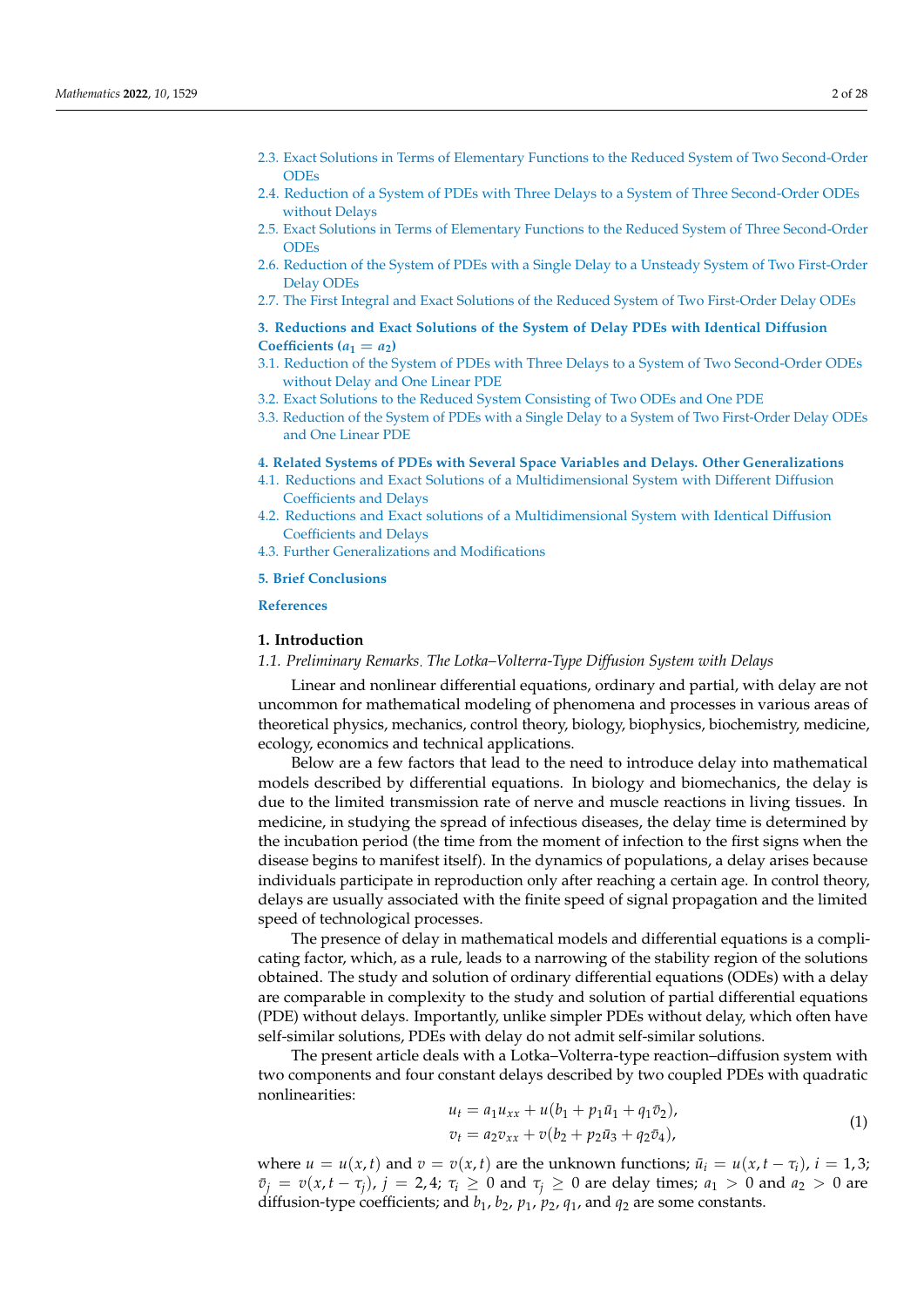Systems of the form [\(1\)](#page-1-2) are used in the mathematical modeling of various processes in biology, ecology, biochemistry, medicine, etc. For example, in population theory, the delays  $\tau_1$  and  $\tau_4$  characterize the mean reproductive age of species. At the same time,  $\tau_2$  and  $\tau_3$  are responsible for the time required for changes in the population size of one species to cause changes in the other. All the delays are non-negative and can be zero in some models. The terms with nonzero coefficients  $q_1$  and  $p_2$  make the model different from a single equation, while the coefficients are responsible for the interaction between individuals of the two populations. In the case of cooperation, when one species persists in the absence of the other or when species mutually increase each other's growth rate, the coefficients  $q_1$  and  $p_2$ are positive. In the case of competition, an increase in one population leads to a decrease in the other (for example, an increase in the number of predators leads to a decrease in the prey population), and the coefficients  $q_1$  and  $q_2$  are negative. Lotka–Volterra cooperative models with delays, described by PDEs  $(1)$ , were treated in  $[1,2]$  $[1,2]$ ; for competitive models, see [\[3–](#page-25-2)[5\]](#page-25-3).

The special case of the system of delay PDEs [\(1\)](#page-1-2) with  $b_2 = q_2 = 0$ ,  $\tau_1 = \tau_3 = 0$ , and  $\tau_2 > 0$  describes a Belousov–Zhabotinsky oscillating chemical reaction, where *u* and *v* are the bromic acid and bromide ion concentrations (see [\[6\]](#page-25-4)).

The system of delay PDEs [\(1\)](#page-1-2) is a generalization of simpler equations and systems outlined below.

<sup>1</sup>°. In the simplest case of no diffusion or delays, with  $a_1 = a_2 = 0$  and  $τ_1 = τ_2 = τ_3$ *τ*<sup>4</sup> = 0, the system of PDEs [\(1\)](#page-1-2) degenerates into a system of ODEs [\[7](#page-25-5)[,8\]](#page-25-6), which is known as the classical Lotka–Volterra system.

2°. With no diffusion, when  $a_1 = a_2 = 0$ , system [\(1\)](#page-1-2) degenerates into a simpler system of delay ODEs. For qualitative features and the dynamics of such delay systems, see, for example, [\[9](#page-25-7)[–14\]](#page-25-8).

 $3^{\circ}$ . If  $a_1a_2 \neq 0$ , the diffusion system of PDEs [\(1\)](#page-1-2) simplifies significantly when there are no delays,  $\tau_1 = \tau_2 = \tau_3 = \tau_4 = 0$ . Numerous studies are devoted to qualitative analysis of such systems (e.g., see [\[15](#page-25-9)[–19\]](#page-25-10) and references in [\[18,](#page-25-11)[19\]](#page-25-10)).

The system of PDEs [\(1\)](#page-1-2) without delays admits simple traveling wave solutions

<span id="page-2-1"></span>
$$
u = u(z), \quad v = v(z), \qquad z = x + \lambda t,
$$
\n<sup>(2)</sup>

with the functions  $u(z)$  and  $v(z)$  described by a system of ODEs. The studies  $[20-22]$  $[20-22]$ obtained some exact solutions to this system, of the form [\(2\)](#page-2-1), which are expressible in terms of elementary functions.

The studies [\[23–](#page-25-14)[25\]](#page-25-15) considered nonclassical symmetries and exact solutions to system [\(1\)](#page-1-2) and related Lotka–Volterra-type systems in the absence of delays (see also [\[26](#page-25-16)[,27\]](#page-26-0)).

**Remark 1.** *For exact solutions to various single nonlinear reaction–diffusion-type equations without delays, see, for example, [\[26,](#page-25-16)[28–](#page-26-1)[44\]](#page-26-2). The books [\[26,](#page-25-16)[32](#page-26-3)[,37,](#page-26-4)[40](#page-26-5)[,43,](#page-26-6)[44\]](#page-26-2) describe solution methods for such equations.*

4 ◦ . In general, the presence of delays in system [\(1\)](#page-1-2) complicates its analysis dramatically, since the majority of analytical methods that are effective in constructing exact solutions to nonlinear PDEs without delay are either inapplicable for solving delay PDEs at all or extremely limited for this purpose.

The system of delay PDEs [\(1\)](#page-1-2) admits simple traveling wave solutions [\(2\)](#page-2-1) (e.g., see [\[1](#page-25-0)[,5](#page-25-3)[,45\]](#page-26-7)). At present, there is only one publication [\[46\]](#page-26-8) where two other exact solutions to system [\(1\)](#page-1-2) were obtained and some reductions of related nonlinear reaction–diffusion systems of PDEs were described.

<span id="page-2-0"></span>**Remark 2.** *For exact solutions to single nonlinear reaction–diffusion-type delay equations, see [\[47](#page-26-9)[–53\]](#page-26-10) (see also [\[54\]](#page-26-11), where time-fractional reaction–diffusion PDEs with delay were considered). The studies [\[55](#page-26-12)[,56\]](#page-26-13) describe some exact solutions to nonlinear Klein–Gordon-type PDEs with delay.*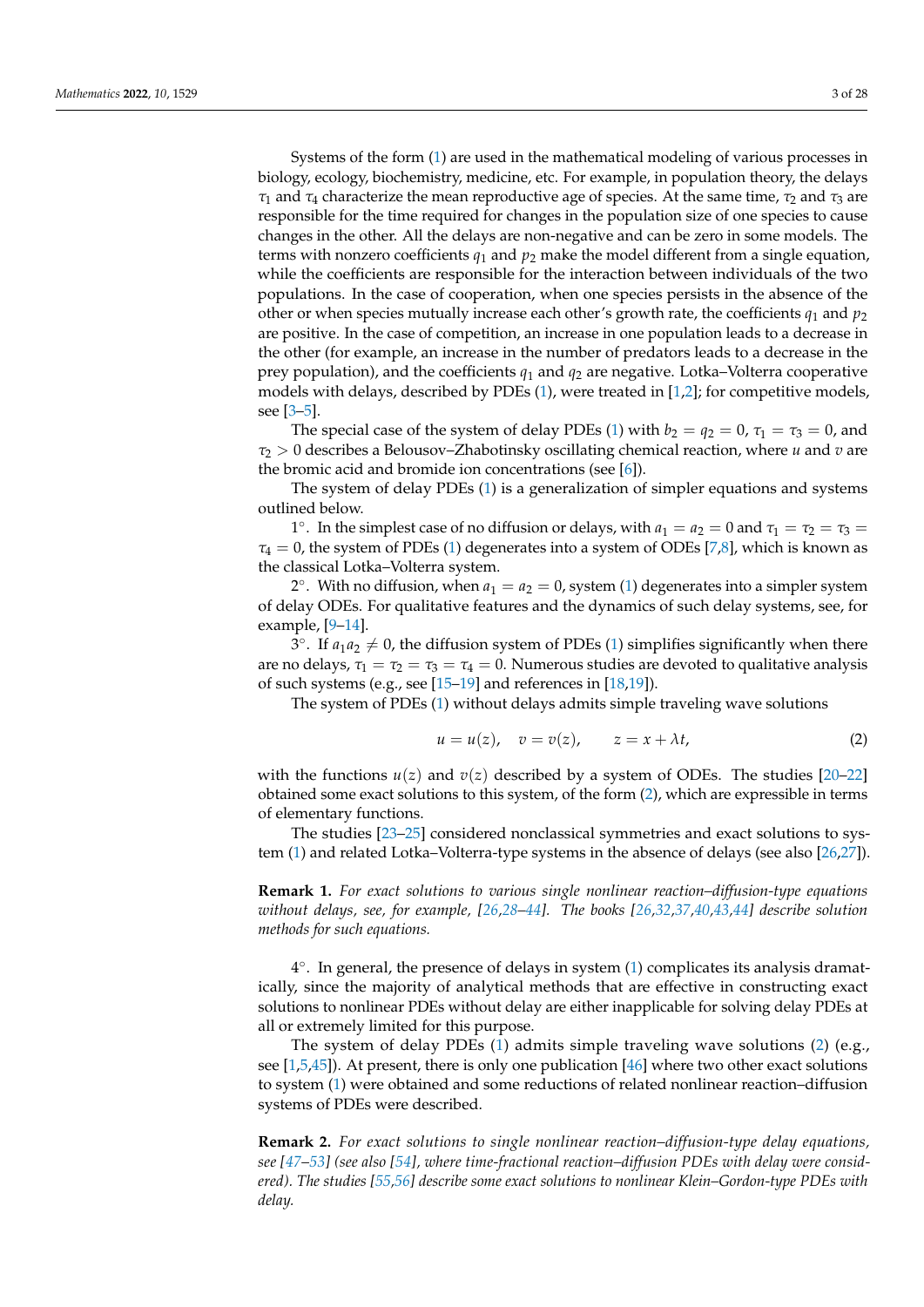#### *1.2. The System of Delay PDEs in Question Exact Solutions and Generalized Separable Solutions*

1 ◦ . In general, the multi-parameter nonlinear Lotka–Volterra-type diffusion system of delay PDEs [\(1\)](#page-1-2) contains 12 free parameters, four of which can be removed by scaling the dependent and independent variables. We will consider a special case of system [\(1\)](#page-1-2) while imposing one constraint,  $p_1/p_2 = q_1/q_2$ , on the free parameters. With this in mind, we set  $p_1 = c_1 k_1$ ,  $q_1 = c_1 k_2$ ,  $p_2 = c_2 k_1$ , and  $q_2 = c_2 k_2$  to obtain

<span id="page-3-1"></span>
$$
u_t = a_1 u_{xx} + u[b_1 + c_1(k_1 \bar{u}_1 + k_2 \bar{v}_2)],
$$
  
\n
$$
v_t = a_2 v_{xx} + v[b_2 + c_2(k_1 \bar{u}_3 + k_2 \bar{v}_4)],
$$
\n(3)

where  $\bar{u}_i = u(x, t - \tau_i)$ ,  $\bar{v}_i = v(x, t - \tau_i)$   $(i = 1, 3, j = 2, 4)$ ;  $a_1 > 0$ ,  $a_2 > 0$ ,  $b_1$ ,  $b_2$ ,  $k_1$ , *k*<sub>2</sub>, *τ*<sub>*i*</sub>  $\ge$  0, and *τ*<sub>*i*</sub>  $\ge$  0 are free parameters; *c*<sub>1</sub>  $\neq$  0 and *c*<sub>2</sub>  $\neq$  0 are some constants to be determined later. The present study does not deal with the degenerate cases of  $k_1 = 0$  or  $k_2 = 0$ , when system [\(3\)](#page-3-1) becomes semi-coupled, meaning that one equation of the system is isolated, while the other one is linear in the unknown.

2 ◦ . A solution is called exact if it satisfies the equation in question exactly (i.e., when substituted into the equation, the solution turns it into an identity). At the same time, any approximations or simplifications of the equation are not allowed, and no a priori assumptions are used.

The term 'exact solution' for nonlinear PDEs with delay is normally used in cases where the solution is expressed:

- (i) In terms of elementary functions;
- (ii) In terms of elementary and special functions and indefinite integrals;
- (iii) In terms of solutions to ODEs without or with delay or systems of such equations.

Combinations of solutions from items (i)–(iii) are allowed. In cases (i) and (ii), an exact solution can be represented in an explicit, implicit or parametric form.

Exact solutions play an essential role as standard reference results that can be used to verify the consistency and estimate errors of various numerical, asymptotic, and approximate analytical methods for solving nonlinear PDEs with delay. These solutions can also serve as a basis for perfecting and testing computer algebra software packages such as Maple and Mathematica.

The simplest and most preferred exact solutions for testing are solutions in terms of elementary functions (see Item (i)). Currently, the vast majority of the obtained exact solutions of such equations are more complex and relate to Item (iii).

3 ◦ . We will be looking for exact generalized separable solutions to the system of delay PDEs [\(3\)](#page-3-1) in the form

<span id="page-3-2"></span>
$$
u = \xi(t)\theta(x) + \varphi(x), \quad v = \eta(t)\theta(x) + \psi(x), \tag{4}
$$

or in an alternative form that can be obtained from [\(4\)](#page-3-2) by replacing the functions  $\varphi(x)$ and  $\psi(x)$  with  $\varphi(t)$  and  $\psi(t)$ , respectively. In some cases, we will look for more complicated solutions involving functions with two arguments. Special attention will be given to the construction of exact solutions expressible in terms of elementary functions.

#### <span id="page-3-0"></span>*1.3. Simplest Solutions (Stationary Points)*

Constants (stationary points) are the simplest solutions to system [\(3\)](#page-3-1):

<span id="page-3-4"></span>
$$
u = u^{\circ} = \text{const}, \quad v = v^{\circ} = \text{const.}
$$
 (5)

These constants are determined by the formulas

<span id="page-3-3"></span>(a) 
$$
u^{\circ} = v^{\circ} = 0
$$
; (b)  $u^{\circ} = -\frac{b_1}{c_1 k_1}$ ,  $v^{\circ} = 0$ ; (c)  $u^{\circ} = 0$ ,  $v^{\circ} = -\frac{b_2}{c_2 k_2}$ ;  
\n(d)  $u^{\circ} = -\frac{k_2}{k_1} v^{\circ} - \frac{b_1}{c_1 k_1}$ ,  $v^{\circ}$  is any  $\left(\text{a special case where } \frac{b_1}{c_1} = \frac{b_2}{c_2}\right)$ . (6)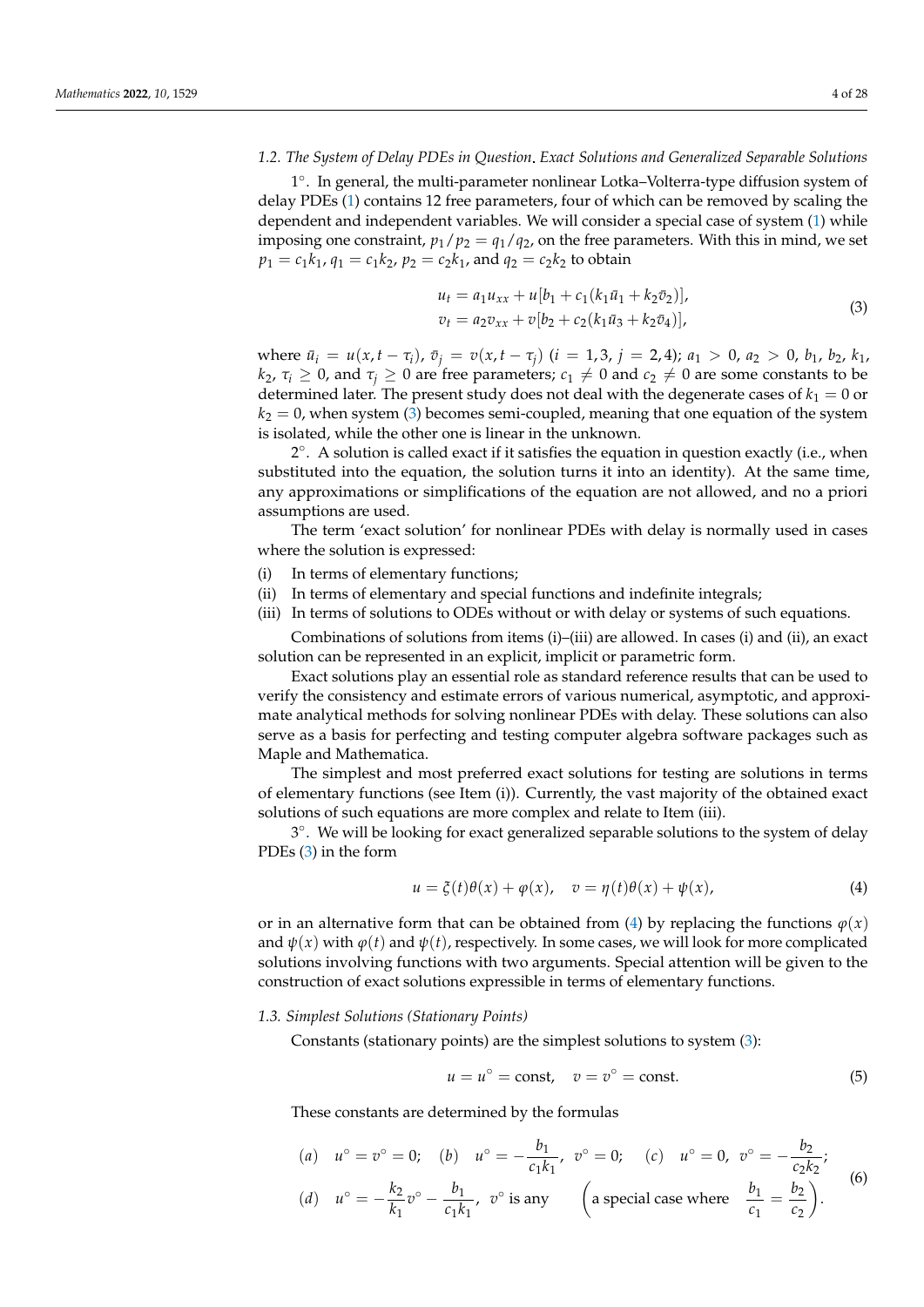The stationary points [\(6\)](#page-3-3) will further be used to construct more complicated solutions to system [\(3\)](#page-3-1).

## <span id="page-4-0"></span>**2. Reductions and Exact Solutions of the System of Delay PDEs with Different Diffusion Coefficients (** $a_1 \neq a_2$ **)**

<span id="page-4-1"></span>*2.1. Reduction of the System with Three Delays to a Single Second-Order Linear ODE without Delay*

The four delay times in system [\(3\)](#page-3-1) are assumed to be related by the single constraint

<span id="page-4-2"></span>
$$
\tau_2 - \tau_1 = \tau_4 - \tau_3. \tag{7}
$$

This suggests that any three of these delays can be set arbitrarily. Notably, relation [\(7\)](#page-4-2) holds, for example, in the following three important special cases:

> $\tau_2 = \tau_1$ ,  $\tau_4 = \tau_3$ ,  $\tau_1$  and  $\tau_3$  are arbitrary;  $\tau_3 = \tau_1$ ,  $\tau_4 = \tau_2$ ,  $\tau_1$  and  $\tau_2$  are arbitrary;  $\tau_m = m\tau$ ,  $m = 1, 2, 3, 4$ ,  $\tau$  is arbitrary.

We seek a generalized separable solution to system [\(3\)](#page-3-1) in the form

$$
u = -k_2 e^{\lambda(t+\tau_1)} \theta(x) + u^{\circ}, \quad v = k_1 e^{\lambda(t+\tau_2)} \theta(x) + v^{\circ}, \tag{8}
$$

where  $u^{\circ}$  and  $v^{\circ}$  are the stationary points [\(5\)](#page-3-4) of system [\(3\)](#page-3-1). We assume that the function  $\theta = \theta(x)$  satisfies the second-order linear ODE

<span id="page-4-4"></span><span id="page-4-3"></span>
$$
\theta_{xx}^{\prime\prime} = \mu \theta. \tag{9}
$$

The constants  $\lambda$  and  $\mu$  appearing in [\(8\)](#page-4-3) and [\(9\)](#page-4-4) are to be determined in a subsequent analysis.

The functions  $(8)$  are selected so as to ensure that under condition  $(7)$ , the following simple relations hold:

<span id="page-4-5"></span>
$$
k_1\bar{u}_1 + k_2\bar{v}_2 = k_1u^{\circ} + k_2v^{\circ} = \text{const}, \quad k_1\bar{u}_3 + k_2\bar{v}_4 = k_1u^{\circ} + k_2v^{\circ} = \text{const.}
$$
 (10)

Substituting [\(8\)](#page-4-3) into [\(3\)](#page-3-1) and taking into account relations [\(10\)](#page-4-5) and Equation [\(9\)](#page-4-4) followed by a simple rearrangement of terms, we arrive at the linear algebraic system

<span id="page-4-6"></span>
$$
\lambda = a_1 \mu + b_1 + c_1 (k_1 u^{\circ} + k_2 v^{\circ}), \n\lambda = a_2 \mu + b_2 + c_2 (k_1 u^{\circ} + k_2 v^{\circ}).
$$
\n(11)

It serves to determine the parameters *λ* and *µ*. If  $a_1 \neq a_2$ , the solution of system [\(11\)](#page-4-6) is expressed as

<span id="page-4-7"></span>
$$
\lambda = \frac{a_2 b_1 - a_1 b_2 + (a_2 c_1 - a_1 c_2) \rho^{\circ}}{a_2 - a_1}, \quad \mu = \frac{b_1 - b_2 + (c_1 - c_2) \rho^{\circ}}{a_2 - a_1}, \quad \rho^{\circ} = k_1 u^{\circ} + k_2 v^{\circ}.
$$
 (12)

For the first three stationary points in [\(6\)](#page-3-3), the coefficients [\(12\)](#page-4-7) are given by

<span id="page-4-8"></span>(a) 
$$
\lambda = \frac{a_2 b_1 - a_1 b_2}{a_2 - a_1}, \quad \mu = \frac{b_1 - b_2}{a_2 - a_1};
$$
  
\n(b)  $\lambda = \frac{a_1 (b_1 c_2 - b_2 c_1)}{c_1 (a_2 - a_1)}, \quad \mu = \frac{\lambda}{a_1} = \frac{b_1 c_2 - b_2 c_1}{c_1 (a_2 - a_1)};$   
\n(c)  $\lambda = \frac{a_2 (b_1 c_2 - b_2 c_1)}{c_2 (a_2 - a_1)}, \quad \mu = \frac{\lambda}{a_2} = \frac{b_1 c_2 - b_2 c_1}{c_2 (a_2 - a_1)}.$  (13)

In case (*d*), the parameters degenerate,  $\lambda = \mu = 0$ , resulting in solutions of little interest.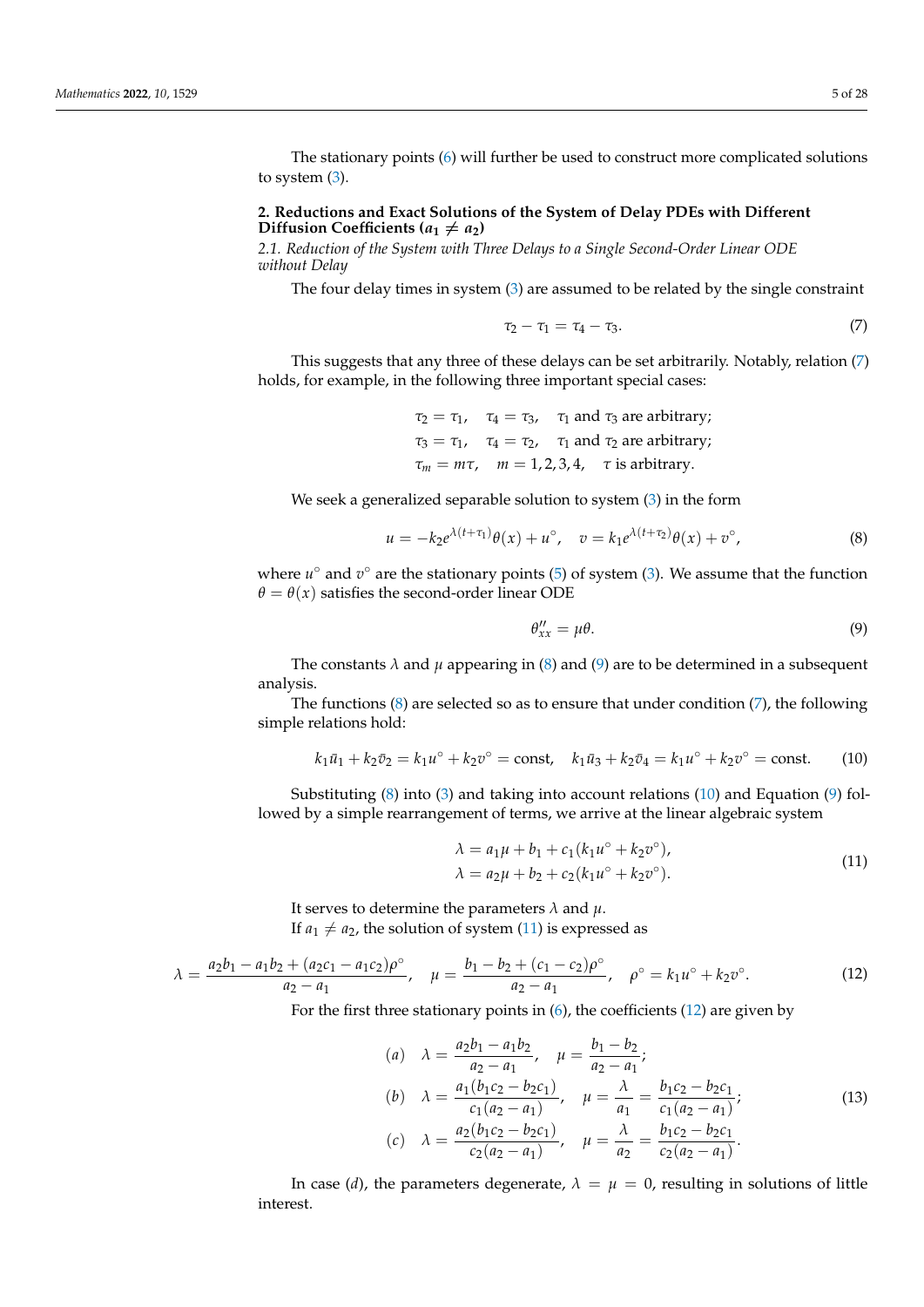The general solution to the linear ODE [\(9\)](#page-4-4) with  $\mu \neq 0$  reads

<span id="page-5-1"></span>
$$
\theta(x) = \begin{cases} C_1 \cos(\sqrt{|\mu|} x) + C_2 \sin(\sqrt{|\mu|} x) & \text{if } \mu < 0, \\ C_1 \exp(-\sqrt{|\mu|} x) + C_2 \exp(\sqrt{|\mu|} x) & \text{if } \mu > 0, \end{cases}
$$
(14)

where  $C_1$  and  $C_2$  are arbitrary constants.

Formulas  $(8)$ ,  $(13)$  and  $(14)$  and the first three stationary points  $(6)$  determine six nondegenerate solutions, three for  $\mu > 0$  and  $\mu < 0$  each, to the nonlinear system [\(3\)](#page-3-1) with  $a_1 \neq a_2$  and four constant delays satisfying condition [\(7\)](#page-4-2). The study [\[46\]](#page-26-8) presents exact solutions to system [\(3\)](#page-3-1) corresponding to the stationary point (*b*) in [\(6\)](#page-3-3). These are written out below.

Solution for  $\mu = \frac{b_1c_2 - b_2c_1}{c_1(a_2 - a_1)}$  $\frac{b_1c_2 - b_2c_1}{c_1(a_2 - a_1)} < 0$ :

<span id="page-5-6"></span>
$$
u = -k_2 e^{a_1 \mu(t + \tau_1)} \Big[ C_1 \cos\left(\sqrt{|\mu|} x\right) + C_2 \sin\left(\sqrt{|\mu|} x\right) \Big] - b_1 (c_1 k_1)^{-1},
$$
  

$$
v = k_1 e^{a_1 \mu(t + \tau_2)} \Big[ C_1 \cos\left(\sqrt{|\mu|} x\right) + C_2 \sin\left(\sqrt{|\mu|} x\right) \Big],
$$
 (15)

where  $C_1$  and  $C_2$  are arbitrary constants.

Solution for  $\mu = \frac{b_1c_2 - b_2c_1}{c_1(a_2 - a_1)}$  $\frac{b_1c_2 - b_2c_1}{c_1(a_2 - a_1)} > 0$ :

<span id="page-5-7"></span>
$$
u = -k_2 e^{a_1 \mu(t + \tau_1)} \left[ C_1 \exp(-\sqrt{\mu} x) + C_2 \exp(\sqrt{\mu} x) \right] - b_1 (c_1 k_1)^{-1},
$$
  
\n
$$
v = k_1 e^{a_1 \mu(t + \tau_2)} \left[ C_1 \exp(-\sqrt{\mu} x) + C_2 \exp(\sqrt{\mu} x) \right].
$$
\n(16)

<span id="page-5-0"></span>*2.2. Reduction of the System of PDEs with Three Delays to a System of Two Second-Order ODEs without Delays*

We assume that the four delay times in system [\(3\)](#page-3-1) are related by the single constraint [\(7\)](#page-4-2).

*Generalized separable solutions exponential in t.* We seek a generalized separable solution to system [\(3\)](#page-3-1) in the form

<span id="page-5-2"></span>
$$
u = -k_2 e^{\lambda(t+\tau_1)} \theta(x) + \varphi(x), \quad v = k_1 e^{\lambda(t+\tau_2)} \theta(x) + \psi(x), \tag{17}
$$

with the functions  $\theta = \theta(x)$ ,  $\varphi = \varphi(x)$ , and  $\psi = \psi(x)$  and parameter  $\lambda$  to be determined in the subsequent analysis.

The functions  $(17)$  are selected so as to ensure that under condition  $(7)$ , the following relations hold:

<span id="page-5-3"></span>
$$
k_1\bar{u}_1 + k_2\bar{v}_2 = k_1\varphi(x) + k_2\psi(x), \quad k_1\bar{u}_3 + k_2\bar{v}_4 = k_1\varphi(x) + k_2\psi(x). \tag{18}
$$

Substituting  $(17)$  into  $(3)$  and taking into account  $(18)$ , we obtain

<span id="page-5-4"></span>
$$
-k_2 e^{\lambda(t+\tau_1)} \left[ a_1 \theta_{xx}'' + (b_1 - \lambda + c_1 \rho) \theta \right] + a_1 \phi_{xx}'' + (b_1 + c_1 \rho) \varphi = 0,
$$
  
\n
$$
k_1 e^{\lambda(t+\tau_2)} \left[ a_2 \theta_{xx}'' + (b_2 - \lambda + c_2 \rho) \theta \right] + a_2 \psi_{xx}'' + (b_2 + c_2 \rho) \psi = 0,
$$
\n(19)

with the notation  $\rho = k_1 \varphi + k_2 \psi$  used for short.

Relations [\(19\)](#page-5-4) can be satisfied by setting

<span id="page-5-5"></span>
$$
a_1 \varphi_{xx}'' + (b_1 + c_1 \rho) \varphi = 0,
$$
  
\n
$$
a_2 \psi_{xx}'' + (b_2 + c_2 \rho) \psi = 0,
$$
  
\n
$$
a_1 \theta_{xx}'' + (b_1 - \lambda + c_1 \rho) \theta = 0,
$$
  
\n
$$
a_2 \theta_{xx}'' + (b_2 - \lambda + c_2 \rho) \theta = 0.
$$
\n(20)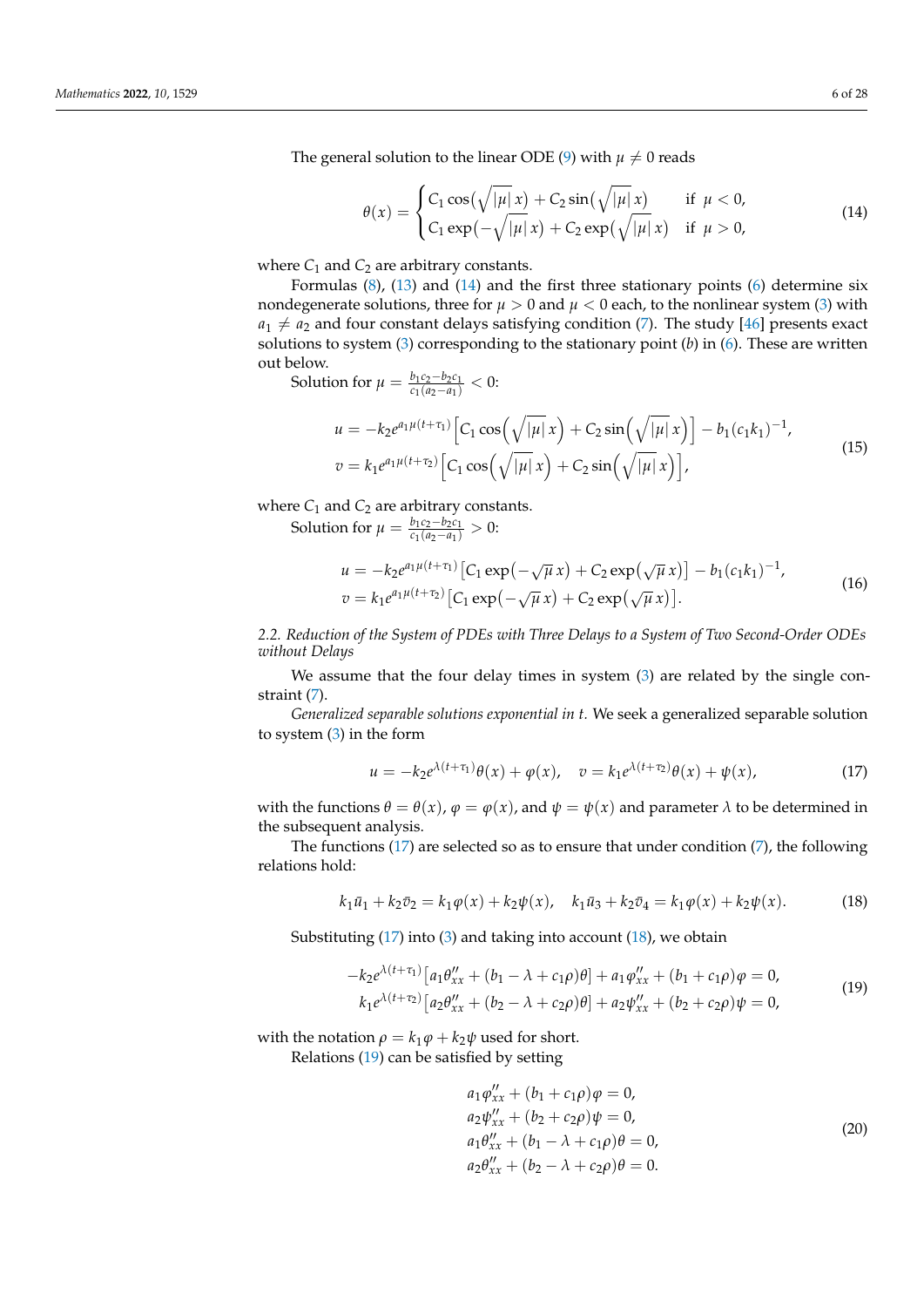The first two equations in [\(20\)](#page-5-5) form a closed system of ODEs for determining the functions  $\varphi$  and  $\psi$ , while the other two equations make up an overdetermined system for the single function  $\theta$ . On requiring that the last two equations in [\(20\)](#page-5-5) coincide, we find the parameter  $\lambda$  and other constants:

<span id="page-6-0"></span>
$$
\lambda = \frac{a_2 b_1 - a_1 b_2}{a_2 - a_1}, \quad c_1 = a_1, \quad c_2 = a_2 \quad (a_1 \neq a_2). \tag{21}
$$

On substituting [\(21\)](#page-6-0) into [\(20\)](#page-5-5), we arrive at the following system of stationary secondorder ODEs:

<span id="page-6-1"></span>
$$
a_1 \varphi_{xx}'' + (b_1 + a_1 \rho) \varphi = 0,
$$
  
\n
$$
a_2 \psi_{xx}'' + (b_2 + a_2 \rho) \psi = 0,
$$
  
\n
$$
\theta_{xx}'' + \left(\frac{b_2 - b_1}{a_2 - a_1} + \rho\right) \theta = 0,
$$
\n(22)

where  $\rho = k_1 \varphi + k_2 \psi$ .

**Statement 1.** *Let*  $\varphi = \varphi(x)$ *,*  $\psi = \psi(x)$ *,*  $\theta = \theta(x)$  *be a solution of system* [\(22\)](#page-6-1)*. Then, the functions*

<span id="page-6-4"></span>
$$
\hat{\varphi} = \varphi(\pm x + A), \quad \hat{\psi} = \psi(\pm x + A), \quad \hat{\theta} = B\theta(\pm x + A), \tag{23}
$$

*where A and B are arbitrary constants (B*  $\neq$  *0) are also a solution of the system.* 

System [\(22\)](#page-6-1) simplifies significantly if either  $\varphi$  or  $\psi$  is set to zero, in which case the system will only consist of two equations.

*Properties and some transformations of the system of ODEs* [\(22\)](#page-6-1) *with*  $\psi = 0$ . The au-tonomous systems of ODEs [\(22\)](#page-6-1) with  $\psi = 0$  can be rewritten in the form

<span id="page-6-2"></span>
$$
\varphi_{xx}^{\prime\prime} + (b + k\varphi)\varphi = 0,\tag{24}
$$

<span id="page-6-3"></span>
$$
\theta_{xx}^{\prime\prime} + (\beta + k\varphi)\theta = 0. \tag{25}
$$

where  $b = b_1/a_1$ ,  $k = k_1$ , and  $\beta = (b_2 - b_1)/(a_2 - a_1)$ . We assume that  $\varphi(x) \neq \text{const}$  (the special case  $\varphi = u^{\circ} = \text{const}$  was discussed above).

Below are three linear transformations of the system of ODEs [\(24\)](#page-6-2) and [\(25\)](#page-6-3), which will be required for the construction of exact solutions.

1 ◦ . The linear transformation

$$
\varphi = \varphi_1 - \frac{b}{k}, \quad \theta = \theta_1 \quad \text{(transformation } \mathfrak{G}_1\text{)}, \tag{26}
$$

takes system [\(24\)](#page-6-2) and [\(25\)](#page-6-3) to the same system with other determining parameters

$$
(\varphi_1)_{xx}'' + (-b + k\varphi_1)\varphi_1 = 0,
$$
  
\n
$$
(\theta_1)_{xx}'' + (\beta - b + k\varphi_1)\theta_1 = 0.
$$
\n(27)

2 ◦ . The linear transformation

$$
\varphi = -\varphi_2, \quad \theta = \theta_2, \quad z = ix, \quad i^2 = -1 \quad \text{(transformation } \mathfrak{G}_2\text{)}, \tag{28}
$$

also takes system [\(24\)](#page-6-2) and [\(25\)](#page-6-3) to the same system with other parameters

$$
(\varphi_2)_{zz}'' + (-b + k\varphi_2)\varphi_2 = 0,
$$
  
\n
$$
(\theta_2)_{zz}'' + (-\beta + k\varphi_2)\theta_2 = 0.
$$
\n(29)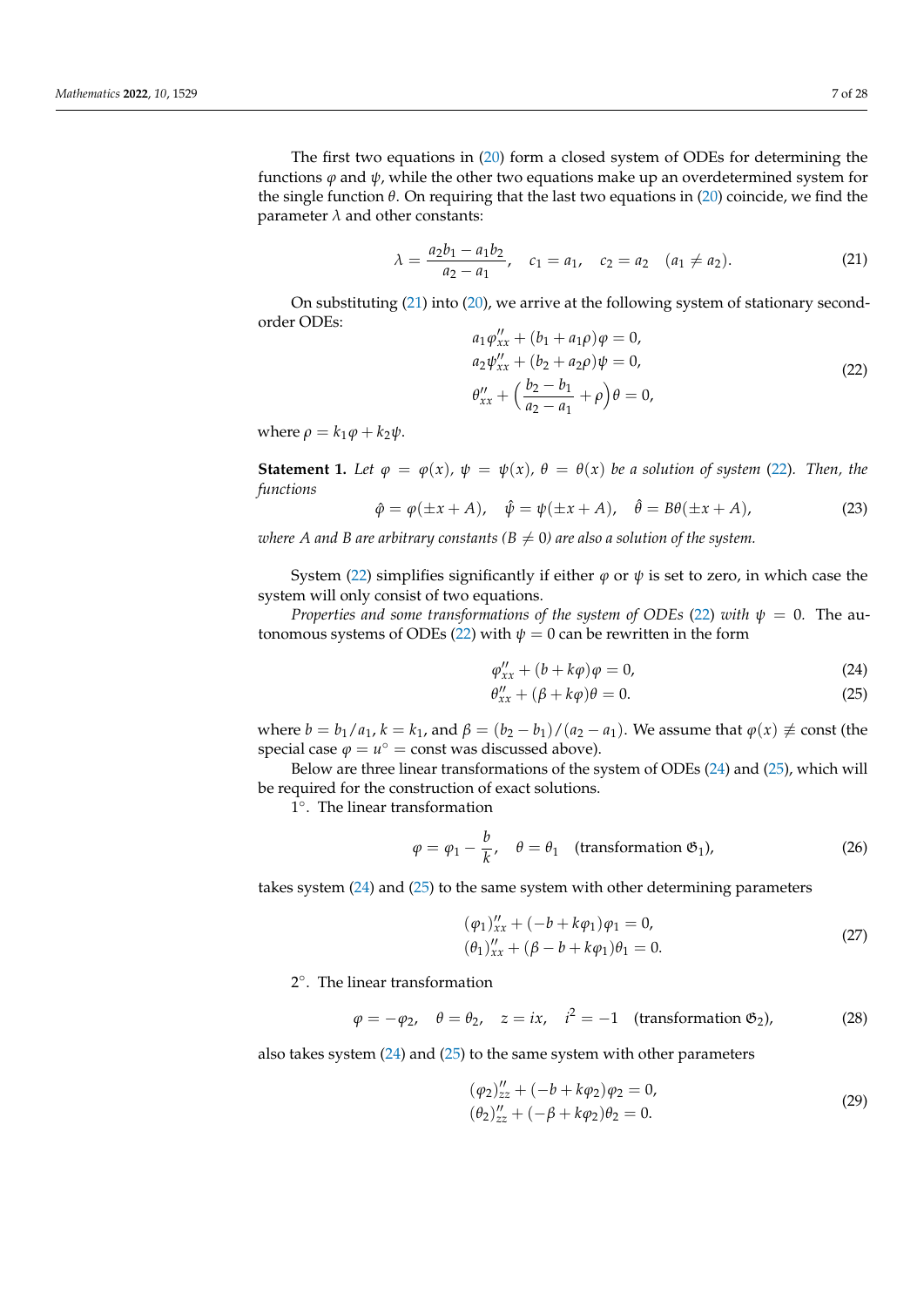We will use  $(b, \beta)$  to refer to systems [\(24\)](#page-6-2) and [\(25\)](#page-6-3). Then, transformations  $\mathfrak{G}_1$  and  $\mathfrak{G}_2$ and their composition  $\mathfrak{G}_1 \circ \mathfrak{G}_2$  connect this system with three other systems of the same form, which can schematically be depicted as

$$
(b, \beta) \xrightarrow{\mathfrak{G}_1} (-b, \beta - b); \quad (b, \beta) \xrightarrow{\mathfrak{G}_2} (-b, -\beta); \quad (b, \beta) \xrightarrow{\mathfrak{G}_1 \circ \mathfrak{G}_2} (b, b - \beta).
$$
 (30)

These transformations allow one to multiply exact solutions to [\(24\)](#page-6-2) and [\(25\)](#page-6-3). In addition, the following statement holds true.

**Statement 2.** *Suppose the functions*

$$
\varphi = \Phi(x, b, k), \quad \theta = \Theta(x, b, \beta, k) \tag{31}
$$

*make up an exact solution to the system of ODEs* [\(24\)](#page-6-2) *and* [\(25\)](#page-6-3)*. Then, exact solutions to the same system with other determining parameters b and β (k remains the same) can be obtained using three pairs of formulas specified in the last three rows of Table [1.](#page-7-0)*

<span id="page-7-0"></span>**Table 1.** Exact solutions to three related systems of ODEs of the form [\(24\)](#page-6-2) and [\(25\)](#page-6-3) that can be expressed in terms of solution  $(b, \beta)$  of the original system.

| <b>System of ODEs</b>          | Function $\varphi$        | Function $\theta$        |
|--------------------------------|---------------------------|--------------------------|
| $(b, \beta)$ , original system | $\Phi(x,b,k)$             | $\Theta(x, b, \beta, k)$ |
| $(-b, \beta - b)$              | $\Phi(x, b, k) + bk^{-1}$ | $\Theta(x, b, \beta, k)$ |
| $(-b,-\beta)$                  | $-\Phi(ix,b,k)$           | $\Theta(ix,b,\beta,k)$   |
| $(b, b - \beta)$               | $-\Phi(ix,b,k) - bk^{-1}$ | $\Theta(ix,b,\beta,k)$   |

3 ◦ . The linear transformation

$$
\varphi = -\frac{6}{k}\varphi_3 - \frac{b}{2k}, \quad \theta = \theta_3 \quad \text{(transformation 5)}
$$
 (32)

reduces  $(24)$  and  $(25)$  to a system of the special form

<span id="page-7-3"></span><span id="page-7-2"></span>
$$
(\varphi_3)_{xx}'' = 6\varphi_3^2 - \frac{1}{24}b^2,
$$
  

$$
(\theta_3)_{xx}'' = (6\varphi_3 + \frac{1}{2}b - \beta)\theta_3.
$$
 (33)

Exact solutions to the system of ODEs [\(24\)](#page-6-2) and [\(25\)](#page-6-3). The general solution to the autonomous ODE [\(24\)](#page-6-2) can be represented in the implicit form

<span id="page-7-1"></span>
$$
x + C_2 = \pm \int \frac{d\varphi}{\sqrt{C_1 - b\varphi^2 - \frac{2}{3}k\varphi^3}}.
$$
 (34)

where  $C_1$  and  $C_2$  are arbitrary constants. In general, the integral on the right-hand side of [\(34\)](#page-7-1) is not expressible in terms of elementary functions.

Solutions to ODE [\(24\)](#page-6-2) are expressible in terms of the Weierstrass elliptic function  $\wp = \wp(z, g_2, g_3)$ , which is defined explicitly via the elliptic integral [\[57\]](#page-26-14):

$$
z = \int_{\wp}^{\infty} \frac{dy}{\sqrt{4y^3 - g_2y - g_3}},
$$

where *g*<sup>2</sup> and *g*<sup>3</sup> are free parameters called invariants. The first ODE in [\(33\)](#page-7-2) has a solution  $\varphi_3 = \varphi(x, \frac{1}{12}b^2, \tilde{C}_1)$  (see [\[57](#page-26-14)[,58\]](#page-27-0)), where  $\tilde{C}_1 = g_3$  is an arbitrary constant. By virtue of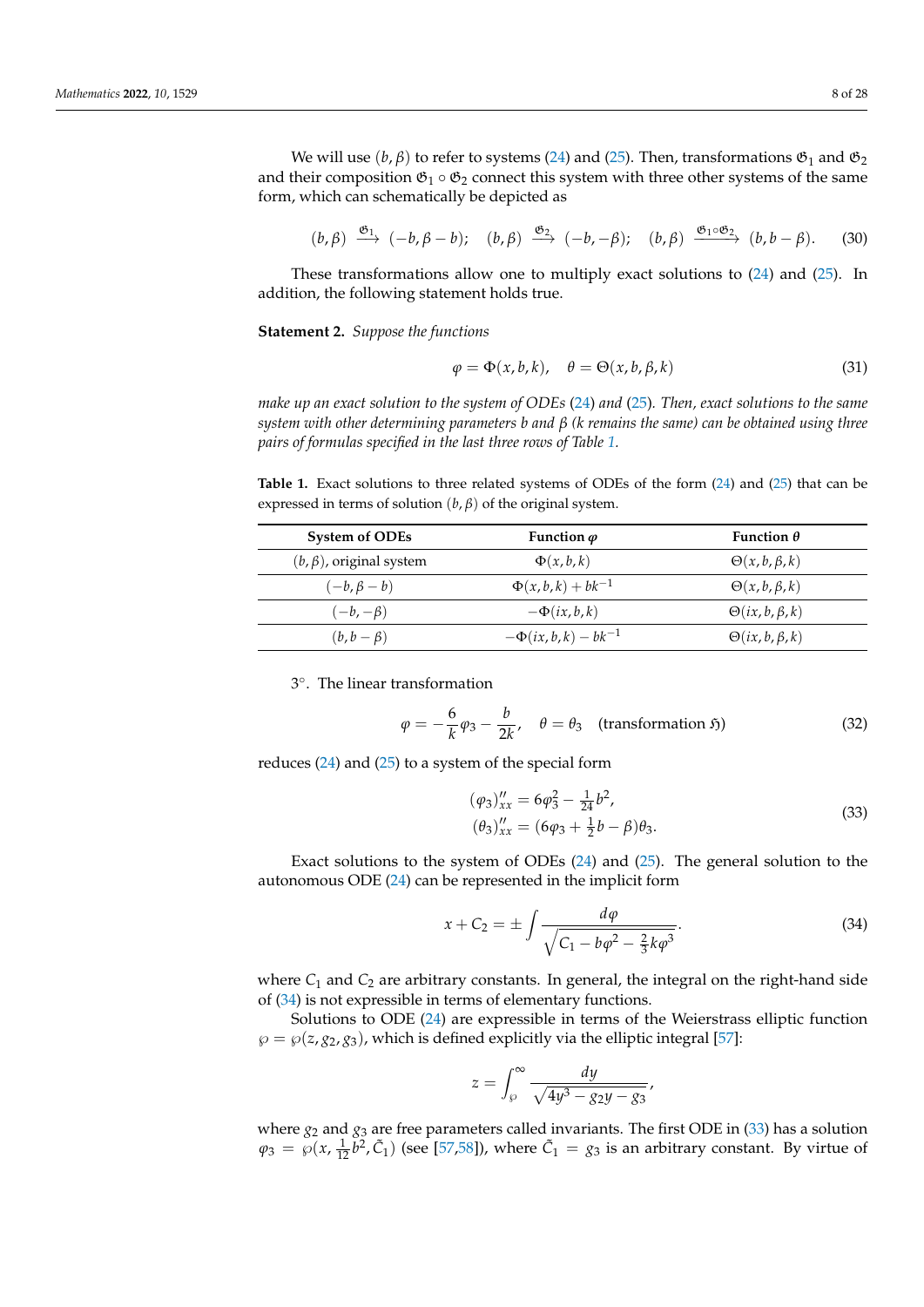transformation  $\mathfrak{H}$  [\(32\)](#page-7-3) and the first property in [\(23\)](#page-6-4), Equation [\(24\)](#page-6-2) with  $k \neq 0$  admits the solutions

$$
\varphi = -\frac{6}{k}\wp\left(\pm x + \tilde{C}_2, \frac{1}{12}b^2, \tilde{C}_1\right) - \frac{b}{2k},\tag{35}
$$

where  $\tilde{C}_1$  and  $\tilde{C}_2$  are arbitrary constants.

Notably, once  $\varphi(x)$  is known, the general solution to the linear homogeneous Equation  $(25)$  can be written as  $[58]$ :

<span id="page-8-2"></span><span id="page-8-1"></span>
$$
\theta = \theta_0 \left( C_3 + C_4 \int \frac{dx}{\theta_0^2} \right),\tag{36}
$$

where  $\theta_0 = \theta_0(x)$  is any nontrivial particular solution to Equation [\(25\)](#page-6-3).

If  $β = b$ , Equation [\(25\)](#page-6-3) with  $θ = φ$  coincides with Equation [\(24\)](#page-6-2). Therefore, the function  $\theta_0 = \varphi$  is a particular solution to Equation [\(25\)](#page-6-3) in this case. On substituting  $\theta_0 = \varphi$ into [\(36\)](#page-8-1), we obtain the general solution to Equation [\(25\)](#page-6-3) with  $\beta = b$ ; the representation of the function  $\varphi$  in terms of the Weierstrass elliptic function [\(35\)](#page-8-2) can also be used.

# <span id="page-8-0"></span>*2.3. Exact Solutions in Terms of Elementary Functions to the Reduced System of Two Second-Order ODEs*

Consider a few special cases where solutions to the system of ODEs [\(24\)](#page-6-2) and [\(25\)](#page-6-3) are expressible in terms of elementary functions.

1°. For  $C_1 = 0$  and  $b = 0$ , the function  $\varphi$  in [\(34\)](#page-7-1) can be represented in explicit form as

<span id="page-8-4"></span><span id="page-8-3"></span>
$$
\varphi = -\frac{6}{k(x + C_2)^2}.\tag{37}
$$

Substituting [\(37\)](#page-8-3) into [\(25\)](#page-6-3) and multiplying by  $(x + C_2)^2$ , we obtain the equation

$$
\xi^2 \theta''_{\xi\xi} + (\beta \xi^2 - 6)\theta = 0, \quad \xi = x + C_2.
$$
 (38)

Up to renaming, it coincides with a special case of an ODE discussed in the book [\[58\]](#page-27-0) (see Equation (132) with  $a = 0$  and  $n = 2$  on page 535).

For  $\beta = 0$ , the general solution of Equation [\(38\)](#page-8-4) is

$$
\theta(x) = C_3(x + C_2)^{-2} + C_4(x + C_2)^3,
$$

where  $C_3$  and  $C_4$  are arbitrary constants.

For  $\beta \neq 0$ , the general solution of Equation [\(38\)](#page-8-4) can be represented as

$$
\theta = \begin{cases} \xi^{1/2} \left[ C_3 J_{5/2}(\sqrt{\beta} \xi) + C_4 Y_{5/2}(\sqrt{\beta} \xi) \right] & \text{if } \beta > 0, \\ \xi^{1/2} \left[ C_3 I_{5/2}(\sqrt{-\beta} \xi) + C_4 K_{5/2}(\sqrt{-\beta} \xi) \right] & \text{if } \beta < 0, \end{cases}
$$
(39)

where  $C_3$  and  $C_4$  are arbitrary constants,  $J_{5/2}(\zeta)$  and  $Y_{5/2}(\zeta)$  are Bessel functions of the first and second kind, and  $I_{5/2}(\zeta)$  and  $K_{5/2}(\zeta)$  are modified Bessel functions of the first and second kind. These can be expressed in terms of elementary functions as [\[58\]](#page-27-0):

$$
J_{5/2}(\zeta) = \sqrt{\frac{2}{\pi}} \frac{3 \sin \zeta - 3 \zeta \cos \zeta - \zeta^2 \sin \zeta}{\zeta^{5/2}},
$$
  
\n
$$
Y_{5/2}(\zeta) = -\sqrt{\frac{2}{\pi}} \frac{3 \cos \zeta + 3 \zeta \sin \zeta - \zeta^2 \cos \zeta}{\zeta^{5/2}},
$$
  
\n
$$
I_{5/2}(\zeta) = \sqrt{\frac{2}{\pi}} \frac{3 \sinh \zeta - 3 \zeta \cosh \zeta + \zeta^2 \sinh \zeta}{\zeta^{5/2}}, \quad K_{5/2}(\zeta) = \sqrt{\frac{\pi}{2}} \frac{3 + 3 \zeta + \zeta^2}{e^{\zeta} \zeta^{5/2}}.
$$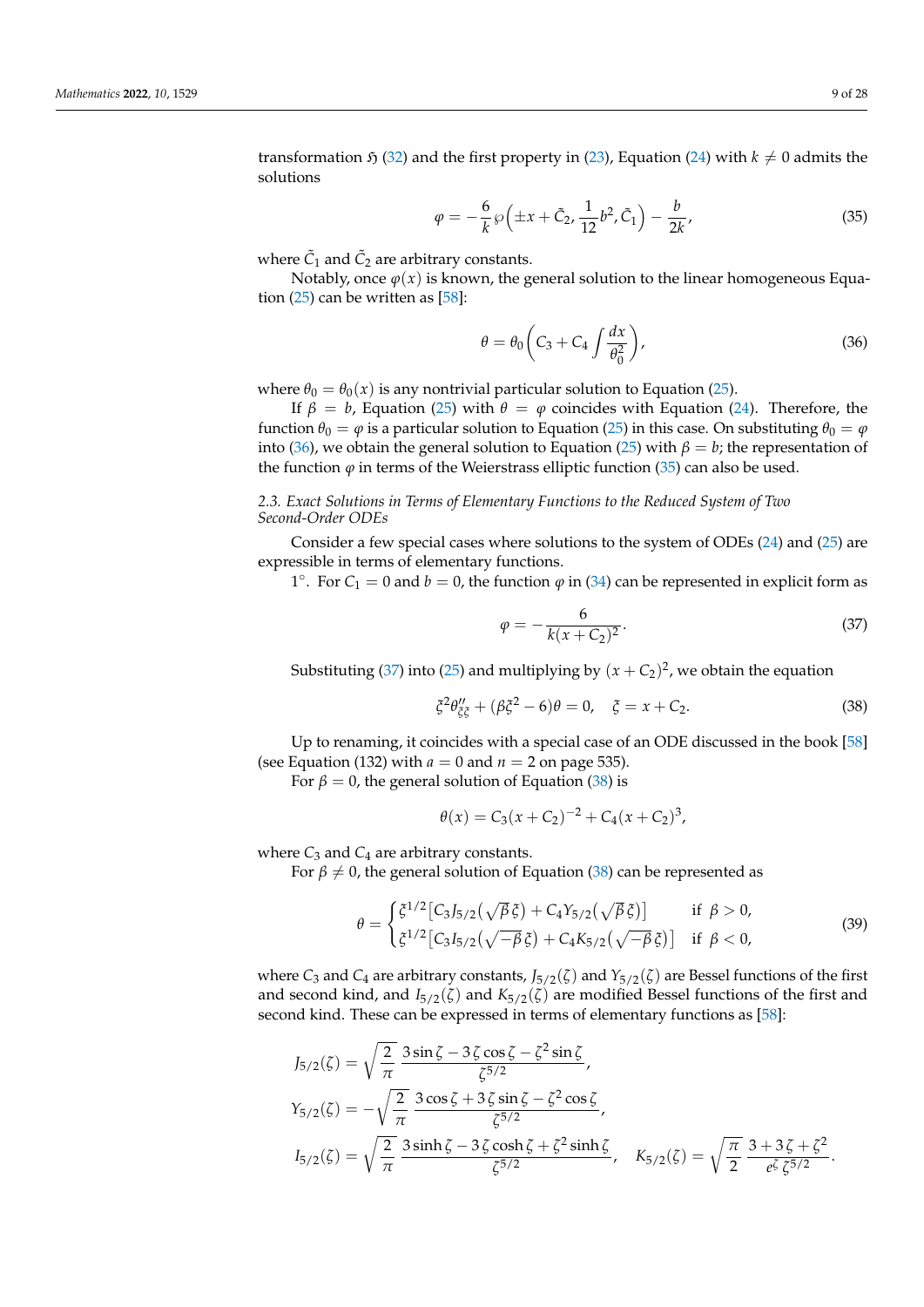2°. For  $C_1 = 0$  and  $b \neq 0$ , the integral in [\(34\)](#page-7-1) can be expressed in terms of elementary functions, and the function  $\varphi$  can be written explicitly as

<span id="page-9-0"></span>
$$
\varphi(x) = \begin{cases}\n-\frac{3b}{2k} + \frac{3b}{2k} \tanh^2\left(\frac{1}{2}\sqrt{-b}x + A_1\right), & b < 0, \\
-\frac{3b}{2k} - \frac{3b}{2k} \tan^2\left(\frac{1}{2}\sqrt{b}x + A_1\right), & b > 0,\n\end{cases}
$$
\n(40)

where  $A_1 = \frac{1}{2}$ √ ∓*b C*<sup>2</sup> is an arbitrary constant.

For  $\beta = 0$ , the general solutions of Equation [\(25\)](#page-6-3) corresponding to solutions [\(40\)](#page-9-0) are

$$
\theta(x) = \begin{cases} A_2(3S^2 - 1) + A_3[3S + (3S^2 - 1) \operatorname{artanh}(\frac{1}{2}\sqrt{-b} x + A_1)], & b < 0, \\ A_2(3T^2 + 1) + A_3[3T + (3T^2 + 1) \operatorname{arctan}(\frac{1}{2}\sqrt{b} x + A_1)], & b > 0, \end{cases}
$$

where

$$
S = \tanh(\frac{1}{2}\sqrt{-b}x + A_1), \quad T = \tan(\frac{1}{2}\sqrt{b}x + A_1),
$$

and  $A_2$  and  $A_3$  are arbitrary constants.

For  $\beta \neq 0$  and  $b < 0$ , Equation [\(25\)](#page-6-3) admits particular solutions of the form [\[58\]](#page-27-0):

$$
\theta_0 = \sinh^m\left(\frac{1}{2}\sqrt{-b}\,x + A_1\right)\cosh^n\left(\frac{1}{2}\sqrt{-b}\,x + A_1\right).
$$

Substituting  $\theta_0$  into Equation [\(25\)](#page-6-3) and in view of the first solution [\(40\)](#page-9-0), we find the following allowed values of the parameters:

$$
m = 0
$$
,  $n = -2$ ,  $\beta = b$ ,  
\n $m = 0$ ,  $n = 3$ ,  $\beta = \frac{9}{4}b$ ,  
\n $m = 1$ ,  $n = -2$ ,  $\beta = \frac{1}{4}b$ ,  
\n $m = 1$ ,  $n = 3$ ,  $\beta = 4b$ .

As a result, taking into account [\(36\)](#page-8-1), we obtain four general solutions for different *β*:

<span id="page-9-1"></span>
$$
\beta = b, \quad \theta = A_2 \cosh^{-2} \xi + A_3 \left[ (3 + 2 \cosh^2 \xi) \tanh \xi + 3 \xi \cosh^{-2} \xi \right]; \n\beta = \frac{9}{4} b, \quad \theta = A_2 \cosh^3 \xi + A_3 \sinh \xi \left( 4 + 3 \cosh^{-2} \xi + 8 \cosh^2 \xi \right); \n\beta = \frac{1}{4} b, \quad \theta = A_2 \sinh \xi \cosh^{-2} \xi + A_3 \cosh^{-1} \xi \left( 3 \xi \tanh \xi - 3 + \cosh^2 \xi \right); \n\beta = 4b, \quad \theta = A_2 \sinh \xi \cosh^3 \xi + A_3 (2 + \cosh^{-2} \xi + 8 \cosh^2 \xi - 16 \cosh^4 \xi),
$$
\n(41)

where  $\zeta = \frac{1}{2}$ √  $-b x + A_1.$ 

For  $\beta \neq 0$  and  $b > 0$ , Equation [\(25\)](#page-6-3) admits the following particular solutions [\[58\]](#page-27-0):

$$
\theta_0 = \begin{cases}\n\cos^{-2}(\frac{1}{2}\sqrt{b}x + A_1), & \beta = b, \\
\cos^3(\frac{1}{2}\sqrt{b}x + A_1), & \beta = \frac{9}{4}b, \\
\sin(\frac{1}{2}\sqrt{b}x + A_1)\cos^{-2}(\frac{1}{2}\sqrt{b}x + A_1), & \beta = \frac{1}{4}b, \\
\sin(\frac{1}{2}\sqrt{b}x + A_1)\cos^3(\frac{1}{2}\sqrt{b}x + A_1), & \beta = 4b.\n\end{cases}
$$

In view of [\(36\)](#page-8-1), we obtain four general solutions for different *β*:

$$
\beta = b, \quad \theta = A_2 \cos^{-2} \xi + A_3 \left[ (3 + 2 \cos^2 \xi) \tan \xi + 3 \xi \cos^{-2} \xi \right]; \n\beta = \frac{9}{4} b, \quad \theta = A_2 \cos^3 \xi + A_3 \sin \xi (4 + 3 \cos^{-2} \xi + 8 \cos^2 \xi); \n\beta = \frac{1}{4} b, \quad \theta = A_2 \sin \xi \cos^{-2} \xi + A_3 \cos^{-1} \xi (3 \xi \tan \xi + 3 - \cos^2 \xi); \n\beta = 4b, \quad \theta = A_2 \sin \xi \cos^3 \xi + A_3 (2 + \cos^{-2} \xi + 8 \cos^2 \xi - 16 \cos^4 \xi),
$$
\n(42)

where  $\zeta = \frac{1}{2}$ √  $b x + A_1.$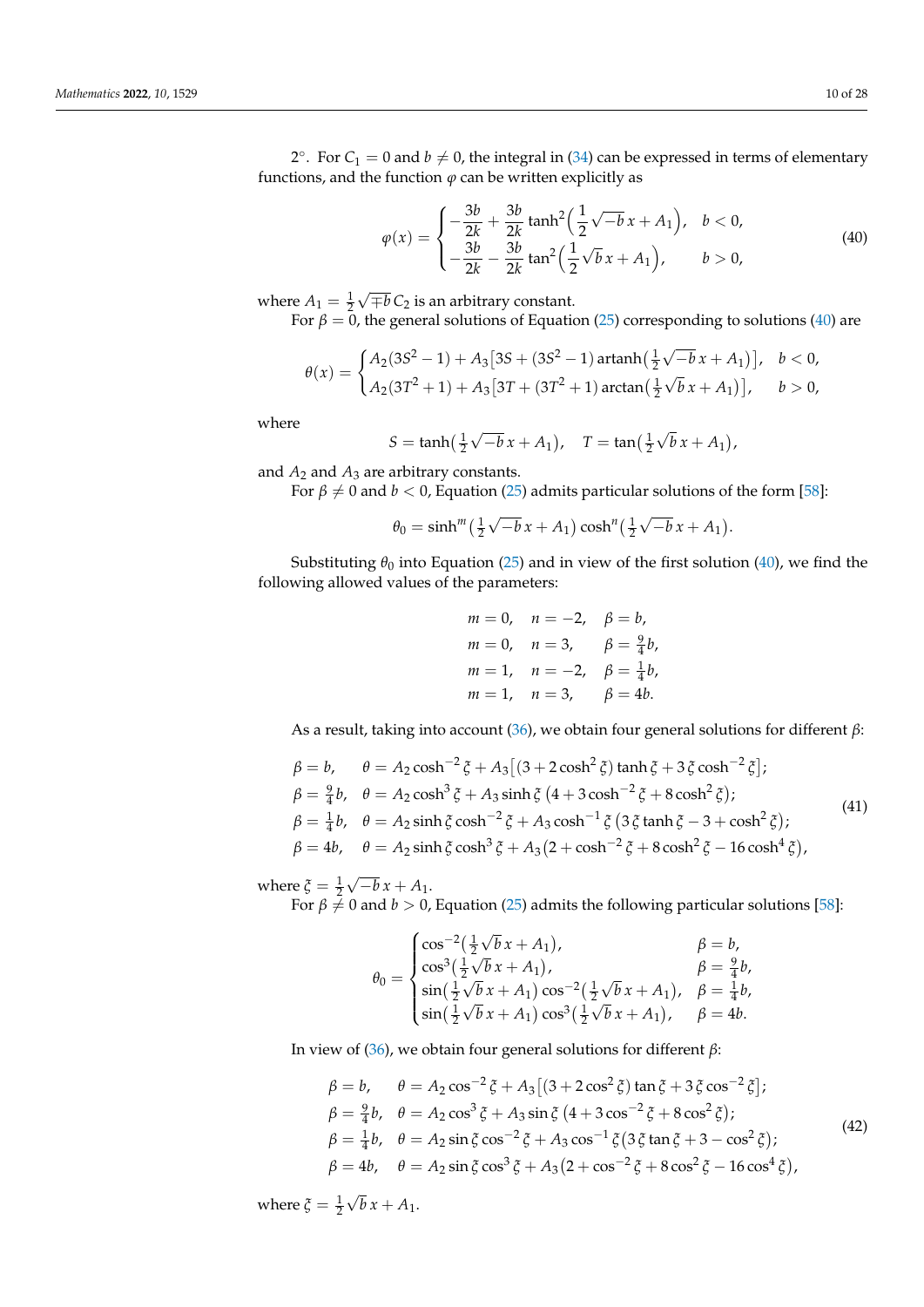3°. For  $C_1 = \frac{1}{3}b^3/k^2$ ,  $b \neq 0$ , the radicand in [\(34\)](#page-7-1) can be factorized to  $(\frac{1}{3}b - \frac{2}{3}k\varphi) \times$  $\left(\frac{b}{k} + \varphi\right)^2$ . In this case, the integral can be expressed in terms of elementary functions, and the function *ϕ* can be represented in explicit form as

<span id="page-10-0"></span>
$$
\varphi(x) = \begin{cases} \frac{b}{2k} + \frac{3b}{2k} \tan^2 \left( \frac{1}{2} \sqrt{-b} x + A_1 \right), & b < 0, \\ \frac{b}{2k} - \frac{3b}{2k} \tanh^2 \left( \frac{1}{2} \sqrt{b} x + A_1 \right), & b > 0. \end{cases}
$$
(43)

For  $\beta = 0$ , the general solutions of Equation [\(25\)](#page-6-3) corresponding to solutions [\(43\)](#page-10-0) are

$$
\theta(x) = \begin{cases} A_2(1+T^2) + A_3 \left[ \frac{2T}{1+T^2} + 3T + 3(1+T^2) \left( \frac{1}{2} \sqrt{-b} x + A_1 \right) \right], & b < 0, \\ A_2(1-S^2) + A_3 \left[ \frac{2S}{1-S^2} + 3S + 3(1-S^2) \left( \frac{1}{2} \sqrt{b} x + A_1 \right) \right], & b > 0, \end{cases}
$$

where

$$
T = \tan(\frac{1}{2}\sqrt{-b}x + A_1),
$$
  $S = \tanh(\frac{1}{2}\sqrt{b}x + A_1).$ 

For  $\beta \neq 0$  and  $b < 0$ , Equation [\(25\)](#page-6-3) admits the following exact solutions [\[58\]](#page-27-0):

$$
\theta_0 = \begin{cases}\n1 + 3 \tan^2(\frac{1}{2}\sqrt{-b} x + A_1), & \beta = b, \\
\cos^3(\frac{1}{2}\sqrt{-b} x + A_1), & \beta = -\frac{5}{4}b, \\
\sin(\frac{1}{2}\sqrt{-b} x + A_1) \cos^{-2}(\frac{1}{2}\sqrt{-b} x + A_1), & \beta = \frac{3}{4}b, \\
\sin(\frac{1}{2}\sqrt{-b} x + A_1) \cos^3(\frac{1}{2}\sqrt{-b} x + A_1), & \beta = -3b.\n\end{cases}
$$

The respective general solutions of Equation [\(25\)](#page-6-3) are

<span id="page-10-1"></span>
$$
\beta = b, \qquad \theta = A_2 (1 + 3 \tan^2 \xi) + A_3 [\xi (1 + 3 \tan^2 \xi) + 3 \tan \xi]; \n\beta = -\frac{5}{4} b, \quad \theta = A_2 \cos^3 \xi + A_3 \sin \xi (4 + 3 \cos^{-2} \xi + 8 \cos^2 \xi); \n\beta = \frac{3}{4} b, \qquad \theta = A_2 \sin \xi \cos^{-2} \xi + A_3 \cos^{-1} \xi (3 \xi \tan \xi + 3 - \cos^2 \xi); \n\beta = -3b, \quad \theta = A_2 \sin \xi \cos^3 \xi + A_3 (2 + \cos^{-2} \xi + 8 \cos^2 \xi - 16 \cos^4 \xi),
$$
\n(44)

where  $\zeta = \frac{1}{2}$ √  $-b x + A_1.$ 

For  $\beta \neq 0$  and  $b > 0$ , Equation [\(25\)](#page-6-3) has the following exact solutions [\[58\]](#page-27-0):

$$
\theta_0 = \begin{cases}\n1 - 3 \tanh^2(\frac{1}{2}\sqrt{b}x + A_1), & \beta = b, \\
\cosh^3(\frac{1}{2}\sqrt{b}x + A_1), & \beta = -\frac{5}{4}b, \\
\sinh(\frac{1}{2}\sqrt{b}x + A_1)\cosh^{-2}(\frac{1}{2}\sqrt{b}x + A_1), & \beta = \frac{3}{4}b, \\
\sinh(\frac{1}{2}\sqrt{b}x + A_1)\cosh^3(\frac{1}{2}\sqrt{b}x + A_1), & \beta = -3b.\n\end{cases}
$$

The respective general solutions of Equation [\(25\)](#page-6-3) are

$$
\beta = b, \qquad \theta = A_2 (1 - 3 \tanh^2 \xi) + A_3 [\xi (1 - 3 \tanh^2 \xi) + 3 \tanh \xi]; \n\beta = -\frac{5}{4} b, \quad \theta = A_2 \cosh^3 \xi + A_3 \sinh \xi (4 + 3 \cosh^{-2} \xi + 8 \cosh^2 \xi); \n\beta = \frac{3}{4} b, \qquad \theta = A_2 \sinh \xi \cosh^{-2} \xi + A_3 \cosh^{-1} \xi (3 \xi \tanh \xi - 3 + \cosh^2 \xi); \n\beta = -3b, \quad \theta = A_2 \sinh \xi \cosh^3 \xi + A_3 (2 + \cosh^{-2} \xi + 8 \cosh^2 \xi - 16 \cosh^4 \xi),
$$
\n(45)

where  $\zeta = \frac{1}{2}$ √  $b x + A_1.$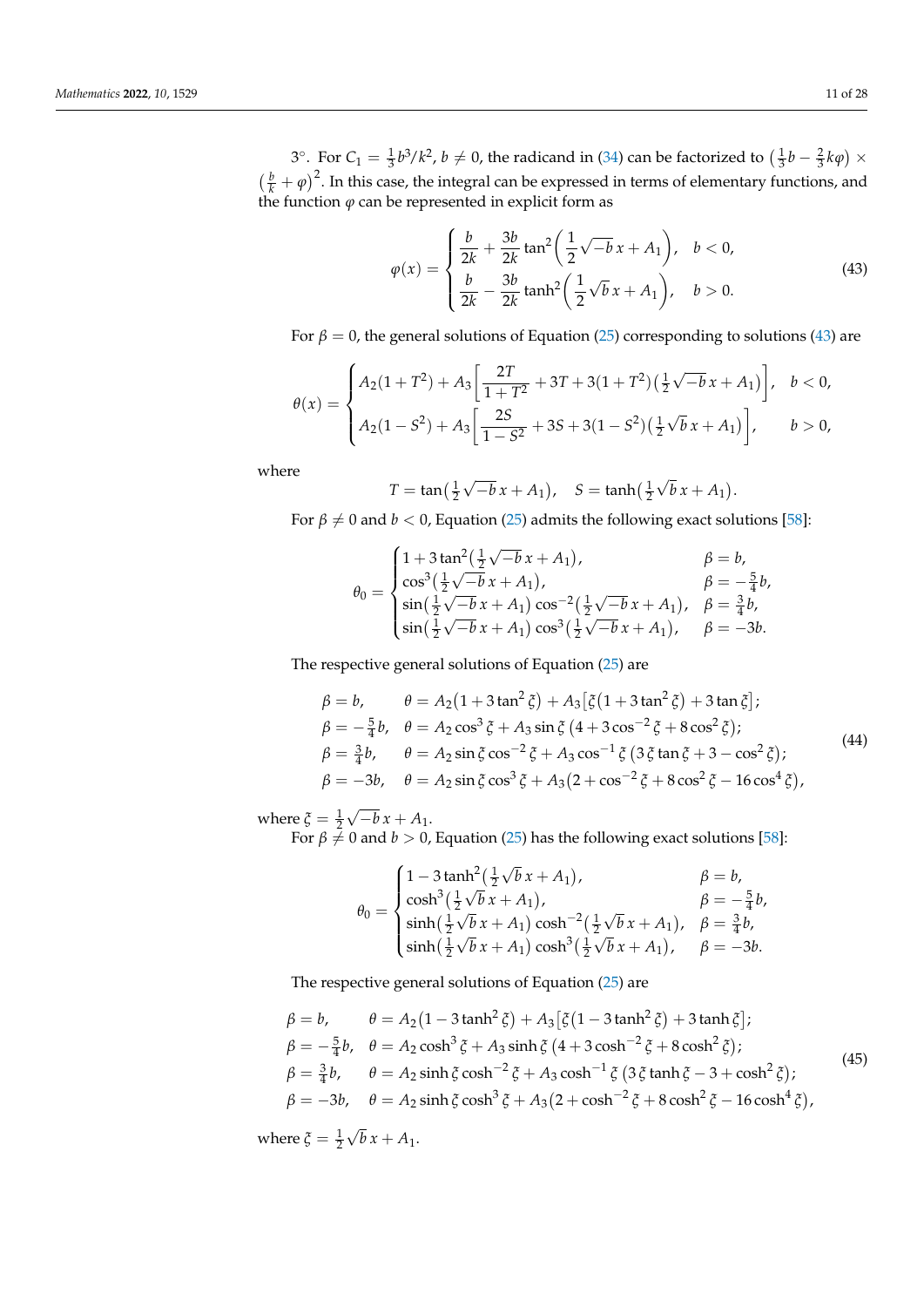4°. Apart from the above exact solutions for  $\varphi(x)$ , Equation [\(24\)](#page-6-2) admits the solutions

$$
\varphi(x) = \begin{cases}\n-\frac{3b}{2k} + \frac{3b}{2k} \coth^2\left(\frac{1}{2}\sqrt{-b} x + A_1\right), & b < 0, \\
\frac{b}{2k} + \frac{3b}{2k} \cot^2\left(\frac{1}{2}\sqrt{-b} x + A_1\right), & b < 0, \\
\frac{b}{2k} - \frac{3b}{2k} \coth^2\left(\frac{1}{2}\sqrt{b} x + A_1\right), & b > 0, \\
-\frac{3b}{2k} - \frac{3b}{2k} \cot^2\left(\frac{1}{2}\sqrt{b} x + A_1\right), & b > 0.\n\end{cases}
$$
\n(46)

The following replacements should be made in the respective solutions for  $\theta(x)$ : {sin, cos, tan, arctan} with {cos, sin, cot, arccot} and {sinh, cosh, tanh, artanh} with {cosh, sinh, coth, arcoth}, respectively.

In particular, besides the first solution in  $(40)$  with  $b < 0$  and the first solution in  $(41)$ with  $\beta = b$ , there are solutions

$$
\varphi(x) = -\frac{3b}{2k} + \frac{3b}{2k} \coth^2 \xi, \quad \xi = \frac{1}{2} \sqrt{-b} x + A_1,
$$
  

$$
\theta(x) = A_2 \sinh^{-2} \xi + A_3 \left[ (3 + 2 \sinh^2 \xi) \coth \xi + 3 \xi \sinh^{-2} \xi \right].
$$

Moreover, apart from the first solution in  $(43)$  with  $b < 0$  and the first solution in  $(44)$ with  $\beta = -\frac{5}{4}b$ , there are solutions

$$
\varphi(x) = \frac{b}{2k} + \frac{3b}{2k} \cot^2 \xi, \quad \xi = \frac{1}{2} \sqrt{-b} x + A_1, \n\theta(x) = A_2 \sin^3 \xi + A_3 \cos \xi (4 + 3 \sin^{-2} \xi + 8 \sin^2 \xi).
$$

Table [2](#page-12-1) summarizes the exact solutions in terms of elementary functions to the system of ODEs [\(24\)](#page-6-2) and [\(25\)](#page-6-3) for various values of the parameters *b* and *β*. The space variable *x* can everywhere be replaced with  $x + A_1$ , where  $A_1$  is an arbitrary constant.

The exact solutions to the original Lotka–Volterra system of delay PDEs [\(3\)](#page-3-1) for  $c_1 = a_1$ and  $c_2 = a_2$  and under condition [\(7\)](#page-4-2) are determined by substituting the functions  $\varphi$  and  $\theta$ from Table [2,](#page-12-1) where  $b = b_1/a_1$ ,  $k = k_1$ , and  $\beta = (b_2 - b_1)/(a_2 - a_1)$ , into Formula [\(17\)](#page-5-2) with  $\lambda = \frac{a_2b_1 - a_1b_2}{a_2 - a_1}$  $\frac{a_1 - a_1 b_2}{a_2 - a_1}$  and  $\psi = 0$ .

**Remark 3.** *The value*  $\beta = b$  *in Table [2](#page-12-1) corresponds to the stationary solutions* [\(17\)](#page-5-2) *with*  $\psi = 0$  *to the system of PDEs* [\(3\)](#page-3-1) *with parameters* [\(21\)](#page-6-0)*, where*  $\lambda = 0$ *.* 

**Remark 4.** By setting  $\varphi = 0$  in system [\(22\)](#page-6-1) and denoting  $a_2 = a$ ,  $b_2 = ba$ ,  $k_2 = k$ , and  $\beta = (b_2 - b_1)/(a_2 - a_1)$ , one can obtain exact solutions for the pair of functions  $\psi(x)$  and  $\theta(x)$ *analogous to those described above for the pair of functions*  $\varphi(x)$  *and*  $\theta(x)$  *for*  $\psi(x) = 0$ *.*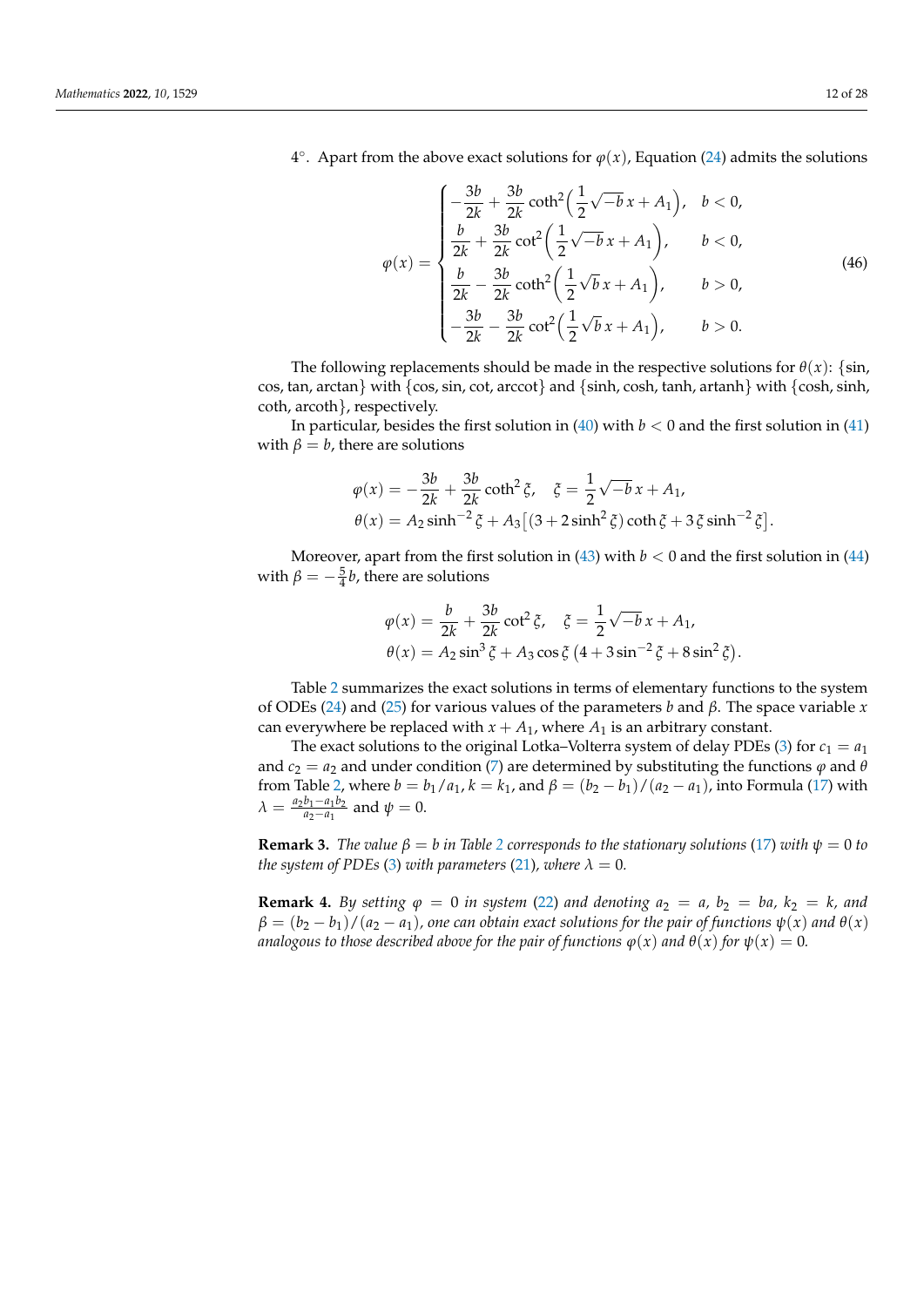<span id="page-12-1"></span>**Table 2.** Solutions of systems [\(24\)](#page-6-2) and [\(25\)](#page-6-3) for various values of the parameters *b* and *β*. Notation: *J*5/2(*ξ*) and *Y*5/2(*ξ*) are the Bessel functions of the first and second kind, *I*5/2(*ξ*) and *K*5/2(*ξ*) are the modified Bessel functions of the first and second kind, and *A*<sup>1</sup> , *A*2, *A*3, *C*2, *C*3, and *C*<sup>4</sup> are arbitrary constants.

<span id="page-12-0"></span>

| No.            | Parameters $b$ and $\beta$     | Function $\varphi$ , Equation (24)                       | Function $\theta$ , Equation (25)                                                              | Function $\xi = \xi(x)$     |
|----------------|--------------------------------|----------------------------------------------------------|------------------------------------------------------------------------------------------------|-----------------------------|
| $\mathbf{1}$   | $b = 0, \beta = 0$             | $-\frac{6}{k}\zeta^{-2}$                                 | $C_3 \xi^{-2} + C_4 \xi^3$                                                                     | $\xi = x + C_2$             |
| $\overline{2}$ | $b = 0, \beta > 0$             | $-\frac{6}{k}\zeta^{-2}$                                 | $\sqrt{\xi}\left[C_3J_{5/2}(\sqrt{\beta}\xi)+C_4Y_{5/2}(\sqrt{\beta}\xi)\right]$               | $\xi = x + C_2$             |
| 3              | $b = 0, \beta < 0$             | $-\frac{6}{k}\zeta^{-2}$                                 | $\sqrt{\xi} \left[ C_3 I_{5/2}(\sqrt{-\beta} \xi) + C_4 K_{5/2}(\sqrt{-\beta} \xi) \right]$    | $\xi = x + C_2$             |
| 4              | $b < 0, \beta = 0$             | $-\frac{3b}{2k}+\frac{3b}{2k}$ tanh <sup>2</sup> $\xi$   | $A_2(3\tanh^2 \xi - 1) + A_3[3\tanh \xi + (3\tanh^2 \xi - 1)$ artanh $\xi$                     | $\frac{1}{2}\sqrt{-b}x+A_1$ |
| 5              | $b < 0, \beta = 0$             | $-\frac{3b}{2k}+\frac{3b}{2k}\coth^2 \xi$                | $A_2(3 \coth^2 \xi - 1) + A_3[3 \coth \xi + (3 \coth^2 \xi - 1)$ arcoth $\xi$                  | $\frac{1}{2}\sqrt{-b}x+A_1$ |
| 6              | $b > 0, \beta = 0$             | $-\frac{3b}{2k} - \frac{3b}{2k} \tan^2 \xi$              | $A_2(3 \tan^2 \xi + 1) + A_3[3 \tan \xi + (3 \tan^2 \xi + 1) \arctan \xi]$                     | $\frac{1}{2}\sqrt{b}x+A_1$  |
| 7              | $b > 0, \beta = 0$             | $-\frac{3b}{2k} - \frac{3b}{2k} \cot^2 \xi$              | $A_2(3 \cot^2 \xi + 1) + A_3 [3 \cot \xi + (3 \cot^2 \xi + 1)$ arccot $\xi$                    | $\frac{1}{2}\sqrt{b}x+A_1$  |
| 8              | $b < 0, \beta = 0$             | $\frac{b}{2k}$ + $\frac{3b}{2k}$ tan <sup>2</sup> $\xi$  | $A_2 \cos^{-2} \xi + A_3 [\sin(2\xi) + 3 \tan \xi + 3 \xi \cos^{-2} \xi]$                      | $\frac{1}{2}\sqrt{-b}x+A_1$ |
| 9              | $b < 0, \beta = 0$             | $\frac{b}{2k} + \frac{3b}{2k} \cot^2 \xi$                | $A_2 \sin^{-2} \xi + A_3 [\cos(2\xi) + 3 \cot \xi + 3 \xi \sin^{-2} \xi]$                      | $\frac{1}{2}\sqrt{-b}x+A_1$ |
| 10             | $b > 0, \beta = 0$             | $\frac{b}{2k} - \frac{3b}{2k}$ tanh <sup>2</sup> $\xi$   | $A_2 \cosh^{-2} \xi + A_3 \left[\sinh(2\xi) + 3 \tanh \xi + 3 \xi \cosh^{-2} \xi\right]$       | $\frac{1}{2}\sqrt{b}x+A_1$  |
| 11             | $b > 0, \beta = 0$             | $\frac{b}{2k} - \frac{3b}{2k}$ coth <sup>2</sup> $\xi$   | $A_2 \sinh^{-2} \xi + A_3 \left[ \cosh(2\xi) + 3 \coth \xi + 3 \xi \sinh^{-2} \xi \right]$     | $\frac{1}{2}\sqrt{b}x+A_1$  |
| 12             | $b < 0, \beta = -3b$           | $\frac{b}{2k}$ + $\frac{3b}{2k}$ tan <sup>2</sup> $\xi$  | $A_2 \sin \xi \cos^3 \xi + A_3 (2 + \cos^{-2} \xi + 8 \cos^2 \xi - 16 \cos^4 \xi)$             | $\frac{1}{2}\sqrt{-b}x+A_1$ |
| 13             | $b < 0, \beta = -3b$           | $\frac{b}{2k} + \frac{3b}{2k} \cot^2 \xi$                | $A_2 \cos \xi \sin^3 \xi + A_3 (2 + \sin^{-2} \xi + 8 \sin^2 \xi - 16 \sin^4 \xi)$             | $\frac{1}{2}\sqrt{-b}x+A_1$ |
| 14             | $b > 0, \beta = -3b$           | $\frac{b}{2k}-\frac{3b}{2k}$ tanh<br>² $\xi$             | $A_2 \sinh \xi \cosh^3 \xi + A_3 (2 + \cosh^{-2} \xi + 8 \cosh^2 \xi - 16 \cosh^4 \xi)$        | $\frac{1}{2}\sqrt{b}x+A_1$  |
| 15             | $b > 0, \beta = -3b$           | $\frac{b}{2k} - \frac{3b}{2k}$ coth <sup>2</sup> $\xi$   | $A_2 \cosh \xi \sinh^3 \xi + A_3 (2 + \sinh^{-2} \xi + 8 \sinh^2 \xi - 16 \sinh^4 \xi)$        | $\frac{1}{2}\sqrt{b}x+A_1$  |
| 16             | $b < 0, \beta = -\frac{5}{4}b$ | $\frac{b}{2k}$ + $\frac{3b}{2k}$ tan <sup>2</sup> $\xi$  | $A_2 \cos^3 \xi + A_3 \sin \xi (4 + 3 \cos^{-2} \xi + 8 \cos^2 \xi)$                           | $\frac{1}{2}\sqrt{-b}x+A_1$ |
| 17             | $b < 0, \beta = -\frac{5}{4}b$ | $\frac{b}{2k} + \frac{3b}{2k} \cot^2 \xi$                | $A_2 \sin^3 \xi + A_3 \cos \xi (4 + 3 \sin^{-2} \xi + 8 \sin^2 \xi)$                           | $\frac{1}{2}\sqrt{-b}x+A_1$ |
| 18             | $b > 0, \beta = -\frac{5}{4}b$ | $\frac{b}{2k}$ – $\frac{3b}{2k}$ tanh <sup>2</sup> $\xi$ | $A_2 \cosh^3 \xi + A_3 \sinh \xi (4 + 3 \cosh^{-2} \xi + 8 \cosh^2 \xi)$                       | $\frac{1}{2}\sqrt{b}x+A_1$  |
| 19             | $b > 0, \beta = -\frac{5}{4}b$ | $\frac{b}{2k} - \frac{3b}{2k} \coth^2 \xi$               | $A_2 \sinh^3 \xi + A_3 \cosh \xi (4 + 3 \sinh^{-2} \xi + 8 \sinh^2 \xi)$                       | $\frac{1}{2}\sqrt{b}x+A_1$  |
| 20             | $b < 0, \beta = \frac{1}{4}b$  | $-\frac{3b}{2k}+\frac{3b}{2k}$ tanh <sup>2</sup> $\xi$   | $A_2 \sinh \xi \cosh^{-2} \xi + A_3 \cosh^{-1} \xi (3 \xi \tanh \xi - 3 + \cosh^2 \xi)$        | $\frac{1}{2}\sqrt{-b}x+A_1$ |
| 21             | $b < 0, \beta = \frac{1}{4}b$  | $-\frac{3b}{2k}+\frac{3b}{2k}\coth^2 \xi$                | $A_2 \cosh \xi \sinh^{-2} \xi + A_3 \sinh^{-1} \xi (3 \xi \coth \xi - 3 + \sinh^2 \xi)$        | $\frac{1}{2}\sqrt{-b}x+A_1$ |
| 22             | $b > 0, \beta = \frac{1}{4}b$  | $-\frac{3b}{2k} - \frac{3b}{2k} \tan^2 \xi$              | $A_2 \sin \xi \cos^{-2} \xi + A_3 \cos^{-1} \xi (3 \xi \tan \xi + 3 - \cos^2 \xi)$             | $\frac{1}{2}\sqrt{b}x+A_1$  |
| 23             | $b > 0, \beta = \frac{1}{4}b$  | $-\frac{3b}{2k} - \frac{3b}{2k} \cot^2 \xi$              | $A_2 \cos \xi \sin^{-2} \xi + A_3 \sin^{-1} \xi (3 \xi \cot \xi + 3 - \sin^2 \xi)$             | $\frac{1}{2}\sqrt{b}x+A_1$  |
| 24             | $b < 0, \beta = \frac{3}{4}b$  | $\frac{b}{2k}$ + $\frac{3b}{2k}$ tan <sup>2</sup> $\xi$  | $A_2 \sin \xi \cos^{-2} \xi + A_3 \cos^{-1} \xi (3 \xi \tan \xi + 3 - \cos^2 \xi)$             | $\frac{1}{2}\sqrt{-b}x+A_1$ |
| 25             | $b < 0, \beta = \frac{3}{4}b$  | $rac{b}{2k} + \frac{3b}{2k} \cot^2 \xi$                  | $A_2 \cos \xi \sin^{-2} \xi + A_3 \sin^{-1} \xi (3 \xi \cot \xi + 3 - \sin^2 \xi)$             | $\frac{1}{2}\sqrt{-b}x+A_1$ |
| 26             | $b > 0, \beta = \frac{3}{4}b$  | $\frac{b}{2k}$ – $\frac{3b}{2k}$ tanh <sup>2</sup> $\xi$ | $A_2 \sinh \xi \cosh^{-2} \xi + A_3 \cosh^{-1} \xi (3 \xi \tanh \xi - 3 + \cosh^2 \xi)$        | $\frac{1}{2}\sqrt{b}x+A_1$  |
| 27             | $b > 0, \beta = \frac{3}{4}b$  | $\frac{b}{2k}$ – $\frac{3b}{2k}$ coth <sup>2</sup> $\xi$ | $A_2 \cosh \xi \sinh^{-2} \xi + A_3 \sinh^{-1} \xi (3 \xi \coth \xi - 3 + \sinh^2 \xi)$        | $\frac{1}{2}\sqrt{b}x+A_1$  |
| 28             | $b < 0, \beta = b$             | $\frac{b}{2k}+\frac{3b}{2k}\tan^2\zeta$                  | $A_2(1+3\tan^2 \xi) + A_3[\xi(1+3\tan^2 \xi) + 3\tan \xi]$                                     | $\frac{1}{2}\sqrt{-b}x+A_1$ |
| 29             | $b < 0, \beta = b$             | $\frac{b}{2k} + \frac{3b}{2k} \cot^2 \xi$                | $A_2(1+3\cot^2 \xi) + A_3[\xi(1+3\cot^2 \xi) + 3\cot \xi]$                                     | $\frac{1}{2}\sqrt{-b}x+A_1$ |
| 30             | $b > 0, \beta = b$             | $\frac{b}{2k} - \frac{3b}{2k}$ tanh <sup>2</sup> $\xi$   | $A_2(1-3\tanh^2 \xi) + A_3[\xi(1-3\tanh^2 \xi) + 3\tanh \xi]$                                  | $\frac{1}{2}\sqrt{b}x+A_1$  |
| 31             | $b > 0, \beta = b$             | $\frac{b}{2k} - \frac{3b}{2k} \coth^2 \xi$               | $A_2(1-3\coth^2 \xi) + A_3[\xi(1-3\coth^2 \xi) + 3\coth \xi]$                                  | $\frac{1}{2}\sqrt{b}x+A_1$  |
| 32             | $b < 0, \beta = b$             | $-\frac{3b}{2k}+\frac{3b}{2k}$ tanh <sup>2</sup> $\xi$   | $A_2 \cosh^{-2} \xi + A_3 \left[ (3 + 2 \cosh^2 \xi) \tanh \xi + 3 \xi \cosh^{-2} \xi \right]$ | $\frac{1}{2}\sqrt{-b}x+A_1$ |
| 33             | $b < 0, \beta = b$             | $-\frac{3b}{2k}+\frac{3b}{2k}$ coth <sup>2</sup> $\xi$   | $A_2 \sinh^{-2} \xi + A_3 \left[ (3 + 2 \sinh^2 \xi) \coth \xi + 3 \xi \sinh^{-2} \xi \right]$ | $\frac{1}{2}\sqrt{-b}x+A_1$ |
| 34             | $b > 0, \beta = b$             | $-\frac{3b}{2k} - \frac{3b}{2k} \tan^2 \xi$              | $A_2 \cos^{-2} \xi + A_3 [(3 + 2 \cos^2 \xi) \tan \xi + 3 \xi \cos^{-2} \xi]$                  | $\frac{1}{2}\sqrt{b}x+A_1$  |
| 35             | $b > 0, \beta = b$             | $-\frac{3b}{2k} - \frac{3b}{2k} \cot^2 \xi$              | $A_2 \sin^{-2} \xi + A_3 [(3 + 2 \sin^2 \xi) \cot \xi + 3 \xi \sin^{-2} \xi]$                  | $\frac{1}{2}\sqrt{b}x+A_1$  |
| 36             | $b < 0, \beta = \frac{9}{4}b$  | $-\frac{3b}{2k}+\frac{3b}{2k}$ tanh <sup>2</sup> $\xi$   | $A_2 \cosh^3 \xi + A_3 \sinh \xi (4 + 3 \cosh^{-2} \xi + 8 \cosh^2 \xi)$                       | $\frac{1}{2}\sqrt{-b}x+A_1$ |
| 37             | $b < 0, \beta = \frac{9}{4}b$  | $-\frac{3b}{2k}+\frac{3b}{2k}\coth^2 \xi$                | $A_2 \sinh^3 \xi + A_3 \cosh \xi (4 + 3 \sinh^{-2} \xi + 8 \sinh^2 \xi)$                       | $\frac{1}{2}\sqrt{-b}x+A_1$ |
| 38             | $b > 0, \beta = \frac{9}{4}b$  | $-\frac{3b}{2k} - \frac{3b}{2k} \tan^2 \xi$              | $A_2 \cos^3 \xi + A_3 \sin \xi (4 + 3 \cos^{-2} \xi + 8 \cos^2 \xi)$                           | $\frac{1}{2}\sqrt{b}x+A_1$  |
| 39             | $b > 0, \beta = \frac{9}{4}b$  | $-\frac{3b}{2k} - \frac{3b}{2k} \cot^2 \xi$              | $A_2 \sin^3 \xi + A_3 \cos \xi (4 + 3 \sin^{-2} \xi + 8 \sin^2 \xi)$                           | $\frac{1}{2}\sqrt{b}x+A_1$  |
| 40             | $b < 0, \beta = 4b$            | $-\frac{3b}{2k}+\frac{3b}{2k}$ tanh <sup>2</sup> $\xi$   | $A_2 \sinh \xi \cosh^3 \xi + A_3 (2 + \cosh^{-2} \xi + 8 \cosh^2 \xi - 16 \cosh^4 \xi)$        | $\frac{1}{2}\sqrt{-b}x+A_1$ |
| 41             | $b < 0, \beta = 4b$            | $-\frac{3b}{2k}+\frac{3b}{2k}\coth^2 \xi$                | $A_2 \cosh \xi \sinh^3 \xi + A_3 (2 + \sinh^{-2} \xi + 8 \sinh^2 \xi - 16 \sinh^4 \xi)$        | $\frac{1}{2}\sqrt{-b}x+A_1$ |
| 42             | $b > 0, \beta = 4b$            | $-\frac{3b}{2k} - \frac{3b}{2k} \tan^2 \xi$              | $A_2 \sin \xi \cos^3 \xi + A_3 (2 + \cos^{-2} \xi + 8 \cos^2 \xi - 16 \cos^4 \xi)$             | $\frac{1}{2}\sqrt{b}x+A_1$  |
| 43             | $b > 0, \beta = 4b$            | $-\frac{3b}{2k} - \frac{3b}{2k} \cot^2 \xi$              | $A_2 \cos \xi \sin^3 \xi + A_3 (2 + \sin^{-2} \xi + 8 \sin^2 \xi - 16 \sin^4 \xi)$             | $\frac{1}{2}\sqrt{b}x+A_1$  |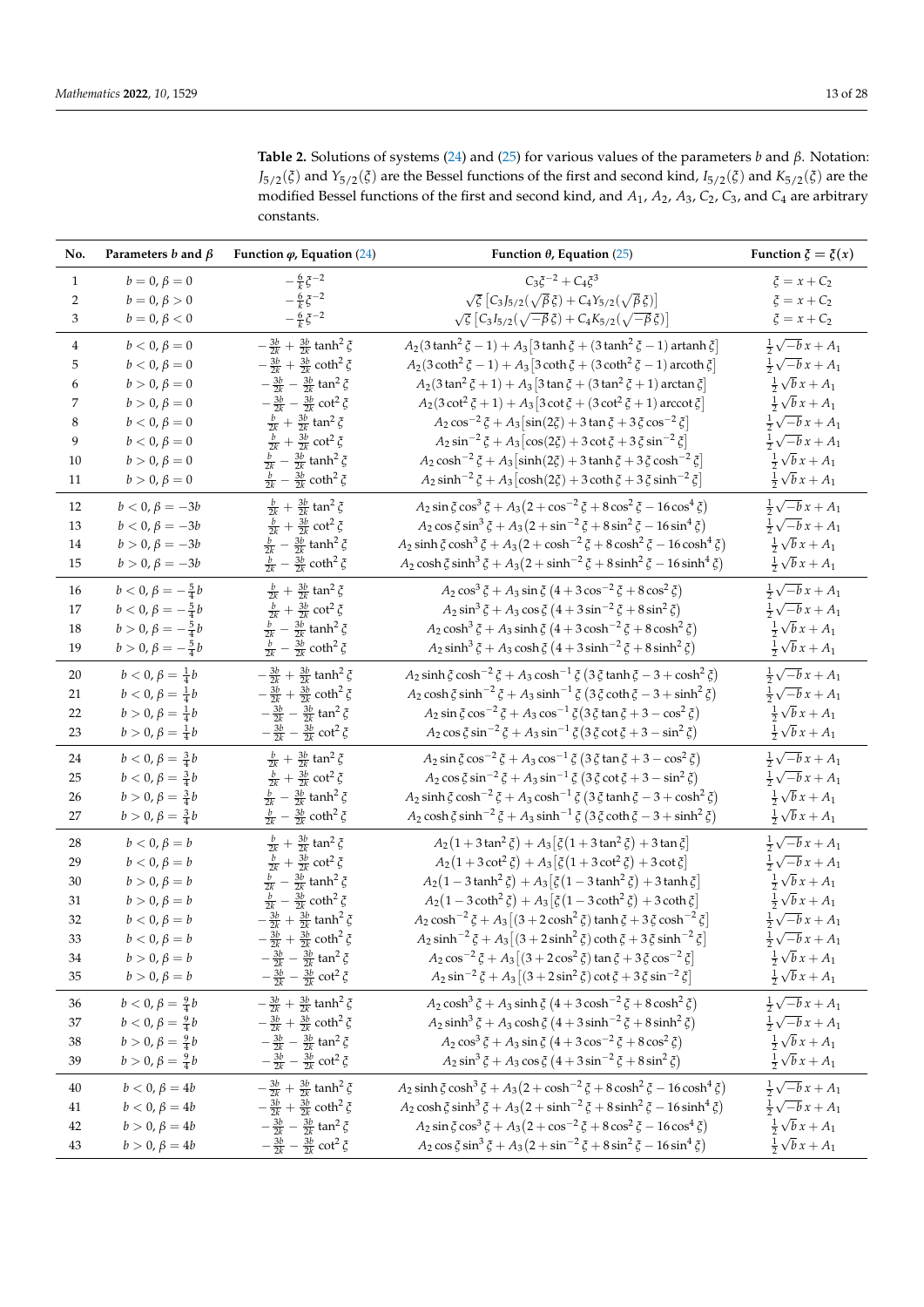*2.4. Reduction of a System of PDEs with Three Delays to a System of Three Second-Order ODEs without Delays*

System [\(3\)](#page-3-1) with four delays that satisfy the single relation [\(7\)](#page-4-2) also admits generalized separable solutions linear in time *t*:

$$
u = -k_2(t + \tau_1)\theta(x) + \varphi(x), \quad v = k_1(t + \tau_2)\theta(x) + \psi(x).
$$
 (47)

An analysis similar to that above results in the following parameters of Equation [\(3\)](#page-3-1):

$$
b_1 = \sigma a_1, \quad b_2 = \sigma a_2, \quad c_1 = a_1, \quad c_2 = a_2,\tag{48}
$$

where  $\sigma$  is an arbitrary constant. In this case, the functions  $\theta = \theta(x)$ ,  $\varphi = \varphi(x)$ , and  $\psi = \psi(x)$  are described by the stationary system of ODEs

<span id="page-13-1"></span>
$$
\varphi_{xx}'' + (\sigma + \rho)\varphi + (k_2/a_1)\theta = 0,
$$
  
\n
$$
\psi_{xx}'' + (\sigma + \rho)\psi - (k_1/a_2)\theta = 0,
$$
  
\n
$$
\theta_{xx}'' + (\sigma + \rho)\theta = 0, \quad \rho = k_1\varphi + k_2\psi.
$$
\n(49)

Let us look at the special case  $a_1 = a_2 = a$ . By adding up the first two equations of [\(49\)](#page-13-1) multiplied by  $k_1$  and  $k_2$ , we obtain an isolated ODE for  $\rho = k_1 \varphi + k_2 \psi$ . We rewrite this equation, together with the third and first ODEs of [\(49\)](#page-13-1) and the algebraic relation for *ρ*, as the mixed algebraic-differential system of equations

<span id="page-13-2"></span>
$$
\rho_{xx}^{\prime\prime} + (\sigma + \rho)\rho = 0,\n\theta_{xx}^{\prime\prime} + (\sigma + \rho)\theta = 0,\n\varphi_{xx}^{\prime\prime} + (\sigma + \rho)\varphi + (k_2/a)\theta = 0,\n\rho = k_1\varphi + k_2\psi,
$$
\n(50)

<span id="page-13-0"></span>which contains three second-order ODEs.

*2.5. Exact Solutions in Terms of Elementary Functions to the Reduced System of Three Second-Order ODEs*

First, let us describe two simple classes of exact solutions to system [\(50\)](#page-13-2) with  $\rho = \text{const.}$ 1°. Exact solution to system [\(50\)](#page-13-2) with *ρ* = −*σ*:

$$
\rho = -\sigma, \quad \varphi = C_1 x + C_2 - \frac{k_2}{a} \left( \frac{1}{6} C_3 x^3 + \frac{1}{2} C_4 x^2 \right),
$$

$$
\psi = -\frac{1}{k_2} (k_1 \varphi + \sigma), \quad \theta = C_3 x + C_4,
$$

where  $C_1, \ldots, C_4$  are arbitrary constants.

2°. Exact solution to system [\(50\)](#page-13-2) with  $\rho = 0$ :

$$
\rho = 0, \quad \varphi = \varphi_p(x) + \begin{cases} C_1 \cos(\sqrt{\sigma} x) + C_2 \sin(\sqrt{\sigma} x) & \text{if } \sigma > 0, \\ C_1 \cosh(\sqrt{-\sigma} x) + C_2 \sinh(\sqrt{-\sigma} x) & \text{if } \sigma < 0, \end{cases}
$$
\n
$$
\psi = -\frac{k_1}{k_2} \varphi, \quad \theta = \begin{cases} C_3 \cos(\sqrt{\sigma} x) + C_4 \sin(\sqrt{\sigma} x) & \text{if } \sigma > 0, \\ C_3 \cosh(\sqrt{-\sigma} x) + C_4 \sinh(\sqrt{-\sigma} x) & \text{if } \sigma < 0, \end{cases}
$$
\n
$$
\varphi_p(x) = \begin{cases} \frac{k_2 x}{2a\sqrt{\sigma}} \left[ C_4 \cos(\sqrt{\sigma} x) - C_3 \sin(\sqrt{\sigma} x) \right] - \frac{C_3 k_2}{2a\sigma} \cos(\sqrt{\sigma} x) & \text{if } \sigma > 0, \\ \frac{-k_2 x}{2a\sqrt{-\sigma}} \left[ C_4 \cosh(\sqrt{-\sigma} x) + C_3 \sinh(\sqrt{-\sigma} x) \right] - \frac{C_3 k_2}{2a\sigma} \cosh(\sqrt{-\sigma} x) & \text{if } \sigma < 0. \end{cases}
$$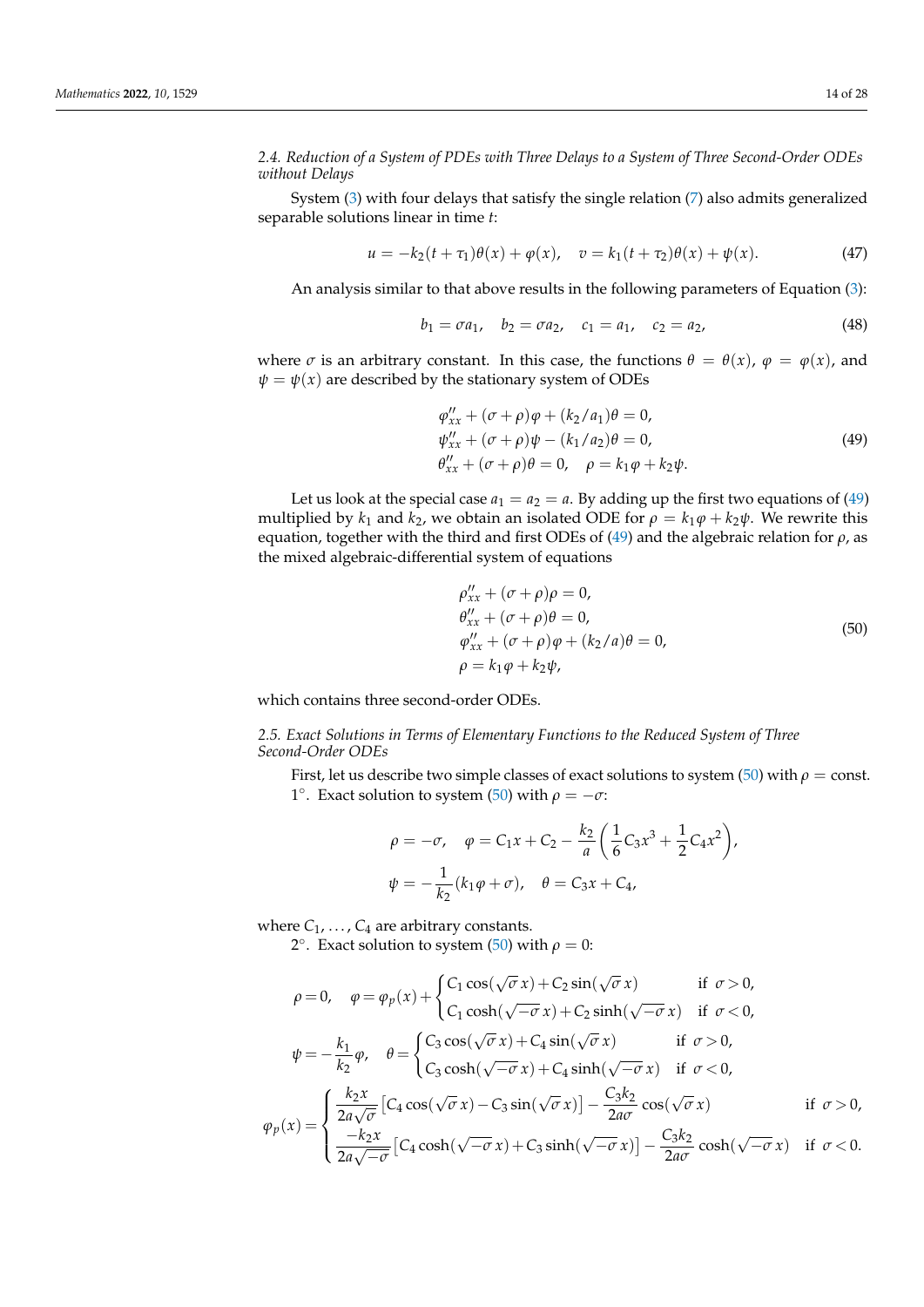| No.           | Parameter $\sigma$ | Function $\rho$                                                  | Function $\omega$                                      | Function $\zeta$             |
|---------------|--------------------|------------------------------------------------------------------|--------------------------------------------------------|------------------------------|
| 1             | $\sigma = 0$       | $-\frac{6}{k}x^{-2}$                                             | $r^3$                                                  |                              |
| $\mathcal{P}$ | $\sigma < 0$       | $\frac{\sigma}{2} + \frac{3\sigma}{2}$ tan <sup>2</sup> $\zeta$  | $\xi(1+3\tan^2 \xi) + 3\tan \xi$                       | $rac{1}{2}\sqrt{-\sigma} x$  |
| 3             | $\sigma < 0$       | $\frac{\sigma}{2} + \frac{3\sigma}{2} \cot^2 \zeta$              | $\xi(1+3\cot^2 \xi)+3\cot \xi$                         | $rac{1}{2}\sqrt{-\sigma} x$  |
| 4             | $\sigma > 0$       | $\frac{\sigma}{2} - \frac{3\sigma}{2}$ tanh <sup>2</sup> $\zeta$ | $\xi(1-3\tanh^2 \xi) + 3\tanh \xi$                     | $rac{1}{2}\sqrt{\sigma} x$   |
| 5             | $\sigma > 0$       | $\frac{\sigma}{2} - \frac{3\sigma}{2}$ coth <sup>2</sup> $\zeta$ | $\xi(1-3\coth^2 \xi) + 3\coth \xi$                     | $\frac{1}{2}\sqrt{\sigma} x$ |
| 6             | $\sigma < 0$       | $-\frac{3\sigma}{2}+\frac{3\sigma}{2}$ tanh <sup>2</sup> $\zeta$ | $(3 + 2\cosh^2 \xi)$ tanh $\xi + 3\xi \cosh^{-2} \xi$  | $rac{1}{2}\sqrt{-\sigma}x$   |
| 7             | $\sigma < 0$       | $-\frac{3\sigma}{2}+\frac{3\sigma}{2}\coth^2 \xi$                | $(3 + 2 \sinh^2 \xi) \coth \xi + 3 \xi \sinh^{-2} \xi$ | $rac{1}{2}\sqrt{-\sigma} x$  |
| 8             | $\sigma > 0$       | $-\frac{3\sigma}{2}-\frac{3\sigma}{2}$ tan <sup>2</sup> $\xi$    | $(3 + 2\cos^2 \xi)$ tan $\xi + 3\xi \cos^{-2} \xi$     | $rac{1}{2}\sqrt{\sigma} x$   |
| 9             | $\sigma > 0$       | $-\frac{3\sigma}{2}-\frac{3\sigma}{2}$ cot <sup>2</sup> $\xi$    | $(3 + 2\sin^2 \xi)\cot \xi + 3\zeta\sin^{-2} \xi$      | $rac{1}{2}\sqrt{\sigma} x$   |

<span id="page-14-2"></span>**Table 3.** The functions  $\rho(x)$  and  $\omega(x)$  determining exact solutions [\(51\)](#page-14-1) to the system of ODEs [\(50\)](#page-13-2).

3 ◦ . The first two ODEs of system [\(50\)](#page-13-2) coincide, up to renaming, with system [\(24\)](#page-6-2) and [\(25\)](#page-6-3) at  $k = 1$  and  $\beta = b$ , whose exact solutions were described above. For known  $\rho = \rho(x)$ , the second equation in [\(50\)](#page-13-2) for  $\theta$  is a second-order linear homogeneous ODE, which has a particular solution  $\theta_0 = \rho(x)$ . Hence, the general solution of this equation is given by Formula [\(36\)](#page-8-1). Once  $\theta$  is found, the third equation in [\(50\)](#page-13-2) is a second-order linear nonhomogeneous ODE for  $\varphi = \varphi(x)$ , with the particular solution  $\varphi_0 = \rho(x)$  of the homogeneous ODE already known. Considering the aforesaid and using relevant formulas from [\[58\]](#page-27-0), one can find the general solution to the ODE for  $\varphi$ . As a result, we obtain the solution to system  $(50)$  in the form

<span id="page-14-1"></span>
$$
\rho = \rho(x), \quad \theta = C_1 \rho(x) + C_2 \omega(x), \quad \varphi = C_3 \rho(x) + C_4 \omega(x) + \varphi_p(x),
$$
  

$$
\psi = \frac{1}{k_2} [(1 - C_3 k_1) \rho(x) - C_4 k_1 \omega(x) - k_1 \varphi_p(x)], \quad \omega(x) = \rho(x) \int \frac{dx}{\rho^2(x)},
$$
(51)

where  $C_1, \ldots, C_4$  are arbitrary constants, and  $\varphi_p(x)$  is a particular solution to the third equation of system [\(50\)](#page-13-2), which is defined as

$$
\varphi_p(x) = -\frac{k_2}{a} \left[ \omega(x) \int \rho(x) \theta(x) \frac{dx}{W(x)} - \rho(x) \int \omega(x) \theta(x) \frac{dx}{W(x)} \right].
$$
 (52)

Here, the function  $W(x) = \rho \omega'_x - \omega \rho'_x$  is the Wronskian determinant. Simple computations show that  $W(x) = 1$ .

Exact solutions to system [\(50\)](#page-13-2) can be obtained by substituting the functions  $\rho(x)$ and  $\omega(x)$  from Table [3](#page-14-2) into formulas [\(51\)](#page-14-1) and [\(52\)](#page-14-3).

4 ◦ . For arbitrary *σ*, the function *ρ*(*x*) in solution [\(51\)](#page-14-1) can be taken to be the Weierstrass elliptic function:

<span id="page-14-3"></span>
$$
\rho(x) = -6\wp(x, \frac{1}{12}\sigma^2, C_5) - \frac{1}{2}\sigma,
$$

<span id="page-14-0"></span>where  $C_5$  is an arbitrary constant.

*2.6. Reduction of the System of PDEs with a Single Delay to a Unsteady System of Two First-Order Delay ODEs*

Let the four delays in system [\(3\)](#page-3-1) be identical:

<span id="page-14-5"></span><span id="page-14-4"></span>
$$
\tau_1 = \tau_2 = \tau_3 = \tau_4 = \tau. \tag{53}
$$

We look for generalized separable solutions to system [\(3\)](#page-3-1) in the form

$$
u = -k_2 \xi(t)\theta(x) + \varphi(t), \quad v = k_1 \xi(t)\theta(x) + \psi(t), \tag{54}
$$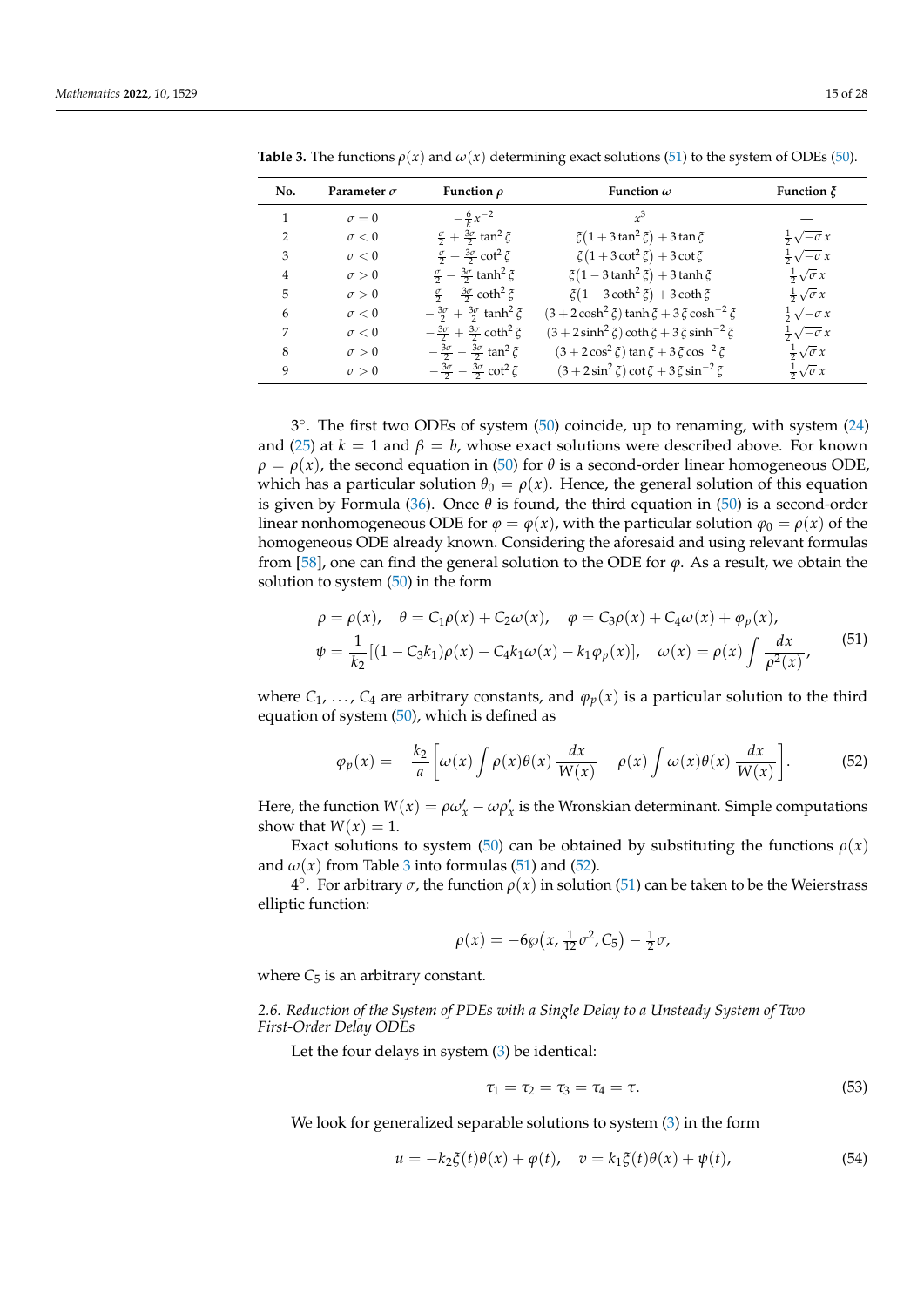with the functions  $\theta = \theta(x)$ ,  $\xi = \xi(t)$ ,  $\varphi = \varphi(t)$ , and  $\psi = \psi(t)$  to be determined in the subsequent analysis.

The functions [\(54\)](#page-14-4) are selected to ensure that the composite arguments of  $f(\ldots)$  are only dependent on *t*. We impose the following additional condition (a linear differential constraint) on the function  $\theta = \theta(x)$ :

<span id="page-15-1"></span>
$$
\theta_{xx}^{\prime\prime} = \mu\theta + \varepsilon,\tag{55}
$$

where the constants  $\mu$  and  $\varepsilon$  are to be found in the subsequent analysis. Notably, without loss of generality, one can set  $\varepsilon = 0$  in [\(55\)](#page-15-1) in the nondegenerate case of  $\mu \neq 0$ , since the translation of *θ* by a constant only leads, by virtue of representation [\(54\)](#page-14-4), to new definitions of  $\varphi(t)$  and  $\psi(t)$ .

Substituting [\(54\)](#page-14-4) into [\(3\)](#page-3-1) and taking into account [\(55\)](#page-15-1), we get

<span id="page-15-2"></span>
$$
-k_2[(a_1\mu + b_1 + c_1\bar{f})\xi - \xi'_t]\theta + a_1k_2\varepsilon\xi + b_1\varphi + c_1\varphi\bar{f} - \varphi'_t = 0,k_1[(a_2\mu + b_2 + c_2\bar{f})\xi - \xi'_t]\theta + a_2k_1\varepsilon\xi + b_2\psi + c_2\psi\bar{f} - \psi'_t = 0,
$$
\n(56)

where the notations  $\bar{f} = k_1 \bar{\varphi} + k_2 \bar{\psi}$ ,  $\bar{\varphi} = \varphi(t-\tau)$ , and  $\bar{\psi} = \psi(t-\tau)$  are used for short. Relation [\(56\)](#page-15-2) can be satisfied if we set

<span id="page-15-3"></span>
$$
\varphi'_{t} = a_{1}k_{2}\varepsilon_{\mathcal{G}}^{x} + b_{1}\varphi + c_{1}\varphi\bar{f}, \n\psi'_{t} = a_{2}k_{1}\varepsilon_{\mathcal{G}}^{x} + b_{2}\psi + c_{2}\psi\bar{f}, \n\zeta'_{t} = (a_{1}\mu + b_{1} + c_{1}\bar{f})\zeta, \n\zeta'_{t} = (a_{2}\mu + b_{2} + c_{2}\bar{f})\zeta.
$$
\n(57)

The system of ODEs [\(57\)](#page-15-3) is overdetermined because it consists of four equations for three functions  $\xi$ ,  $\varphi$ , and  $\psi$ . On requiring that the last two equations of system [\(57\)](#page-15-3) coincide, we find the parameter  $\mu$  and other constants:

<span id="page-15-4"></span>
$$
\mu = \frac{b_1 - b_2}{a_2 - a_1}, \quad c_1 = c_2 = 1 \quad (a_1 \neq a_2). \tag{58}
$$

For  $b_1 \neq b_2$ , it follows from [\(58\)](#page-15-4) that  $\mu \neq 0$ , and hence, we can set  $\varepsilon = 0$  in Equations [\(55\)](#page-15-1) and [\(57\)](#page-15-3). The general solution of Equation [\(55\)](#page-15-1) with *ε* = 0 is given by Formula [\(14\)](#page-5-1), while the first two equations of [\(57\)](#page-15-3) are independent of  $\xi = \xi(t)$  and make up a closed nonlinear system of first-order delay ODEs for  $\varphi = \varphi(t)$  and  $\psi = \psi(t)$ :

<span id="page-15-6"></span><span id="page-15-5"></span>
$$
\varphi'_t = b_1 \varphi + \varphi (k_1 \bar{\varphi} + k_2 \bar{\psi}), \n\psi'_t = b_2 \psi + \psi (k_1 \bar{\varphi} + k_2 \bar{\psi}),
$$
\n(59)

where  $\bar{\varphi} = \varphi(t - \tau)$  and  $\bar{\psi} = \psi(t - \tau)$ . Integrating the last equation in Equation [\(57\)](#page-15-3) and using relations [\(58\)](#page-15-4), we find that the function  $\zeta = \zeta(t)$  is expressed in terms of  $\varphi = \varphi(t)$ and  $\psi = \psi(t)$  as

$$
\xi = A \exp\left[\frac{a_2 b_1 - a_1 b_2}{a_2 - a_1} t + \int (k_1 \bar{\varphi} + k_2 \bar{\psi}) dt\right],
$$
\n(60)

where *A* is an arbitrary constant.

<span id="page-15-0"></span>It is noteworthy that the system of delay ODEs [\(59\)](#page-15-5) generally admits one-component solutions  $\varphi = \varphi(t)$ ,  $\psi = 0$  and  $\varphi = 0$ ,  $\psi = \psi(t)$ . In the absence of delay, these solutions can be expressed in terms of elementary functions.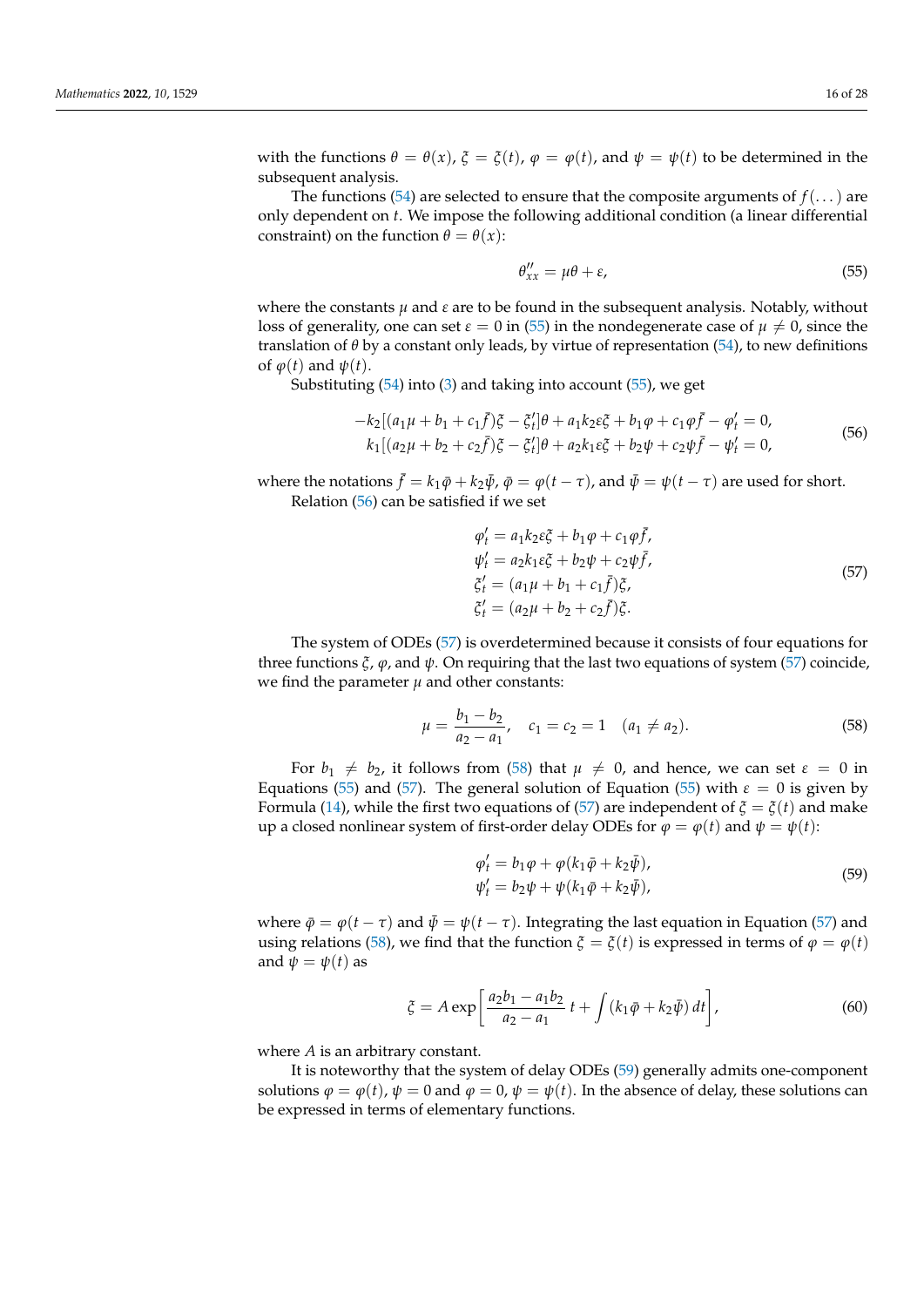<span id="page-16-6"></span>*2.7. The First Integral and Exact Solutions of the Reduced System of Two First-Order Delay ODEs* On eliminating the combination  $k_1\bar{\varphi} + k_2\bar{\psi}$  from the system of delay ODEs [\(59\)](#page-15-5), we get

$$
\frac{\varphi'_t}{\varphi} - b_1 = \frac{\psi'_t}{\psi} - b_2.
$$

Integrating yields the first integral

<span id="page-16-0"></span>
$$
\psi = C_3 e^{(b_2 - b_1)t} \varphi,\tag{61}
$$

where  $C_3$  is an arbitrary constant, which may depend on  $\tau$ . Substituting [\(61\)](#page-16-0) into the first equation of system [\(59\)](#page-15-5), we arrive at one first-order delay ODE

<span id="page-16-1"></span>
$$
\varphi'_t = b_1 \varphi + (k_1 + k_2 C_3 e^{(b_2 - b_1)(t - \tau)}) \varphi \bar{\varphi}, \quad \bar{\varphi} = \varphi(t - \tau).
$$
 (62)

**Example 1.** *ODE* [\(62\)](#page-16-1) *for the Lotka–Volterra system of PDEs without delay* [\(3\)](#page-3-1)*, where*  $\tau = 0$  *is a Bernoulli equation. The integration of it gives, in view of* [\(61\)](#page-16-0)*, an exact solution to system* [\(59\)](#page-15-5)*:*

<span id="page-16-2"></span>
$$
\varphi = \left[ -\frac{C_3 k_2}{b_2} e^{(b_2 - b_1)t} + C_4 e^{-b_1 t} - \frac{k_1}{b_1} \right]^{-1},
$$
  
\n
$$
\psi = C_3 e^{(b_2 - b_1)t} \left[ -\frac{C_3 k_2}{b_2} e^{(b_2 - b_1)t} + C_4 e^{-b_1 t} - \frac{k_1}{b_1} \right]^{-1},
$$
\n(63)

*where C*<sup>4</sup> *is an arbitrary constant. The respective function ξ*(*t*) *is defined by Formula* [\(60\)](#page-15-6) *with τ* = 0*. It can be expressed in terms of elementary functions if, for example,*

$$
b_1 = 0;
$$
  $b_2 = 0;$   $b_1 = b_2;$   $C_3 = 0;$   $C_4 = 0.$ 

*In particular, by setting*  $\tau = 0$  *and*  $C_3 = 0$  *in* [\(60\)](#page-15-6) *and* [\(63\)](#page-16-2)*, we get* 

$$
\varphi = \frac{b_1 e^{b_1 t}}{b_1 C_4 - k_1 e^{b_1 t}}, \quad \psi = 0, \quad \xi = \frac{A}{|b_1 C_4 - k_1 e^{b_1 t}|} \exp\left(\frac{a_2 b_1 - a_1 b_2}{a_2 - a_1} t\right).
$$
 (64)

*Formulas* [\(14\)](#page-5-1)*,* [\(54\)](#page-14-4)*,* [\(58\)](#page-15-4) *and* [\(64\)](#page-16-3) *describe a new solution to the Lotka–Volterra system of PDEs without delay* [\(3\)](#page-3-1)*.*

*Similarly, if*  $b_1 = b_2 = b$  and  $\tau = 0$ , we get

$$
\varphi = \frac{be^{bt}}{C_4b - (C_3k_2 + k_1)e^{bt}}, \quad \psi = \frac{bC_3e^{bt}}{C_4b - (C_3k_2 + k_1)e^{bt}}, \quad \xi = \frac{A}{b}\varphi.
$$
 (65)

*In general, the function*  $\varphi$  *for the delay ODE* [\(62\)](#page-16-1) *must be defined on the interval*  $[-\tau, 0]$ *:* 

<span id="page-16-4"></span><span id="page-16-3"></span>
$$
\varphi = \varphi_0(t) \quad at \quad -\tau \le t \le 0. \tag{66}
$$

*The Cauchy-type problem for the delay ODE* [\(62\)](#page-16-1) *subject to the initial condition* [\(66\)](#page-16-4) *can be solved using the method of steps [\[59,](#page-27-1)[60\]](#page-27-2). To this end, we split time t into segments of length τ and denote*

$$
\varphi(t) = \varphi_m(t) \quad at \quad t_{m-1} \le t \le t_m,\tag{67}
$$

*where*  $t_m = m\tau$  *and*  $m = 0, 1, 2, \ldots$  *Then, on integrating Equation* [\(62\)](#page-16-1) *from*  $t_{m-1}$  *to t on the interval [tm*−1, *tm*]*, we get*

<span id="page-16-5"></span>
$$
\varphi_m(t) = \varphi_m^{\circ} \exp\bigg[b_1(t - t_{m-1}) + \int_{t_{m-1}}^t (k_1 + k_2 C_3 e^{(b_2 - b_1)(t - \tau)}) \varphi_{m-1}(t) dt\bigg],
$$
\n
$$
\varphi_m^{\circ} = \varphi_m(t_{m-1}) = \varphi_{m-1}(t_m).
$$
\n(68)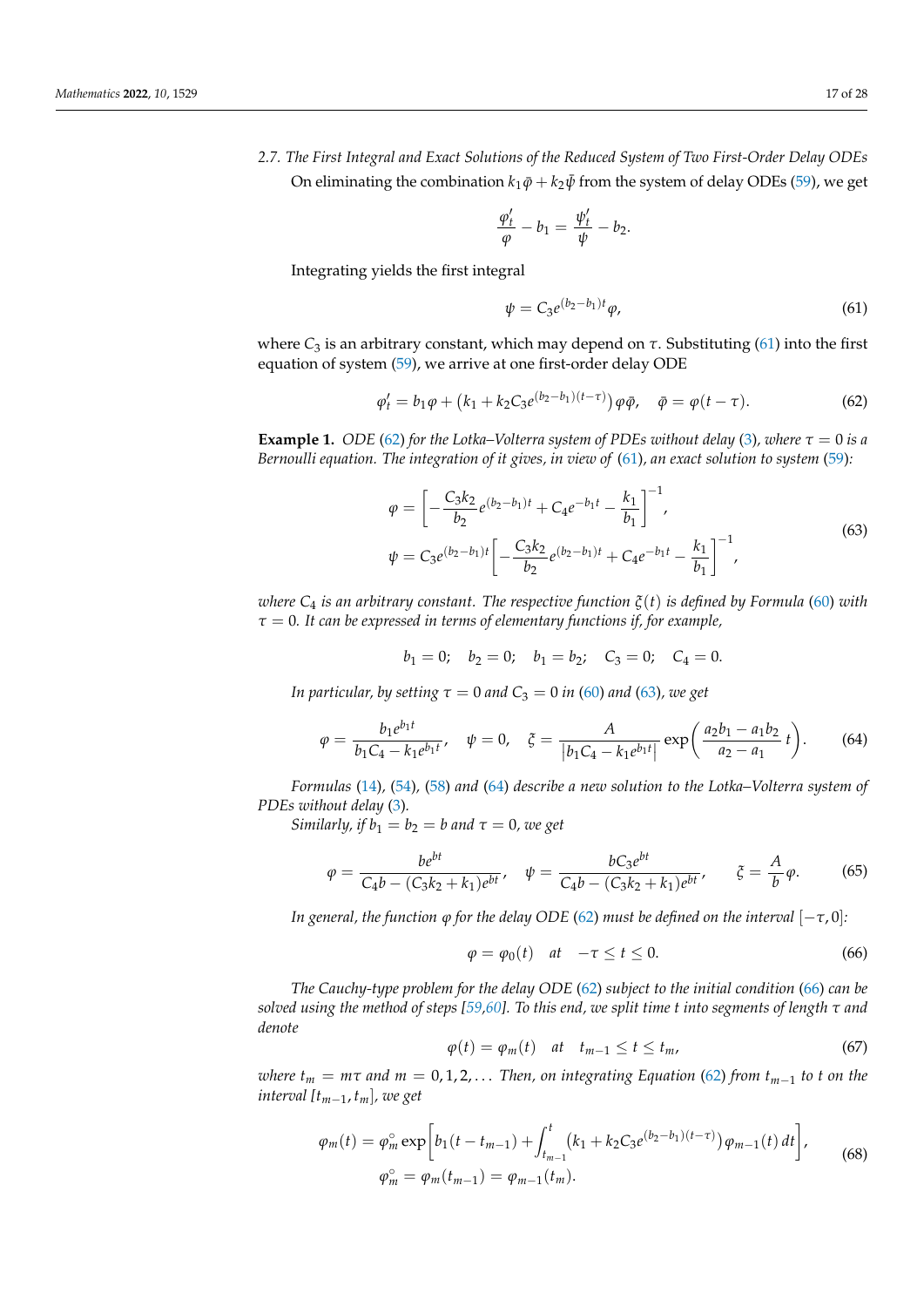*The function*  $\varphi_m(t)$  *on the left-hand side of Formula* [\(68\)](#page-16-5) *is sought on the interval*  $[t_{m-1}, t_m]$ *, whereas*  $\varphi_{m-1}(t)$  *on the right-hand side is defined on the preceding interval* [ $t_{m-2}, t_{m-1}$ ]*. The computations are carried out successively starting from m* = 1*, when the right-hand side is a known function defined on the initial interval* [\(66\)](#page-16-4). This step results in  $\varphi_1(t)$ . Then, one sets  $m = 2$  and *finds the function*  $\varphi_2(t)$  *using* [\(68\)](#page-16-5) *via the already known function*  $\varphi_1(t)$ *. The procedure continues further in a similar fashion.*

*For*  $\varepsilon \neq 0$ *, in order to determine*  $\xi = \xi(t)$ *,*  $\varphi = \varphi(t)$ *, and*  $\psi = \psi(t)$ *, one has to solve the nonlinear system consisting of the last three equations in [\(57\)](#page-15-3) with*  $b_1 = b_2$  *and*  $\mu = 0$ *.* 

# <span id="page-17-0"></span>**3. Reductions and Exact Solutions of the System of Delay PDEs with Identical Diffusion Coefficients (** $a_1 = a_2$ **)**

<span id="page-17-1"></span>*3.1. Reduction of the System of PDEs with Three Delays to a System of Two Second-Order ODEs without Delay and One Linear PDE*

We assume that the four delay times in system  $(3)$  are linked by the single relation  $(7)$ . On setting  $a_1 = a_2 = a$ ,  $b_1 = b_2 = b$ , and  $c_1 = c_2 = 1$ , we look for solutions to system [\(3\)](#page-3-1) in the form

$$
u = -k_2 e^{\lambda(t+\tau_1)} \theta(x,t) + \varphi(x), \quad v = k_1 e^{\lambda(t+\tau_2)} \theta(x,t) + \psi(x), \tag{69}
$$

where  $\lambda$  is a free parameter, while  $\theta = \theta(x, t)$ ,  $\varphi = \varphi(x)$ , and  $\psi = \psi(x)$  are functions to be determined in the subsequent analysis.

Solutions of the form [\(69\)](#page-17-2), where  $\theta$  is a function of two independent variables and  $\lambda$  is an arbitrary parameter, generalize substantially solutions [\(17\)](#page-5-2), in which *θ* is independent of  $t$ , and  $\lambda$  is expressed in terms of the system constants. We will refer to such solutions as incomplete separable solutions.

We assume the function  $\theta = \theta(x, t)$  to satisfy the additional periodicity condition

<span id="page-17-5"></span><span id="page-17-3"></span><span id="page-17-2"></span>
$$
\theta(x, t + \tau_2 - \tau_1) = \theta(x, t). \tag{70}
$$

One can verify that relations [\(18\)](#page-5-3) remain valid under conditions [\(7\)](#page-4-2) and [\(70\)](#page-17-3). Con-sidering the above and substituting [\(69\)](#page-17-2) into [\(3\)](#page-3-1), we obtain a closed system for  $\varphi$  and  $\psi$ consisting of two second-order ODEs without delay:

$$
a\varphi_{xx}'' + (b + k_1\varphi + k_2\psi)\varphi = 0,
$$
\n(71)

<span id="page-17-6"></span><span id="page-17-4"></span>
$$
a\psi_{xx}'' + (b + k_1\varphi + k_2\psi)\psi = 0.
$$
 (72)

The function  $\theta = \theta(x, t)$  satisfies the nonstationary Schrödinger equation

$$
\theta_t = a\theta_{xx}'' + (b - \lambda + k_1\varphi + k_2\psi)\theta
$$
\n(73)

and the periodic condition [\(70\)](#page-17-3). Importantly, the coefficients of Equation [\(73\)](#page-17-4) depend on the space variable *x* alone.

We multiply ODEs [\(71\)](#page-17-5) and [\(72\)](#page-17-6) by  $k_1$  and  $k_2$ , respectively, and add up to obtain an ODE for  $\rho = k_1 \varphi + k_2 \psi$ . We write this equation in conjunction with ODE [\(71\)](#page-17-5) and PDE [\(70\)](#page-17-3) as the following mixed algebraic-differential system of equations:

<span id="page-17-7"></span>
$$
a\rho_{xx}'' + (b+\rho)\rho = 0,\tag{74}
$$

<span id="page-17-10"></span><span id="page-17-9"></span>
$$
a\varphi_{xx}'' + (b+\rho)\varphi = 0,\tag{75}
$$

$$
\rho = k_1 \varphi + k_2 \psi, \tag{76}
$$

<span id="page-17-8"></span>
$$
\theta_t = a\theta_{xx}'' + (b - \lambda + \rho)\theta. \tag{77}
$$

Systems [\(74\)](#page-17-7)–[\(77\)](#page-17-8) can be solved sequentially from one equation to another. We start from the isolated stationary ODE [\(74\)](#page-17-7). Divided by *a*, it coincides, up to obvious renaming, with Equation  $(24)$ . PDE  $(77)$  is subjected to the additional conditions  $(7)$  and  $(70)$ , which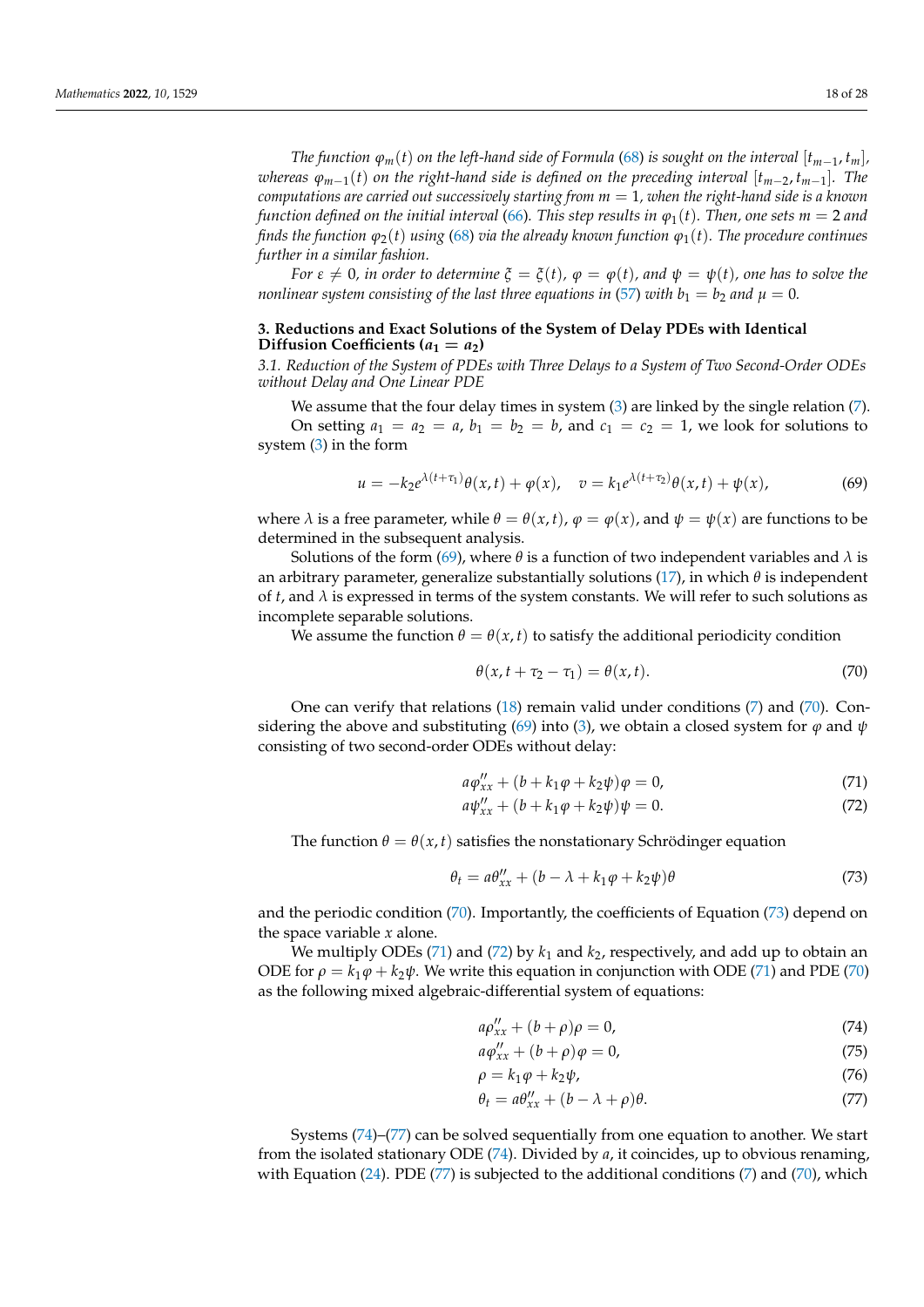hold true, for example, in the stationary case  $\theta = \theta(x)$  and the nonstationary case of  $\tau_2 = \tau_1$ and  $\tau_4 = \tau_3$ .

### <span id="page-18-0"></span>*3.2. Exact Solutions to the Reduced System Consisting of Two ODEs and One PDE*

We first describe two simple classes of stationary exact solutions to system [\(74\)](#page-17-7)–[\(77\)](#page-17-8) with  $\rho$  = const.

1°. Stationary exact solution to system [\(74\)](#page-17-7)–[\(77\)](#page-17-8) with  $\rho = 0$ :

<span id="page-18-1"></span>
$$
\rho = 0, \quad \varphi = \begin{cases} C_1 \cos(\sqrt{b}x) + C_2 \sin(\sqrt{b}x) & \text{if } b > 0, \\ C_1 \cosh(\sqrt{-b}x) + C_2 \sinh(\sqrt{-b}x) & \text{if } b < 0; \end{cases} \tag{78}
$$

<span id="page-18-2"></span>
$$
\psi = \begin{cases}\n-\frac{k_1}{k_2} [C_1 \cos(\sqrt{b} x) + C_2 \sin(\sqrt{b} x)] & \text{if } b > 0, \\
-\frac{k_1}{k_2} [C_1 \cosh(\sqrt{-b} x) + C_2 \sinh(\sqrt{-b} x)] & \text{if } b < 0; \n\end{cases}
$$
\n(79)  
\n
$$
\theta = \begin{cases}\nC_3 \cos[\sqrt{(b - \lambda)/a} x] + C_4 \sin[\sqrt{(b - \lambda)/a} x] & \text{if } b > \lambda, \\
C_3 \cosh[\sqrt{(\lambda - b)/a} x] + C_4 \sinh[\sqrt{(\lambda - b)/a} x] & \text{if } \lambda > b, \\
C_3 x + C_4 & \text{if } \lambda = b,\n\end{cases}
$$

where  $C_1, \ldots, C_4$  are arbitrary constants.

2°. Stationary exact solution to system [\(74\)](#page-17-7)–[\(77\)](#page-17-8) with  $\rho = -b$ :

$$
\rho = -b, \quad \varphi = C_1 x + C_2, \quad \psi = -\frac{k_1}{k_2} (C_1 x + C_2) - \frac{b}{k_2},
$$
\n(81)

$$
= \begin{cases} C_3 \cosh(\sqrt{\lambda/a} x) + C_4 \sinh(\sqrt{\lambda/a} x) & \text{if } \lambda > 0, \\ C_4 \sinh(\sqrt{\lambda/a} x) & \text{if } \lambda > 0, \end{cases}
$$
 (82)

$$
\theta = \begin{cases}\n\text{C}_3 \cos((\sqrt{\lambda/\mu} x) + C_4 \sin((\sqrt{\lambda/\mu} x)) & \text{if } \lambda > 0, \\
C_3 \cos((\sqrt{-\lambda/a} x) + C_4 \sin((\sqrt{-\lambda/a} x)) & \text{if } \lambda < 0.\n\end{cases}
$$
\n(82)

<sup>3</sup><sup>o</sup>. More complicated stationary solutions to system [\(74\)](#page-17-7)–[\(77\)](#page-17-8) with *ρ* = *ρ*(*x*) ≠ const and  $\theta = \theta(x)$  can be constructed in a few steps as shown below (see Table [4\)](#page-19-0).

- (i) The isolated subsystem consisting of two ODEs [\(74\)](#page-17-7) and [\(75\)](#page-17-9) for  $\rho$  and  $\varphi$  coincides, up to notation, with the system of ODEs [\(24\)](#page-6-2) and [\(25\)](#page-6-3) with  $\beta = b$ . It follows that exact solutions to Equations [\(74\)](#page-17-7) and [\(75\)](#page-17-9) can be obtained using Table [2](#page-12-1) and formulas with  $\beta = b$ , in which the functions and determining parameters must be renamed as follows:  $\varphi \Rightarrow \rho$ ,  $\theta \Rightarrow \varphi$ ,  $b \Rightarrow b/a$ ,  $\beta \Rightarrow b/a$ , and  $k \Rightarrow 1/a$ .
- (ii) The function  $\psi$  is determined by substituting the functions  $\rho$  and  $\varphi$  obtained in step (i) into [\(76\)](#page-17-10), which results in

<span id="page-18-3"></span>
$$
\psi = (\rho - k_1 \varphi) / k_2.
$$

(iii) The isolated subsystem of two ODEs, [\(74\)](#page-17-7) and [\(77\)](#page-17-8), for  $\rho$  and  $\theta$  with  $\theta_t = 0$  coincides, up to notation, with systems  $(24)$  and  $(25)$ . Hence, exact solutions to Equations  $(74)$ and [\(77\)](#page-17-8) can be obtained using the formulas from Table [2,](#page-12-1) where  $\varphi$  and the determining parameters must be renamed as follows:  $\varphi \Rightarrow \rho$ ,  $b \Rightarrow b/a$ ,  $\beta \Rightarrow (b - \lambda)/a$ , and  $k \Rightarrow 1/a$ .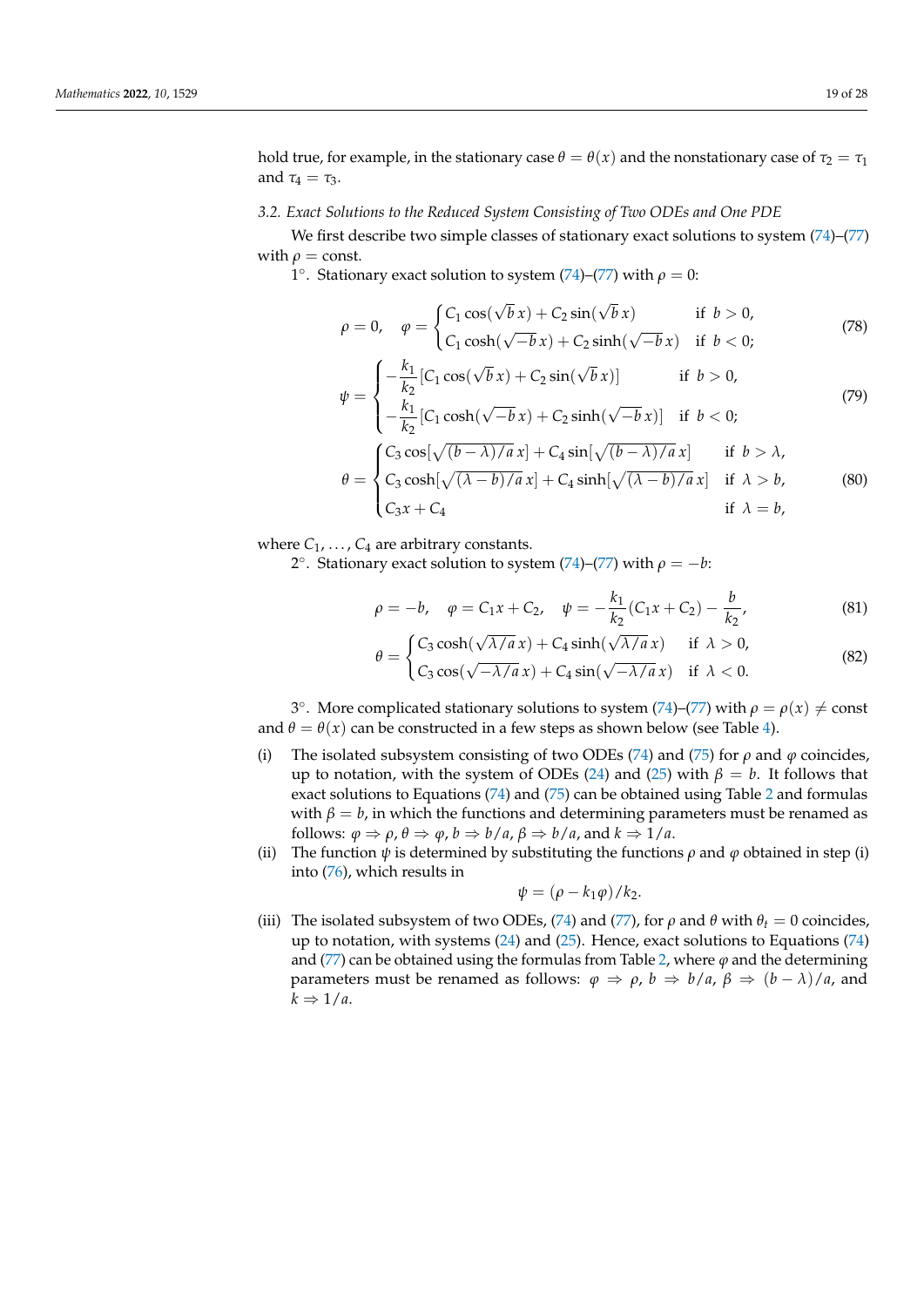| No.            | Parameters                       | Function $\rho$ ,                             | Function $\varphi$ ,                                                                                     | Function $\theta$ ,                                                                                |
|----------------|----------------------------------|-----------------------------------------------|----------------------------------------------------------------------------------------------------------|----------------------------------------------------------------------------------------------------|
|                | b and $\lambda$                  | Equation (74)                                 | Equation (75)                                                                                            | Equation (77)                                                                                      |
| $\mathbf{1}$   | $\lambda a < 0, b = 0$           | $-6ax^{-2}$                                   | $C_1x^{-2} + C_2x^3$                                                                                     | $\sqrt{x}$ $C_3 J_{5/2}(\sqrt{-\lambda/a} x) + C_4 Y_{5/2}(\sqrt{-\lambda/a} x)$                   |
| $\overline{2}$ | $\lambda a > 0, b = 0$           | $-6ax^{-2}$                                   | $C_1x^{-2} + C_2x^3$                                                                                     | $\sqrt{x}$ $[C_3I_{5/2}(\sqrt{\lambda/a}x) + C_4K_{5/2}(\sqrt{\lambda/a}x)]$                       |
| 3              | $\lambda=-3b,\,b<0$              | $\frac{3b}{2}$ (tanh <sup>2</sup> $\xi$ - 1)  | $C_1 \cosh^{-2} \zeta + C_2 \left[ (3 + 2 \cosh^2 \zeta) \tanh \zeta + 3 \zeta \cosh^{-2} \zeta \right]$ | $C_3 \sinh \xi \cosh^3 \xi + C_4 (2 + \cosh^{-2} \xi + 8 \cosh^2 \xi - 16 \cosh^4 \xi)$            |
| $\overline{4}$ | $\lambda = -3b, b < 0$           | $\frac{3b}{2}$ (coth <sup>2</sup> $\xi$ - 1)  | $C_1 \sinh^{-2} \zeta + C_2 \left[ (3 + 2 \sinh^2 \zeta) \coth \zeta + 3 \zeta \sinh^{-2} \zeta \right]$ | $C_3 \cosh \xi \sinh^3 \xi + C_4 (2 + \sinh^{-2} \xi + 8 \sinh^2 \xi - 16 \sinh^4 \xi)$            |
| 5              | $\lambda = -3b, b > 0$           | $-\frac{3b}{2}$ (tanh <sup>2</sup> $\xi$ + 1) | $C_1 \cos^{-2} \xi + C_2 [(3 + 2 \cos^2 \xi) \tan \xi + 3 \xi \cos^{-2} \xi]$                            | $C_3 \sin \xi \cos^3 \xi + C_4 (2 + \cos^{-2} \xi + 8 \cos^2 \xi - 16 \cos^4 \xi)$                 |
| 6              | $\lambda = -3b, b > 0$           | $-\frac{3b}{2}(\coth^2 \xi + 1)$              | $C_1 \sin^{-2} \xi + C_2 [(3 + 2 \sin^2 \xi) \cot \xi + 3 \xi \sin^{-2} \xi]$                            | $C_3 \cos \xi \sin^3 \xi + C_4 (2 + \sin^{-2} \xi + 8 \sin^2 \xi - 16 \sin^4 \xi)$                 |
| 7              | $\lambda = -\frac{5}{4}b, b < 0$ | $\frac{3b}{2}$ (tanh <sup>2</sup> $\xi$ - 1)  | $C_1 \cosh^{-2} \xi + C_2 \left[ (3 + 2 \cosh^2 \xi) \tanh \xi + 3 \xi \cosh^{-2} \xi \right]$           | $C_3 \cosh^3 \xi + C_4 \sinh \xi (4 + 3 \cosh^{-2} \xi + 8 \cosh^2 \xi)$                           |
| 8              | $\lambda = -\frac{5}{4}b, b < 0$ | $\frac{3b}{2}$ (coth <sup>2</sup> $\xi$ - 1)  | $C_1 \sinh^{-2} \zeta + C_2 [(3 + 2 \sinh^2 \zeta) \coth \zeta + 3 \zeta \sinh^{-2} \zeta]$              | $C_3 \sinh^3 \xi + C_4 \cosh \xi (4 + 3 \sinh^{-2} \xi + 8 \sinh^2 \xi)$                           |
| 9              | $\lambda = -\frac{5}{4}b, b > 0$ | $-\frac{3b}{2}(\tan^2 \xi + 1)$               | $C_1 \cos^{-2} \xi + C_2 [(3 + 2 \cos^2 \xi) \tan \xi + 3 \xi \cos^{-2} \xi]$                            | $C_3 \cos^3 \xi + C_4 \sin \xi (4 + 3 \cos^{-2} \xi + 8 \cos^2 \xi)$                               |
| 10             | $\lambda = -\frac{5}{4}b, b > 0$ | $-\frac{3b}{2}(\cot^2 \zeta + 1)$             | $C_1 \sin^{-2} \xi + C_2 [(3 + 2 \sin^2 \xi) \cot \xi + 3 \xi \sin^{-2} \xi]$                            | $C_3 \sin^3 \xi + C_4 \cos \xi (4 + 3 \sin^{-2} \xi + 8 \sin^2 \xi)$                               |
| 11             | $\lambda = \frac{1}{4}b, b < 0$  | $\frac{b}{2}(1+3\tan^2 \xi)$                  | $C_1(1+3\tan^2 \xi) + C_2[\xi(1+3\tan^2 \xi) + 3\tan \xi]$                                               | $C_3 \sin \xi \cos^{-2} \xi + C_4 \cos^{-1} \xi (3 \xi \tan \xi + 3 - \cos^2 \xi)$                 |
| 12             | $\lambda = \frac{1}{4}b, b < 0$  | $\frac{b}{2}(1+3\cot^2 \xi)$                  | $C_1(1+3\cot^2 \xi) + C_2[\xi(1+3\cot^2 \xi) + 3\cot \xi]$                                               | $C_3 \cos \xi \sin^{-2} \xi + C_4 \sin^{-1} \xi (3 \xi \tan \xi + 3 - \sin^2 \xi)$                 |
| 13             | $\lambda = \frac{1}{4}b, b > 0$  | $\frac{b}{2}(1-3\tanh^2 \xi)$                 | $C_1(1-3 \tanh^2 \xi) + C_2[\xi(1-3 \tanh^2 \xi) + 3 \tanh \xi]$                                         | $C_3 \sinh \xi \cosh^{-2} \xi + C_4 \cosh^{-1} \xi (3 \xi \tanh \xi - 3 + \cosh^2 \xi)$            |
| 14             | $\lambda = \frac{1}{4} b, b > 0$ | $\frac{b}{2}(1-3 \coth^2 \xi)$                | $C_1(1-3 \coth^2 \xi) + C_2[\xi(1-3 \coth^2 \xi) + 3 \coth \xi]$                                         | $C_3 \cosh \xi \sinh^{-2} \xi + C_4 \sinh^{-1} \xi (3 \xi \coth \xi - 3 + \sinh^2 \xi)$            |
| 15             | $\lambda = \frac{3}{4}b, b < 0$  | $\frac{3b}{2}$ (tanh <sup>2</sup> $\xi$ - 1)  | $C_1 \cosh^{-2} \zeta + C_2 \left[ (3 + 2 \cosh^2 \zeta) \tanh \zeta + 3 \zeta \cosh^{-2} \zeta \right]$ | $C_3 \sinh \xi \cosh^{-2} \xi + C_4 \cosh^{-1} \xi (3 \xi \tanh \xi - 3 + \cosh^2 \xi)$            |
| 16             | $\lambda = \frac{3}{4}b, b < 0$  | $\frac{3b}{2}$ (coth <sup>2</sup> $\xi$ - 1)  | $C_1 \sinh^{-2} \zeta + C_2 [(3 + 2 \sinh^2 \zeta) \coth \zeta + 3 \zeta \sinh^{-2} \zeta]$              | $C_3 \cosh \xi \sinh^{-2} \xi + C_4 \sinh^{-1} \xi (3 \xi \coth \xi - 3 + \sinh^2 \xi)$            |
| 17             | $\lambda = \frac{3}{4}b, b > 0$  | $-\frac{3b}{2}(\tan^2 \xi + 1)$               | $C_1 \cos^{-2} \xi + C_2 [(3 + 2 \cos^2 \xi) \tan \xi + 3 \xi \cos^{-2} \xi]$                            | $C_3 \sin \xi \cos^{-2} \xi + C_4 \cos^{-1} \xi (3 \xi \tan \xi + 3 - \cos^2 \xi)$                 |
| 18             | $\lambda = \frac{3}{4}b, b > 0$  | $-\frac{3b}{2}(\cot^2 \zeta + 1)$             | $C_1 \sin^{-2} \xi + C_2 [(3 + 2 \sin^2 \xi) \cot \xi + 3 \xi \sin^{-2} \xi]$                            | $C_3 \cos \xi \sin^{-2} \xi + C_4 \sin^{-1} \xi (3 \xi \cot \xi + 3 - \sin^2 \xi)$                 |
| 19             | $\lambda = b, b < 0$             | $\frac{3b}{2}$ (tanh <sup>2</sup> $\xi$ - 1)  | $C_1 \cosh^{-2} \zeta + C_2 \left[ (3 + 2 \cosh^2 \zeta) \tanh \zeta + 3 \zeta \cosh^{-2} \zeta \right]$ | $C_3(3\tanh^2 \xi - 1) + C_4[3\tanh \xi + (3\tanh^2 \xi - 1)$ artanh $\xi$ ]                       |
| 20             | $\lambda = b, b < 0$             | $\frac{3b}{2}$ (coth <sup>2</sup> $\xi$ - 1)  | $C_1 \sinh^{-2} \zeta + C_2 [(3 + 2 \sinh^2 \zeta) \coth \zeta + 3 \zeta \sinh^{-2} \zeta]$              | $C_3(3 \coth^2 \xi - 1) + C_4[3 \coth \xi + (3 \coth^2 \xi - 1)$ arcoth $\xi$                      |
| 21             | $\lambda = b, b < 0$             | $\frac{b}{2}(1+3\tan^2 \xi)$                  | $C_1(1+3\tan^2 \xi) + C_2[\xi(1+3\tan^2 \xi) + 3\tan \xi]$                                               | $C_3 \cos^{-2} \xi + C_4 \left[ \sin(2\xi) + 3 \tan \xi + 3 \xi \cos^{-2} \xi \right]$             |
| 22             | $\lambda = b, b < 0$             | $\frac{b}{2}(1+3 \cot^2 \xi)$                 | $C_1(1+3\cot^2 \xi) + C_2[\xi(1+3\cot^2 \xi) + 3\cot \xi]$                                               | $C_3 \sin^{-2} \xi + C_4 [\cos(2\xi) + 3 \tan \xi + 3 \xi \sin^{-2} \xi]$                          |
| 23             | $\lambda = b, b > 0$             | $-\frac{3b}{2}(\tan^2 \xi + 1)$               | $C_1 \cos^{-2} \xi + C_2 [(3 + 2 \cos^2 \xi) \tan \xi + 3 \xi \cos^{-2} \xi]$                            | $C_3(3\tan^2 \xi + 1) + C_4[3\tan \xi + (3\tan^2 \xi + 1) \arctan \xi]$                            |
| 24             | $\lambda = b, b > 0$             | $-\frac{3b}{2}(\cot^2 \zeta + 1)$             | $C_1 \sin^{-2} \xi + C_2 [(3 + 2 \sin^2 \xi) \cot \xi + 3 \xi \sin^{-2} \xi]$                            | $C_3(3 \cot^2 \xi + 1) + C_4[3 \cot \xi + (3 \cot^2 \xi + 1)$ arccot $\xi$                         |
| 25             | $\lambda = b, b > 0$             | $\frac{b}{2}(1-3\tanh^2 \zeta)$               | $C_1(1-3 \tanh^2 \xi) + C_2 [\xi(1-3 \tanh^2 \xi) + 3 \tanh \xi]$                                        | $C_3 \cosh^{-2} \zeta + C_4 \left[\sinh(2\zeta) + 3 \tanh \zeta + 3 \zeta \cosh^{-2} \zeta\right]$ |
| 26             | $\lambda = b, b > 0$             | $\frac{b}{2}(1-3 \coth^2 \xi)$                | $C_1(1-3 \coth^2 \xi) + C_2[\xi(1-3 \coth^2 \xi) + 3 \coth \xi]$                                         | $C_3 \sinh^{-2} \xi + C_4 \left[ \cosh(2\xi) + 3 \coth \xi + 3 \xi \sinh^{-2} \xi \right]$         |
| 27             | $\lambda = \frac{9}{4} b, b < 0$ | $\frac{b}{2}(1+3\tan^2 \xi)$                  | $C_1(1+3\tan^2 \xi) + C_2[\xi(1+3\tan^2 \xi) + 3\tan \xi]$                                               | $C_3 \cos^3 \xi + C_4 \sin \xi (4 + 3 \cos^{-2} \xi + 8 \cos^2 \xi)$                               |
| 28             | $\lambda = \frac{9}{4}b, b < 0$  | $\frac{b}{2}(1+3\cot^2 \xi)$                  | $C_1(1+3\cot^2 \xi) + C_2[\xi(1+3\cot^2 \xi) + 3\cot \xi]$                                               | $C_3 \sin^3 \xi + C_4 \cos \xi (4 + 3 \sin^{-2} \xi + 8 \sin^2 \xi)$                               |
| 29             | $\lambda = \frac{9}{4}b, b > 0$  | $\frac{b}{2}(1-3\tanh^2 \xi)$                 | $C_1(1-3 \tanh^2 \xi) + C_2[\xi(1-3 \tanh^2 \xi) + 3 \tanh \xi]$                                         | $C_3 \cosh^3 \xi + C_4 \sinh \xi (4 + 3 \cosh^{-2} \xi + 8 \cosh^2 \xi)$                           |
| 30             | $\lambda = \frac{9}{4}b, b > 0$  | $\frac{b}{2}(1-3 \coth^2 \xi)$                | $C_1(1-3 \coth^2 \xi) + C_2[\xi(1-3 \coth^2 \xi) + 3 \coth \xi]$                                         | $C_3 \sinh^3 \xi + C_4 \cosh \xi (4 + 3 \sinh^{-2} \xi + 8 \sinh^2 \xi)$                           |
| 31             | $\lambda = 4b, b < 0$            | $\frac{b}{2}(1+3\tan^2 \xi)$                  | $C_1(1+3\tan^2 \xi) + C_2[\xi(1+3\tan^2 \xi) + 3\tan \xi]$                                               | $C_3 \sin \xi \cos^3 \xi + C_4 (2 + \cos^{-2} \xi + 8 \cos^2 \xi - 16 \cos^4 \xi)$                 |
| 32             | $\lambda = 4b, b < 0$            | $\frac{b}{2}(1+3\cot^2 \xi)$                  | $C_1(1+3\cot^2 \xi) + C_2[\xi(1+3\cot^2 \xi) + 3\cot \xi]$                                               | $C_3 \cos \xi \sin^3 \xi + C_4 (2 + \sin^{-2} \xi + 8 \sin^2 \xi - 16 \sin^4 \xi)$                 |
| 33             | $\lambda = 4b, b > 0$            | $\frac{b}{2}(1-3\tanh^2 \xi)$                 | $C_1(1-3 \tanh^2 \xi) + C_2 [\xi(1-3 \tanh^2 \xi) + 3 \tanh \xi]$                                        | $C_3 \sinh \xi \cosh^3 \xi + C_4 (2 + \cosh^{-2} \xi + 8 \cosh^2 \xi - 16 \cosh^4 \xi)$            |
| 34             | $\lambda = 4b, b > 0$            | $\frac{b}{2}(1-3\coth^2 \xi)$                 | $C_1(1-3 \coth^2 \xi) + C_2[\xi(1-3 \coth^2 \xi) + 3 \coth \xi]$                                         | $C_3 \cosh \xi \sinh^3 \xi + C_4 (2 + \sinh^{-2} \xi + 8 \sinh^2 \xi - 16 \sinh^4 \xi)$            |

<span id="page-19-0"></span>**Table 4.** Stationary solutions to systems [\(74\)](#page-17-7)–[\(77\)](#page-17-8). Notations:  $\zeta = \frac{1}{2} \sqrt{|b/a|} x$ ;  $C_1, \ldots, C_4$  are arbitrary constants. The function  $\psi$  is defined by  $\psi = (\rho - k_1 \varphi)/k_2$ .

4°. If  $τ_2 = τ_1$  and  $τ_2 = τ_4$ , some nonstationary exact solutions to systems [\(74\)](#page-17-7)–[\(77\)](#page-17-8) with  $\rho = 0$  are defined by Formulas [\(78\)](#page-18-1) and [\(79\)](#page-18-2) for  $\varphi$  and  $\psi$  with any expression of the function  $\theta = \theta(x, t)$  specified below:

<span id="page-19-1"></span>
$$
\theta = [(x^2 + 2at) + C]e^{(b-\lambda)t},
$$
  
\n
$$
\theta = \exp[(a\mu^2 + b - \lambda)t \pm \mu x],
$$
  
\n
$$
\theta = \frac{1}{\sqrt{t}} \exp\left[-\frac{x^2}{4at} + (b - \lambda)t\right],
$$
  
\n
$$
\theta = \exp[(b - \lambda - a\mu^2)t] \cos(\mu x),
$$
  
\n
$$
\theta = \exp[(b - \lambda - a\mu^2)t] \sin(\mu x),
$$
  
\n
$$
\theta = \exp[-\mu x + (b - \lambda)t] \cos(\mu x - 2a\mu^2 t),
$$
  
\n
$$
\theta = \exp[-\mu x + (b - \lambda)t] \sin(\mu x - 2a\mu^2 t),
$$
  
\n
$$
\theta = \exp(-\mu x) \cos(\beta x - 2a\beta\mu t), \quad \beta = \sqrt{\mu^2 + (b - \lambda)/a},
$$
  
\n
$$
\theta = \exp(-\mu x) \sin(\beta x - 2a\beta\mu t), \quad \beta = \sqrt{\mu^2 + (b - \lambda)/a},
$$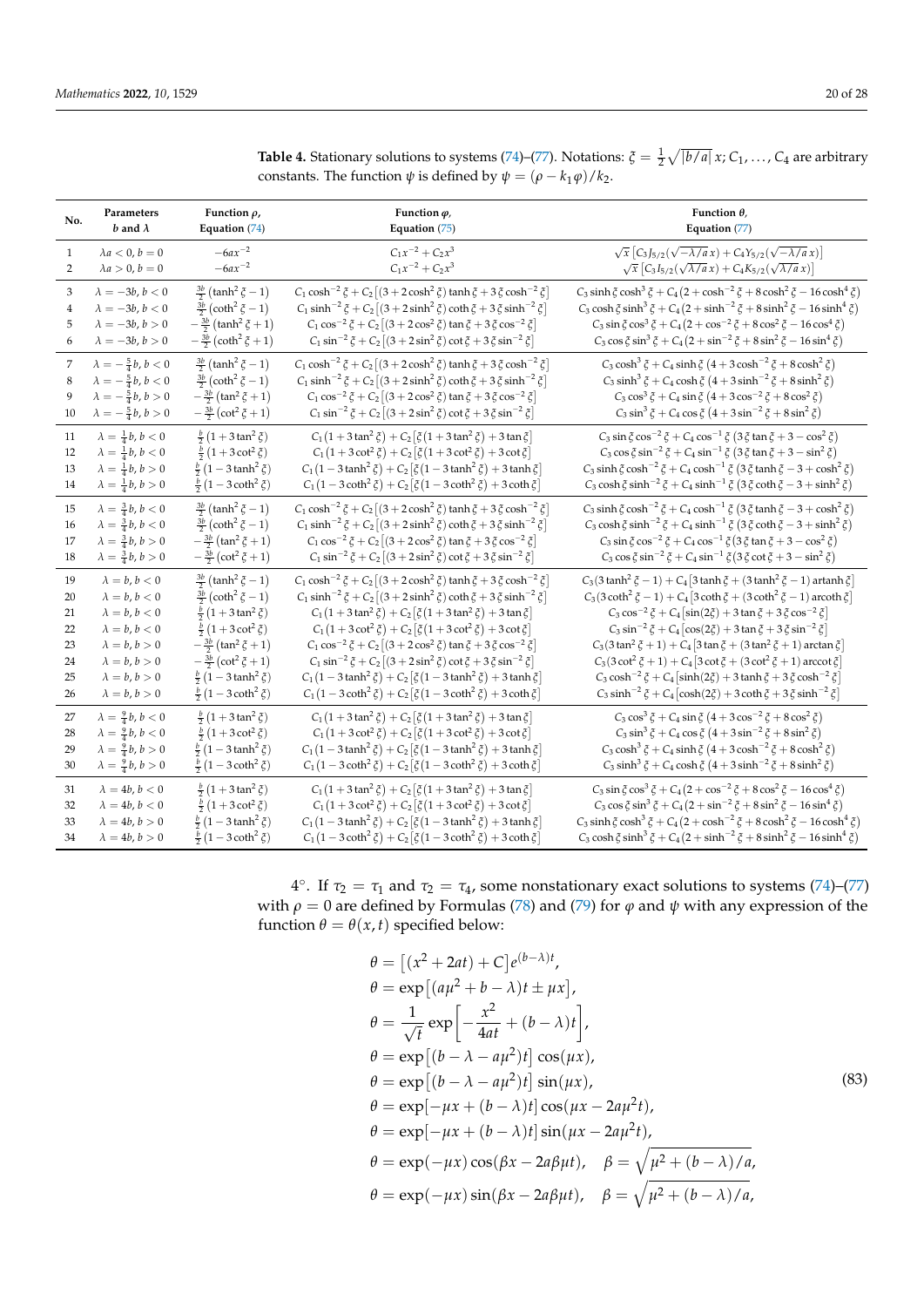where  $C$  and  $\mu$  are arbitrary constants. Some other nonstationary exact solutions to systems [\(74\)](#page-17-7)–[\(77\)](#page-17-8) with  $\rho = 0$  can be obtained using Formulas [\(78\)](#page-18-1) and [\(79\)](#page-18-2) and the expression  $\theta =$  $e^{(b-λ)t}$ ζ, where *ξ* = *ξ*(*x*, *t*) is any solution of the standard linear heat equation  $\zeta$ *t* = *a*ξ*xx*.

<sup>5°</sup>. If  $τ_2 = τ_1$  and  $τ_2 = τ_4$ , there are nonstationary exact solutions to systems [\(74\)](#page-17-7)–[\(77\)](#page-17-8) with  $\rho = -b$  that are defined by Formula [\(81\)](#page-18-3) for  $\varphi$  and  $\psi$  and any expression of  $\theta$  from [\(83\)](#page-19-1) with  $b = 0$ .

 $6^\circ$ . For  $τ_1 \neq τ_2$ , one can seek exact solutions to PDE [\(73\)](#page-17-4) that satisfy the periodicity condition  $(70)$  and relation  $(7)$  in the form

$$
\theta_m(x,t) = \xi_m(x) \cos(\beta_m t) + \eta_m(x) \sin(\beta_m t), \quad \beta_m = \frac{2\pi m}{\tau_2 - \tau_1}, \quad m = 0, 1, 2, \dots,
$$
 (84)

where  $m = 0$  corresponds to a stationary solution. Substituting  $(84)$  into  $(71)$  yields the following linear stationary system of ODEs for  $\zeta_m = \zeta_m(x)$  and  $\eta_m = \eta_m(x)$ :

<span id="page-20-1"></span>
$$
a\xi_m^{\prime\prime} + (b - \lambda + k_1\varphi + k_2\psi)\xi_m - \beta_m\eta_m = 0,
$$
  
\n
$$
a\eta_m^{\prime\prime} + (b - \lambda + k_1\varphi + k_2\psi)\eta_m + \beta_m\xi_m = 0.
$$
\n(85)

Since PDE [\(73\)](#page-17-4) is linear in *θ*, an arbitrary linear combination of exact solutions [\(84\)](#page-20-1),

$$
\theta = \sum_{n=1}^{\infty} \alpha_m \theta_m(x, t) = \sum_{n=1}^{\infty} \alpha_m [\xi_m(x) \cos(\beta_m t) + \eta_m(x) \sin(\beta_m t)],
$$

where  $\alpha_m$  are arbitrary constants, is also an exact solution to this equation.

**Example 2.** *For any of the four simplest solutions* [\(5\)](#page-3-4)*, the general solution of Equation* [\(73\)](#page-17-4) *satisfying the periodicity condition* [\(70\)](#page-17-3) *can be represented as*

$$
\theta(x,t) = \sum_{m=0}^{\infty} \exp(-\mu_m x) \left[ A_m \cos(\beta_m t - \gamma_m x) + B_m \sin(\beta_m t - \gamma_m x) \right]
$$

$$
+ \sum_{m=1}^{\infty} \exp(\mu_m x) \left[ C_m \cos(\beta_m t + \gamma_m x) + D_m \sin(\beta_m t + \gamma_m x) \right],
$$
(86)

*where*

<span id="page-20-2"></span>
$$
\mu_m = \left(\frac{\sqrt{d^2 + \beta_m^2} - d}{2a}\right)^{1/2}, \quad \gamma_m = \left(\frac{\sqrt{d^2 + \beta_m^2} + d}{2a}\right)^{1/2},
$$

$$
d = b - \lambda + k_1 \varphi^{\circ} + k_2 \psi^{\circ}, \quad \beta_m = \frac{2\pi m}{\tau_2 - \tau_1}.
$$

*The constants Am, Bm, Cm, and Dm, otherwise arbitrary, must ensure the convergence of the*  $s$ eries [\(86\)](#page-20-2) and derivatives  $\theta_t$  and  $\theta''_{xx}$ ; the convergence is certainly ensured if, for example, we set  $A_m = B_m = C_m = D_m = 0$  for all  $m > M$ , where M is an arbitrary positive integer.

*Let us highlight two special cases:*

- *(i) Time-periodic solutions decaying as*  $x \to \infty$  *are given by Formula* [\(86\)](#page-20-2) *with*  $A_0 = B_0 = 0$ *and*  $C_m = D_m = 0, m = 1, 2, ...;$
- *(ii) Time-periodic solutions bounded as*  $x \to \infty$  *are given by Formula* [\(86\)](#page-20-2) *with*  $C_m = D_m = 0$ *,*  $m = 1, 2, \ldots$

<span id="page-20-0"></span>*3.3. Reduction of the System of PDEs with a Single Delay to a System of Two First-Order Delay ODEs and One Linear PDE*

We look for incomplete separable solutions to system [\(3\)](#page-3-1) with  $a_1 = a_2 = a$ ,  $b_1 = b_2 = b$ , and  $c_1 = c_2 = 1$  and a common delay time [\(53\)](#page-14-5) in the form

<span id="page-20-3"></span>
$$
u = -k_2 \theta(x, t) + \varphi(t), \quad v = k_1 \theta(x, t) + \psi(t), \tag{87}
$$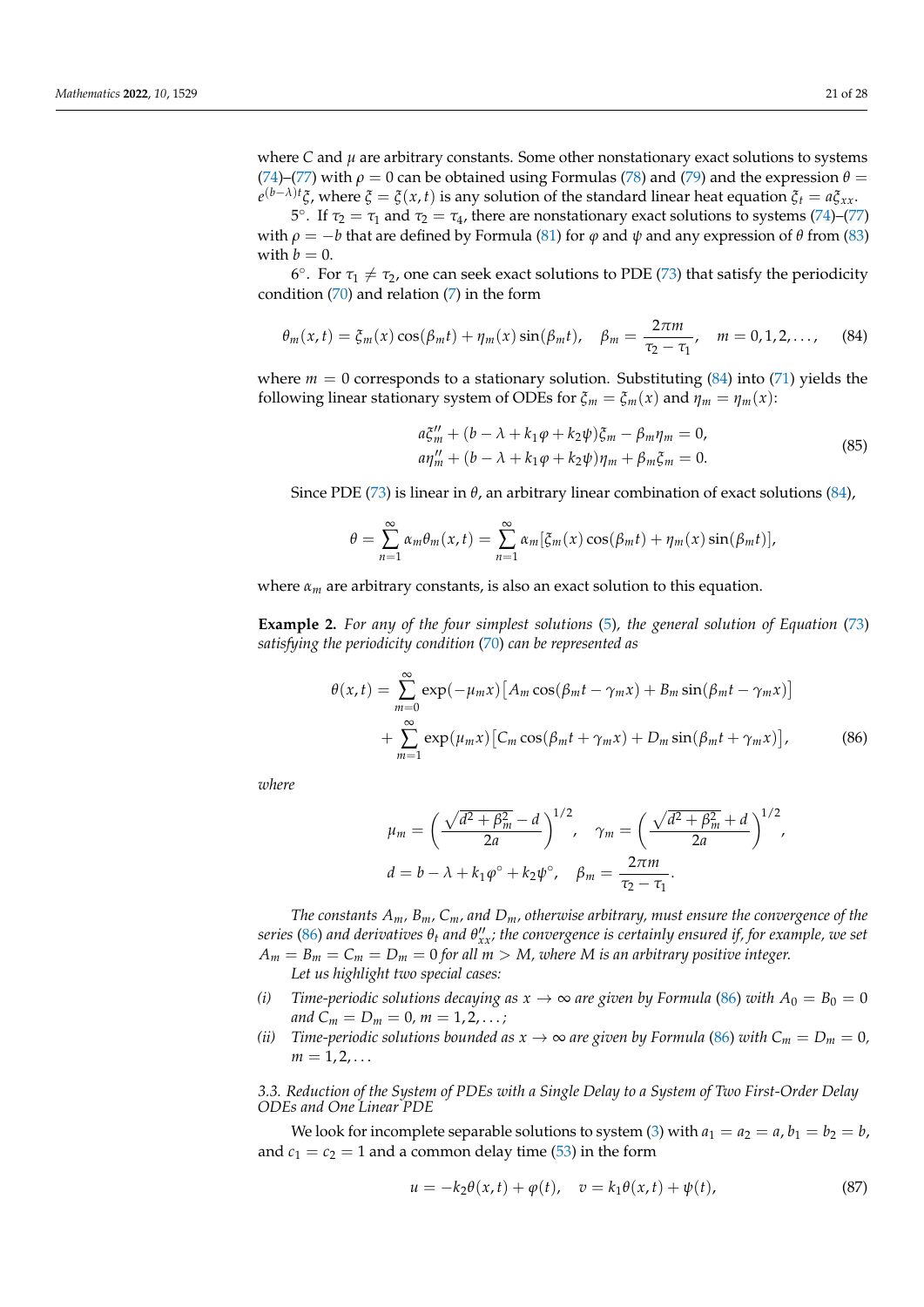analysis.

On substituting [\(87\)](#page-20-3) into the system of PDEs [\(3\)](#page-3-1), we arrive at a nonlinear system of delay ODEs for *ϕ* and *ψ*,

<span id="page-21-2"></span>
$$
\varphi'_t = b\varphi + \varphi(k_1\bar{\varphi} + k_2\bar{\psi}), \quad \bar{\varphi} = \varphi(t-\tau), \n\psi'_t = b\psi + \psi(k_1\bar{\varphi} + k_2\bar{\psi}), \quad \bar{\psi} = \psi(t-\tau),
$$
\n(88)

and a linear parabolic PDE with variable coefficients for *θ*:

<span id="page-21-3"></span>
$$
\theta_t = a\theta_{xx} + (b + k_1\bar{\varphi} + k_2\bar{\psi})\theta.
$$
\n(89)

The system of delay ODEs [\(88\)](#page-21-2) coincides with system [\(59\)](#page-15-5) at  $b_1 = b_2 = b$ . Hence, it can be integrated as described in Section [2.7,](#page-16-6) where some exact solutions can also be found. With the substitution

$$
\theta = \exp\bigg[bt + \int (k_1\bar{\varphi}_1 + k_2\bar{\psi}_1) dt\bigg]\xi(x,t),
$$

Equation [\(89\)](#page-21-3) can be reduced to the standard linear heat equation

$$
\xi_t = a \xi_{xx},
$$

<span id="page-21-0"></span>whose exact solutions can be found, for example, in [\[61\]](#page-27-3).

#### **4. Related Systems of PDEs with Several Space Variables and Delays Other Generalizations**

<span id="page-21-1"></span>*4.1. Reductions and Exact Solutions of a Multidimensional System with Different Diffusion Coefficients and Delays*

Now, let us look at the following Lotka–Volterra-type nonlinear diffusion system of PDEs with *n* space variables:

<span id="page-21-4"></span>
$$
u_t = a_1 \Delta u + u[b_1 + c_1(k_1 \bar{u}_1 + k_2 \bar{v}_2)],
$$
  
\n
$$
v_t = a_2 \Delta v + v[b_2 + c_2(k_1 \bar{u}_3 + k_2 \bar{v}_4)],
$$
\n(90)

where  $\Delta = \sum_{j=1}^{n} \frac{\partial^2}{\partial x^2}$ *∂*<sup>2</sup> is the Laplace operator and *x*<sub>1</sub>, . . . *, x*<sub>*n*</sub> are Cartesian coordinates, while the other notations are the same as in system  $(3)$ . As above, we assume that relation  $(7)$ holds.

System [\(90\)](#page-21-4) admits reductions to simpler equations, which are similar to the reductions of system [\(3\)](#page-3-1). We will illustrate this with specific examples and, in addition, present some exact solutions to [\(90\)](#page-21-4) as well as solutions expressible in terms of solutions to linear PDEs.

1°. There is an exact solution to system [\(90\)](#page-21-4) with  $a_2 \neq a_1$  that generalizes solutions [\(15\)](#page-5-6) and [\(16\)](#page-5-7):

$$
u = -k_2 e^{a_1 \mu (t + \tau_1)} \theta(\mathbf{x}) - \frac{b_1}{c_1 k_1}, \quad v = k_1 e^{a_1 \mu (t + \tau_2)} \theta(\mathbf{x}), \quad \mu = \frac{b_1 c_2 - b_2 c_1}{c_1 (a_2 - a_1)}, \tag{91}
$$

where  $\mathbf{x} = (x_1, \dots, x_n)$ , and  $\theta = \theta(\mathbf{x})$  is a function satisfying the Helmholtz equation

<span id="page-21-5"></span>
$$
\Delta \theta = \mu \theta. \tag{92}
$$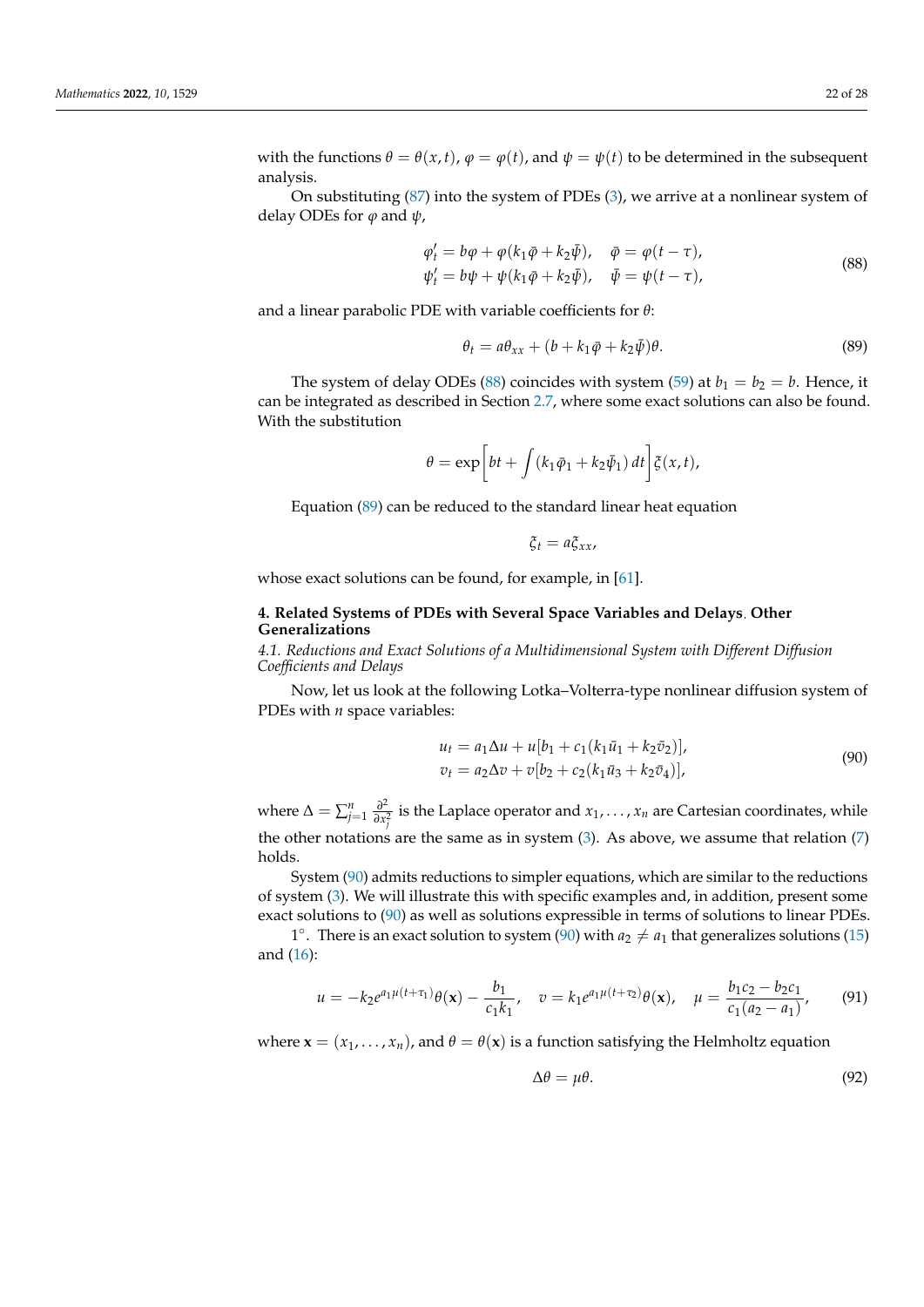In the three-dimensional case, with  $n = 3$ , the linear PDE [\(92\)](#page-21-5) admits, for example, the following exact solutions [\[61\]](#page-27-3):

<span id="page-22-6"></span>
$$
\theta = \frac{1}{r} \left[ A_1 \exp(-\sqrt{\mu} r) + A_2 \exp(\sqrt{\mu} r) \right], \quad r = \sqrt{x_1^2 + x_2^2 + x_3^2}, \quad \mu > 0;
$$
  
\n
$$
\theta = \frac{1}{r} \left[ A_1 \cos(\sqrt{-\mu} r) + A_2 \sin(\sqrt{-\mu} r) \right], \quad r = \sqrt{x_1^2 + x_2^2 + x_3^2}, \quad \mu < 0;
$$
  
\n
$$
\theta = \sin(\nu_1 x_1 + A_1) \sin(\nu_2 x_2 + A_2) \sin(\nu_3 x_3 + A_3), \quad \mu = -\nu_1^2 - \nu_2^2 - \nu_3^2 < 0;
$$
  
\n
$$
\theta = \sinh(\nu_1 x_1 + A_1) \sinh(\nu_2 x_2 + A_2) \sinh(\nu_3 x_3 + A_3), \quad \mu = \nu_1^2 + \nu_2^2 + \nu_3^2 > 0;
$$
  
\n
$$
\theta = \sin(\nu_1 x_1 + A_1) \sin(\nu_2 x_2 + A_2) \sinh(\nu_3 x_3 + A_3), \quad \mu = -\nu_1^2 - \nu_2^2 + \nu_3^2;
$$
  
\n
$$
\theta = \sin(\nu_1 x_1 + A_1) \sinh(\nu_2 x_2 + A_2) \sinh(\nu_3 x_3 + A_3), \quad \mu = -\nu_1^2 + \nu_2^2 + \nu_3^2,
$$

where  $A_1$ ,  $A_2$ ,  $A_3$ ,  $v_1$ ,  $v_2$  and  $v_3$  are arbitrary constants. Any instance of the function sinh in the last three solutions can be replaced with cosh.

2 ◦ . Suppose that

$$
c_1 = a_1, \quad c_2 = a_2 \quad (a_1 \neq a_2). \tag{94}
$$

Then, system [\(90\)](#page-21-4) admits a radially symmetric exact solution of the form

$$
u = -k_2 e^{\lambda(t+\tau_1)} \theta(r) + \varphi(r), \quad v = k_1 e^{\lambda(t+\tau_2)} \theta(r), \quad \lambda = \frac{a_2 b_1 - a_1 b_2}{a_2 - a_1}, \tag{95}
$$

where  $r = \sqrt{x_1^2 + \cdots + x_n^2}$ . The functions  $\varphi = \varphi(r)$  and  $\theta = \theta(r)$  are described by the nonautonomous system of ODEs

$$
\varphi_{rr}'' + \frac{n-1}{r} \varphi_r' + (b + k\varphi)\varphi = 0,
$$
\n(96)

$$
\theta_{rr}^{\prime\prime} + \frac{n-1}{r} \theta_r^{\prime} + (\beta + k\varphi)\theta = 0, \qquad (97)
$$

where  $b = b_1/a_1$ ,  $k = k_1$ , and  $\beta = (b_2 - b_1)/(a_2 - a_1)$ . Systems [\(96\)](#page-22-1) and [\(97\)](#page-22-2) are a generalization of systems [\(24\)](#page-6-2) and [\(25\)](#page-6-3).

Equation [\(96\)](#page-22-1) with  $b = 0$  admits the exact solution

<span id="page-22-4"></span><span id="page-22-3"></span><span id="page-22-2"></span><span id="page-22-1"></span>
$$
\varphi = \frac{2n - 8}{kr^2}.\tag{98}
$$

Substituting  $(98)$  into  $(97)$  and multiplying by  $r^2$ , we arrive at the equation

$$
r^{2}\theta_{rr}'' + (n-1)r\theta_{r}' + (\beta r^{2} + 2n - 8)\theta = 0,
$$
\n(99)

which coincides, up to notation, with a special case of an ODE discussed in the book [\[58\]](#page-27-0) (see Equation (132) with  $n = 2$  on page 535). It follows that the general solution of ODE [\(99\)](#page-22-4) is given by

<span id="page-22-5"></span>
$$
\theta = \begin{cases} r^{(2-n)/2} \left[ C_1 J_{\nu}(\sqrt{\beta}r) + C_2 Y_{\nu}(\sqrt{\beta}r) \right] & \text{if } \beta > 0, \\ r^{(2-n)/2} \left[ C_1 I_{\nu}(\sqrt{-\beta}r) + C_2 K_{\nu}(\sqrt{-\beta}r) \right] & \text{if } \beta < 0, \end{cases}
$$
(100)  

$$
\nu = \frac{1}{2} |\delta - n|,
$$

<span id="page-22-0"></span>where  $C_1$  and  $C_2$  are arbitrary constants,  $J_\nu(\xi)$  and  $Y_\nu(\xi)$  are the Bessel functions of the first and second kind, and  $I_v(\xi)$  and  $K_v(\xi)$  are the modified Bessel functions of the first and second kind. In the three-dimensional case, which corresponds to  $n = 3$  and  $\nu = 3/2$ , Formula [\(100\)](#page-22-5) can be rewritten in terms of elementary functions.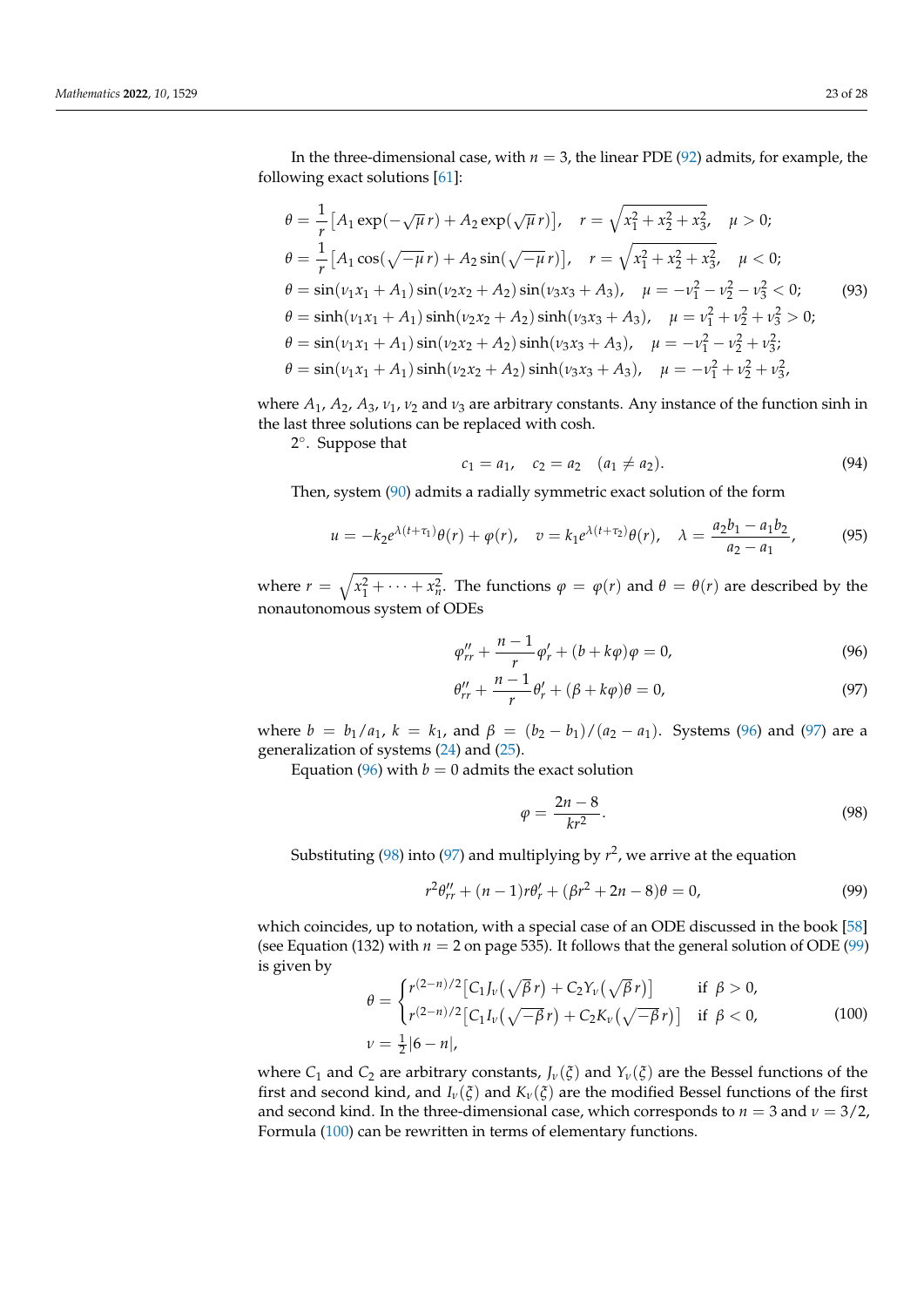# *4.2. Reductions and Exact solutions of a Multidimensional System with Identical Diffusion Coefficients and Delays*

We assume that

<span id="page-23-1"></span>
$$
a_1 = a_2 = a, \quad b_1 = b_2 = b, \quad c_1 = c_2 = 1. \tag{101}
$$

System [\(90\)](#page-21-4) with coefficients [\(101\)](#page-23-1) admits exact solutions of the form

$$
u = -k_2 e^{\lambda(t+\tau_1)} \theta(\mathbf{x},t) + \varphi(\mathbf{x}), \quad v = k_1 e^{\lambda(t+\tau_2)} \theta(\mathbf{x},t) + \psi(\mathbf{x}), \tag{102}
$$

where  $\lambda$  is a free parameter, while  $\theta = \theta(\mathbf{x}, t)$ ,  $\varphi = \varphi(\mathbf{x})$ , and  $\psi = \psi(\mathbf{x})$  are described by the mixed algebraic-differential system of equations

<span id="page-23-2"></span>
$$
a\Delta \rho + (b + \rho)\rho = 0,a\Delta \varphi + (b + \rho)\varphi = 0,\rho = k_1 \varphi + k_2 \psi,\theta_t = a\Delta \theta + (b - \lambda + \rho)\theta,
$$
\n(103)

with *θ* additionally adopted to satisfy the periodicity condition  $\theta$ (**x**,  $t + \tau_2 - \tau_1$ ) =  $\theta$ (**x**, *t*). System [\(103\)](#page-23-2) generalizes systems [\(74\)](#page-17-7)–[\(77\)](#page-17-8).

Presented below are two simple stationary solutions to system [\(103\)](#page-23-2) with  $\rho = \text{const.}$ 

<sup>1</sup>°. Solution with  $ρ = 0$  expressible in terms of solutions to two independent Helmholtz equations: ∆*ϕ* + (*b*/*a*)*ϕ* = 0,

<span id="page-23-3"></span>
$$
\Delta \varphi + (b/a)\varphi = 0,
$$
  
\n
$$
\Delta \theta + [(b - \lambda)/a]\theta = 0,
$$
\n(104)

where  $\psi$  is expressed via  $\varphi$  by the formula  $\psi = -(k_1/k_2)\varphi$ .

In the three-dimensional case, a few exact solutions to the linear PDEs [\(104\)](#page-23-3) can be obtained using Formula [\(93\)](#page-22-6) in which one must set  $\mu = -b/a$  and  $\mu = -(b - \lambda)/a$ , respectively. For other solutions to the linear PDEs [\(104\)](#page-23-3), see [\[61\]](#page-27-3).

2°. Solution with  $\rho = -b$  expressible in terms of solutions to the independent Laplace and Helmholtz equations

<span id="page-23-4"></span>
$$
\Delta \varphi = 0,
$$
  
\n
$$
\Delta \theta - (\lambda/a)\theta = 0,
$$
\n(105)

where  $\psi$  is expressed via  $\varphi$  by the formula  $\psi = -(k_1\varphi + b)/k_2$ . For solutions to the linear PDEs [\(105\)](#page-23-4), see [\[61\]](#page-27-3).

#### <span id="page-23-0"></span>*4.3. Further Generalizations and Modifications*

1 ◦ . The nonlinear system of delay PDEs [\(3\)](#page-3-1) can be generalized to the anisotropic case (when the diffusion coefficients depend on the spatial coordinate):

<span id="page-23-5"></span>
$$
u_t = a_1 [\sigma(x) u_x]_x + u[b_1 + c_1(k_1 \bar{u}_1 + k_2 \bar{v}_2)],
$$
  
\n
$$
v_t = a_2 [\sigma(x) v_x]_x + v[b_2 + c_2(k_1 \bar{u}_3 + k_2 \bar{v}_4)],
$$
\n(106)

where  $\sigma(x)$  is a given function.

As previously, the constants [\(5\)](#page-3-4) and [\(6\)](#page-3-3) are the simplest exact solutions of system [\(106\)](#page-23-5). If condition [\(7\)](#page-4-2) is satisfied, then system [\(106\)](#page-23-5) admits generalized separable solutions of the form [\(8\)](#page-4-3), where the function  $\theta(x)$  is a solution to the second-order linear ODE

<span id="page-23-6"></span>
$$
[\sigma(x)\theta_x']_x' = \mu\theta. \tag{107}
$$

The constants  $\lambda$  and  $\mu$  appearing in [\(8\)](#page-4-3) and [\(107\)](#page-23-6) are defined by Formulas [\(12\)](#page-4-7) and [\(13\)](#page-4-8).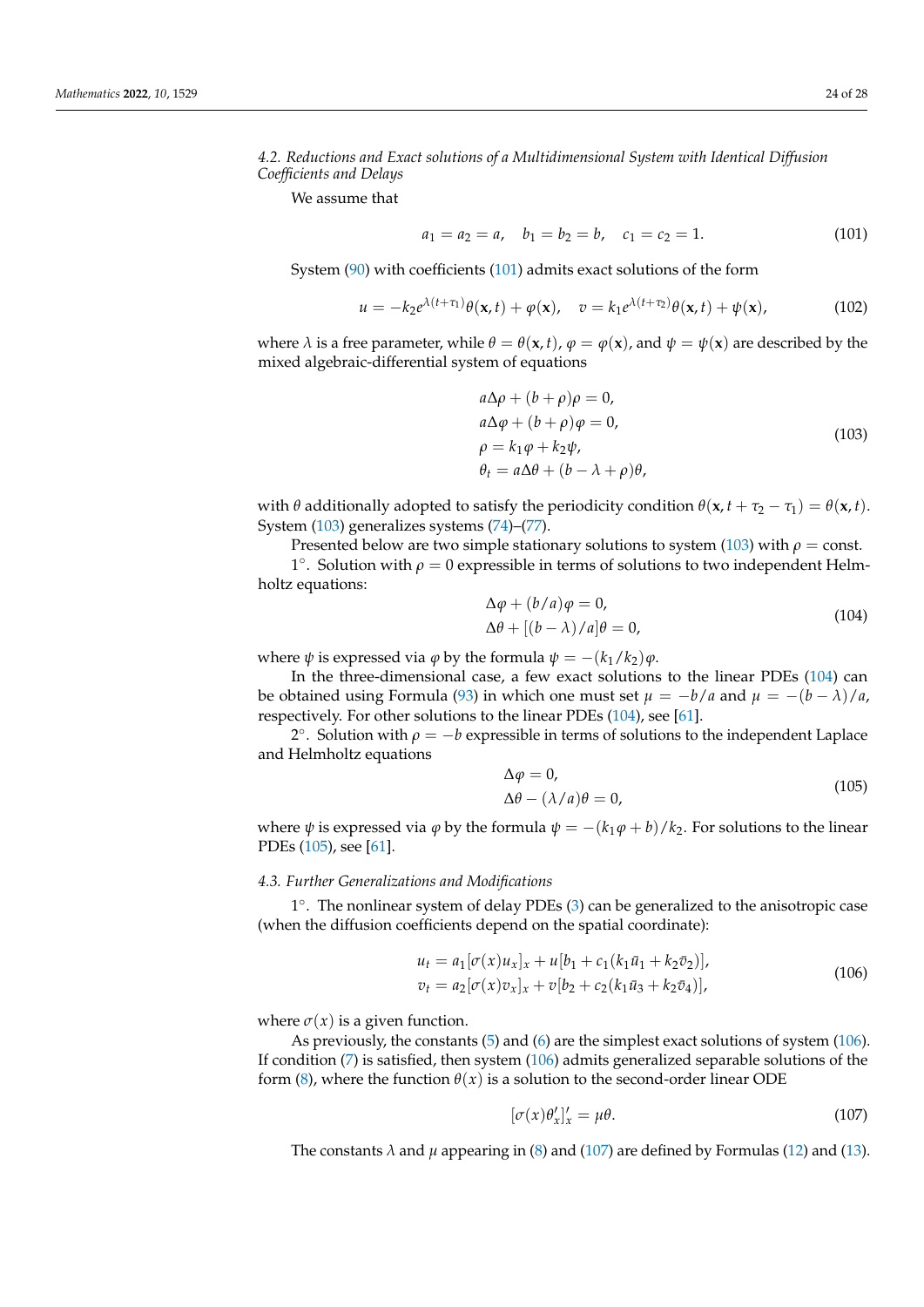Exact solutions of the linear ODE [\(107\)](#page-23-6) for various  $\sigma(x)$  can be found in the hand-book [\[58\]](#page-27-0). In particular, for  $\sigma(x) = x^k$  and  $\sigma(x) = e^{kx}$ , the general solutions of ODE [\(107\)](#page-23-6) can be expressed in terms of Bessel functions or modified Bessel functions.

Under conditions  $(7)$  and  $(21)$ , system  $(106)$  admits more complicated generalized separable solutions of the form [\(17\)](#page-5-2).

2 ◦ . A further generalization of the system of delay PDEs [\(3\)](#page-3-1) is

<span id="page-24-1"></span>
$$
u_t = a_1 L[u] + u[b_1 + c_1 F(x, k_1 \bar{u}_1 + k_2 \bar{v}_2)],
$$
  
\n
$$
v_t = a_2 L[v] + v[b_2 + c_2 F(x, k_1 \bar{u}_3 + k_2 \bar{v}_4)].
$$
\n(108)

Here,  $F(x, \rho)$  is an arbitrary function of two arguments, while  $L[u]$  is an arbitrary linear differential operator with respect to the spatial variable of the form

<span id="page-24-2"></span>
$$
L = \sum_{j=1}^{m} \sigma_j(x) \frac{\partial^j}{\partial x^j},
$$
\n(109)

where  $\sigma_i(x)$  are some given functions and *m* is a positive integer.

Under conditions [\(7\)](#page-4-2) and [\(21\)](#page-6-0), systems [\(108\)](#page-24-1) and [\(109\)](#page-24-2) admit a generalized separable solution of the form [\(17\)](#page-5-2), where the functions  $\varphi = \varphi(x)$ ,  $\psi = \psi(x)$ , and  $\theta = \theta(x)$  satisfy the system of ODEs *a*1*L*[*ϕ*] + [*b*<sup>1</sup> + *a*1*F*(*x*, *ρ*)]*ϕ* = 0,

<span id="page-24-3"></span>
$$
a_1L[\varphi] + [b_1 + a_1F(x, \rho)]\varphi = 0,
$$
  
\n
$$
a_2L[\psi] + [b_2 + a_2F(x, \rho)]\psi = 0,
$$
  
\n
$$
L[\theta] + \left[\frac{b_2 - b_1}{a_2 - a_1} + F(x, \rho)\right]\theta = 0,
$$
\n(110)

where  $\rho = k_1 \varphi + k_2 \psi$ .

If the function  $F(x, \rho)$  is explicitly independent of *x*, so that  $F(x, \rho) = f(\rho)$ , then system [\(110\)](#page-24-3) admits particular solutions of the form

$$
\varphi = \varphi^{\circ} = \text{const}, \quad \psi = \psi^{\circ} = \text{const}, \quad \theta = \theta(x).
$$

In this case, if all the coefficients  $\sigma_j$  of the differential operator [\(109\)](#page-24-2) are independent of *x*, then the last equation in [\(110\)](#page-24-3) for  $\theta$  will be a linear ODE with constant coefficients.

3 ◦ . Nonlinear Klein–Gordon-type systems with delay, which are obtained from the reaction–diffusion delay systems [\(3\)](#page-3-1), [\(106\)](#page-23-5) and [\(108\)](#page-24-1) by formally replacing the first time derivative  $u_t$  with the second derivative  $u_{tt}$ , also admit exact generalized separable solutions of the form [\(4\)](#page-3-2).

#### <span id="page-24-0"></span>**5. Brief Conclusions**

We have described several reductions of a Lotka–Volterra-type nonlinear multi-parameter reaction–diffusion system with several delay times to simpler systems of ODEs with or without delay, as well as reductions to mixed systems consisting of ODEs and a single linear PDE without delay.

We have found many new exact solutions to the reaction–diffusion delay system in question, including over 50 solutions expressible in terms of elementary functions. Moreover, setting the delay times in these solutions to zero can result in many new exact solutions in terms of elementary functions to a simpler nonlinear Lotka–Volterra-type system without delays.

The exact solutions presented in this paper all involve several free constants of integration. Such solutions may be suitable for testing approximate analytical and numerical methods for solving reaction–diffusion equations as well as other nonlinear PDEs with delays.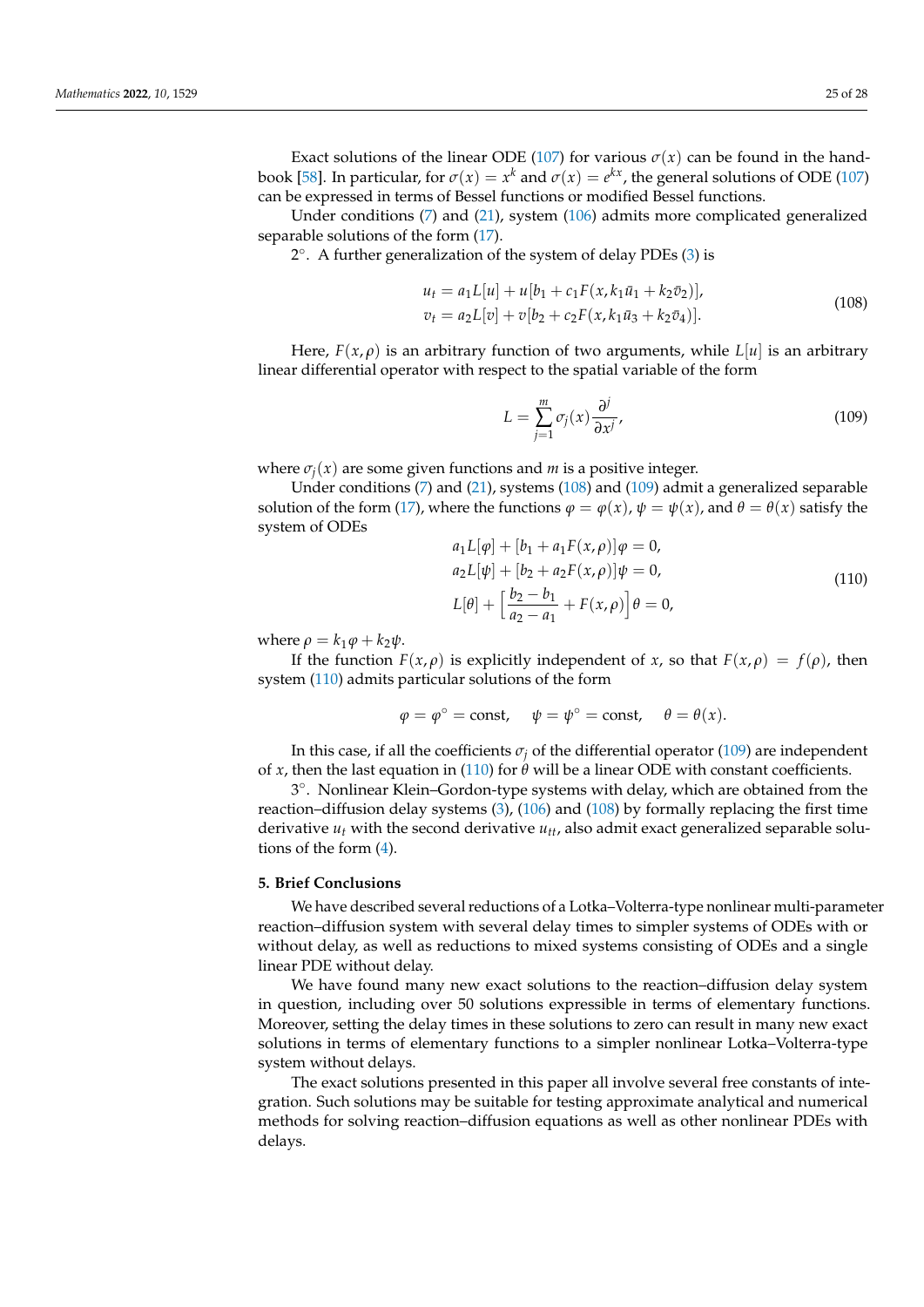**Author Contributions:** Conceptualization and methodology, A.D.P.; formal analysis and investigation, A.D.P. and A.I.Z.; construction of solutions, A.D.P. and A.I.Z.; checking solutions, A.I.Z.; writing—original draft preparation, A.D.P. and A.I.Z.; writing—review and editing, A.D.P.; supervision, A.D.P. All authors have read and agreed to the published version of the manuscript.

**Funding:** The study was supported by the Ministry of Education and Science of the Russian Federation, Russia within the framework of the State Assignment (Reg. No. AAAA-A20-120011690135-5 and No. AAAA-A20-120092190052-9).

**Institutional Review Board Statement:** Not applicable.

**Informed Consent Statement:** Not applicable.

**Data Availability Statement:** Not applicable.

**Conflicts of Interest:** The authors declare no conflict of interest.

#### **References**

- <span id="page-25-0"></span>1. Huang, J.; Zou, X. Traveling wavefronts in diffusive and cooperative Lotka–Volterra system with delays. *J. Math. Anal. Appl.* **2002**, *271*, 455–466. [\[CrossRef\]](http://doi.org/10.1016/S0022-247X(02)00135-X)
- <span id="page-25-1"></span>2. Li, W.-T.; Yan, X.-P.; Zhang, C.-H. Stability and Hopf bifurcation for a delayed cooperation diffusion system with Dirichlet boundary conditions. *Chaos Solitons Fractals* **2008**, *38*, 227–237. [\[CrossRef\]](http://dx.doi.org/10.1016/j.chaos.2006.11.015)
- <span id="page-25-2"></span>3. Faria, T. Stability and bifurcation for a delayed predator–prey model and the effect of diffusion. *J. Math. Anal. Appl.* **2001**, *254*, 433–463. [\[CrossRef\]](http://dx.doi.org/10.1006/jmaa.2000.7182)
- 4. Pao, C. Global asymptotic stability of Lotka–Volterra competition systems with diffusion and time delays. *Nonlinear Anal. Real World Appl.* **2004**, *5*, 91–104. [\[CrossRef\]](http://dx.doi.org/10.1016/S1468-1218(03)00018-X)
- <span id="page-25-3"></span>5. Lv, G.; Wang, M. Traveling wave front in diffusive and competitive Lotka–Volterra system with delays. *Nonlinear Anal. Real World Appl.* **2010**, *11*, 1323–1329. [\[CrossRef\]](http://dx.doi.org/10.1016/j.nonrwa.2009.02.020)
- <span id="page-25-4"></span>6. Wu, J.; Zou, X. Traveling wave fronts of reaction–diffusion systems with delay. *J. Dyn. Differ. Equ.* **2001**, *13*, 651–687. [\[CrossRef\]](http://dx.doi.org/10.1023/A:1016690424892)
- <span id="page-25-5"></span>7. Lotka, A.J. Undamped oscillations derived from the law of mass action. *J. Am. Chem. Soc.* **1920**, *42*, 1595–1599. [\[CrossRef\]](http://dx.doi.org/10.1021/ja01453a010)
- <span id="page-25-6"></span>8. Volterra, V. Variazionie fluttuazioni del numero d'individui in specie animali conviventi. *Mem. Acad. Lincei* **1926**, *2*, 31–113.
- <span id="page-25-7"></span>9. May, R.M. Time delay versus stability in population models with two and three trophic levels. *Ecology* **1973**, *4*, 315–325. [\[CrossRef\]](http://dx.doi.org/10.2307/1934339) 10. Gopalsamy, K. *Stability and Oscillations in Delay Differential Equations of Population Dynamics*; Kluwer: Dordrecht, The Netherlands,
- 1992.
- 11. Kuang, Y. *Delay Differential Equations with Applications in Population Dynamics*; Academic Press: Boston, MA, USA, 1993.
- 12. Song, Y.; Wei, J. Local Hopf bifurcation and global periodic solutions in a delayed predator-prey system. *J. Math. Anal. Appl.* **2005**, *301*, 1–21. [\[CrossRef\]](http://dx.doi.org/10.1016/j.jmaa.2004.06.056)
- 13. Nakaoka, S.; Saito, Y.; Takeuchi, Y. Stability, delay, and chaotic behavior in a Lotka–Volterra predator-prey system. *Math. Biosci. Eng.* **2006**, *3*, 173–187. [\[CrossRef\]](http://dx.doi.org/10.3934/mbe.2006.3.173) [\[PubMed\]](http://www.ncbi.nlm.nih.gov/pubmed/20361817)
- <span id="page-25-8"></span>14. Xu, C.J.; Tang, X.H.; Liao, M.X.; He, X.F. Bifurcation analysis in a delayed Lokta–Volterra predator-prey model with two delays. *Nonlinear Dyn.* **2011**, *66*, 169–183. [\[CrossRef\]](http://dx.doi.org/10.1007/s11071-010-9919-8)
- <span id="page-25-9"></span>15. Conway, E.D.; Smoller, J.A. Diffusion and the predator-prey interaction. *SIAM J. Appl. Math.* **1977**, *33*, 673–686. [\[CrossRef\]](http://dx.doi.org/10.1137/0133047)
- 16. Jorné, J.; Carmi, S. Liapunov stability of the diffusive Lotka–Volterra equations. *Math. Biosci.* **1977**, *37*, 51–61. [\[CrossRef\]](http://dx.doi.org/10.1016/0025-5564(77)90077-3)
- 17. Hastings, A. Global stability in Lotka–Volterra systems with diffusion. *J. Math. Biol.* **1978**, *6*, 163–168. [\[CrossRef\]](http://dx.doi.org/10.1007/BF02450786)
- <span id="page-25-11"></span>18. Alhasanat, A.; Ou, C. Minimal-speed selection of traveling waves to the Lotka–Volterra competition model. *J. Differ. Equ.* **2019**, *266*, 7357–7378. [\[CrossRef\]](http://dx.doi.org/10.1016/j.jde.2018.12.003)
- <span id="page-25-10"></span>19. Lam, K.Y.; Salako, R.B.; Wu, Q. Entire solutions of diffusive Lotka–Volterra system. *J. Differ. Equ.* **2020**, *269*, 10758–10791. [\[CrossRef\]](http://dx.doi.org/10.1016/j.jde.2020.07.006)
- <span id="page-25-12"></span>20. Rodrigo, M.; Mimura, M. Exact solutions of a competition-diffusion system. *Hiroshima Math. J.* **2000**, *30*, 257–270. [\[CrossRef\]](http://dx.doi.org/10.32917/hmj/1206124686)
- 21. Hung, L.-C. Exact traveling wave solutions for diffusive Lotka–Volterra systems of two competing species. *Jpn. J. Ind. Appl. Math.* **2012**, *29*, 237–251. [\[CrossRef\]](http://dx.doi.org/10.1007/s13160-012-0056-2)
- <span id="page-25-13"></span>22. Kudryashov, N.A.; Zakharchenko, A.S. Analytical properties and exact solutions of the Lotka–Volterra competition system. *Appl. Math. Comput.* **2015**, *254*, 219–228. [\[CrossRef\]](http://dx.doi.org/10.1016/j.amc.2014.12.113)
- <span id="page-25-14"></span>23. Cherniha, R.M. Conditional symmetries for systems of PDEs: new definitions and their application for reaction–diffusion systems. *J. Phys. A Math. Theor.* **2010**, *43*, 405207. [\[CrossRef\]](http://dx.doi.org/10.1088/1751-8113/43/40/405207)
- 24. Cherniha, R.; Davydovych, V. *Nonlinear Reaction-Diffusion Systems—Conditional Symmetry, Exact Solutions and Their Applications in Biology*; Springer: Cham, Switzerland, 2017.
- <span id="page-25-15"></span>25. Cherniha, R.; Davydovych, V. New conditional symmetries and exact solutions of the diffusive two-component Lotka–Volterra system. *Mathematics* **2021**, *9*, 1984. [\[CrossRef\]](http://dx.doi.org/10.3390/math9161984)
- <span id="page-25-16"></span>26. Polyanin, A.D.; Zaitsev, V.F. *Handbook of Nonlinear Partial Differential Equations*, 2nd ed.; CRC Press: London, UK; Boca Raton, FL, USA, 2012.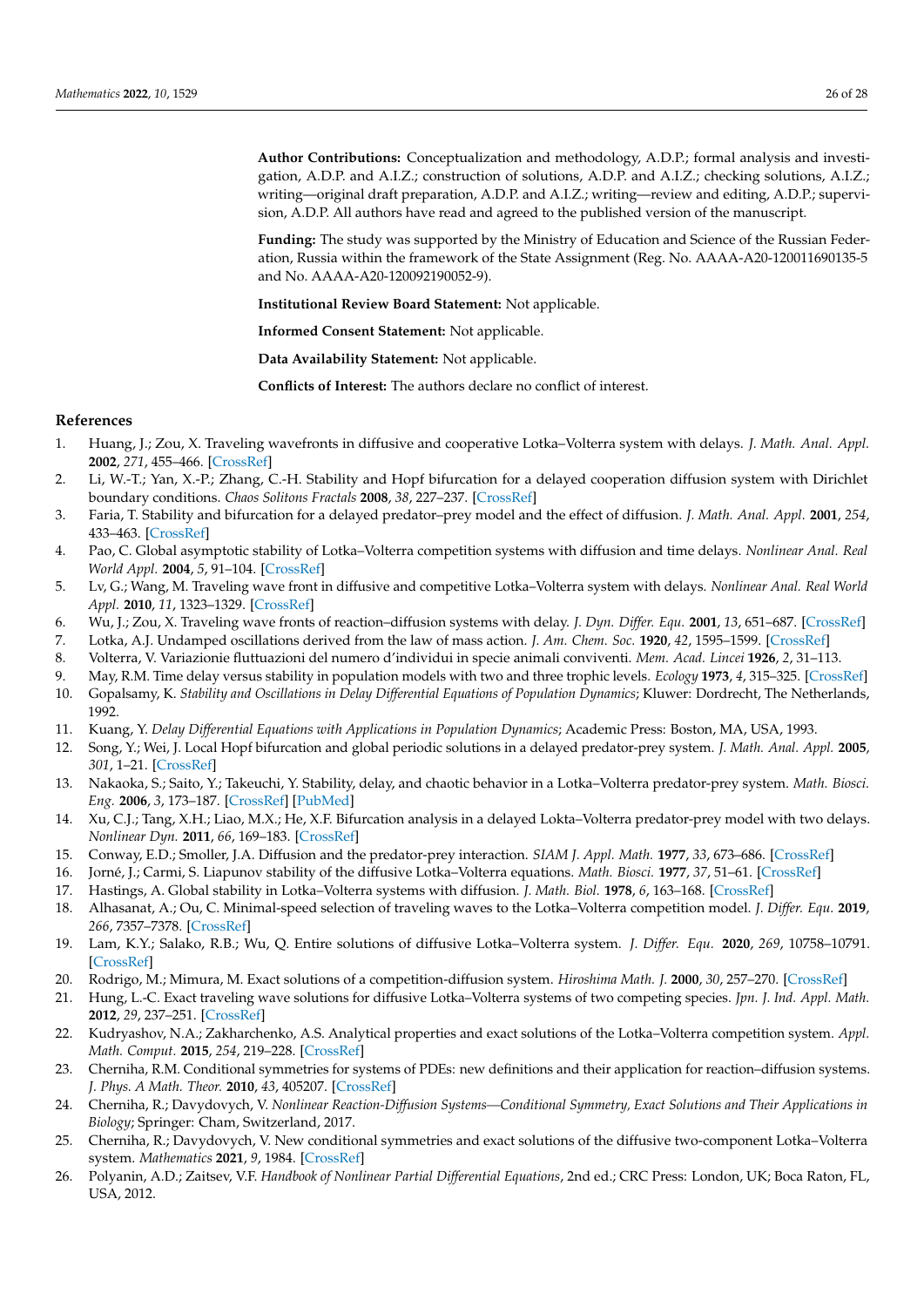- <span id="page-26-0"></span>27. Pliukhin, O. Q-conditional symmetries and exact solutions of nonlinear reaction–diffusion systems. *Symmetry* **2015**, *7*, 1841–1855. [\[CrossRef\]](http://dx.doi.org/10.3390/sym7041841)
- <span id="page-26-1"></span>28. Dorodnitsyn V.A. On invariant solutions of the nonlinear heat equation with a source. *USSR. Comput. Math. Math. Phys.* **1982**, *22*, 115–122. [\[CrossRef\]](http://dx.doi.org/10.1016/0041-5553(82)90102-1)
- 29. Kudryashov, N.A. On exact solutions of families of Fisher equations. *Theor. Math. Phys*. **1993**, *94*, 211–218. [\[CrossRef\]](http://dx.doi.org/10.1007/BF01019332)
- 30. Clarkson, P.A.; Mansfield, E.L. Symmetry reductions and exact solutions of a class of nonlinear heat equations. *Physica D* **1994**, *70*, 250–288. [\[CrossRef\]](http://dx.doi.org/10.1016/0167-2789(94)90017-5)
- 31. Galaktionov, V.A. Quasilinear heat equations with first-order sign-invariants and new explicit solutions. *Nonlinear Anal. Theor. Meth. Appl.* **1994**, *23*, 1595–1621. [\[CrossRef\]](http://dx.doi.org/10.1016/0362-546X(94)90208-9)
- <span id="page-26-3"></span>32. Ibragimov, N.H. (Ed.) *CRC Handbook of Lie Group Analysis of Differential Equations. Symmetries, Exact solutions and Conservation Laws*; CRC Press: Boca Raton, FL, USA, 1994; Volume 1.
- 33. Doyle, P.W.; Vassiliou, P.J. Separation of variables for the 1-dimensional non-linear diffusion equation. *Int. J. Non-Linear Mech.* **1998**, *33*, 315–326. [\[CrossRef\]](http://dx.doi.org/10.1016/S0020-7462(97)00013-9)
- 34. Hood, S. On direct, implicit reductions of a nonlinear diffusion equation with an arbitrary function—Generalizations of Clarkson's and Kruskal's method. *IMA J. Appl. Math.* **2000**, *64*, 223–244. [\[CrossRef\]](http://dx.doi.org/10.1093/imamat/64.3.223)
- 35. Estevez, P.G.; Qu, C.; Zhang, S. Separation of variables of a generalized porous medium equation with nonlinear source. *J. Math. Anal. Appl.* **2002 275**, 44–59. [\[CrossRef\]](http://dx.doi.org/10.1016/S0022-247X(02)00214-7)
- 36. Kaptsov, O.V.; Verevkin, I.V. Differential constraints and exact solutions of nonlinear diffusion equations. *J. Phys. A Math. Gen.* **2003**, *36*, 1401–1414. [\[CrossRef\]](http://dx.doi.org/10.1088/0305-4470/36/5/315)
- <span id="page-26-4"></span>37. Galaktionov, V.A.; Svirshchevskii, S.R. *Exact Solutions and Invariant Subspaces of Nonlinear Partial Differential Equations in Mechanics and Physics*; Chapman & Hall: Atlanta, GA, USA; CRC Press: Boca Raton, FL, USA, 2007.
- 38. Vaneeva, O.O.; Johnpillai, A.G.; Popovych, R.O.; Sophocleous, C. Extended group analysis of variable coefficient reaction– diffusion equations with power nonlinearities. *J. Math. Anal. Appl.* **2007**, *330*, 1363–1386. [\[CrossRef\]](http://dx.doi.org/10.1016/j.jmaa.2006.08.056)
- 39. Vaneeva, O.O.; Popovych, R.O.; Sophocleous, C. Extended group analysis of variable coefficient reaction–diffusion equations with exponential nonlinearities. *J. Math. Anal. Appl.* **2012**, *396*, 225–242. [\[CrossRef\]](http://dx.doi.org/10.1016/j.jmaa.2012.05.084)
- <span id="page-26-5"></span>40. Cherniha, R.; Serov, M.; Pliukhin, O. *Nonlinear Reaction-Diffusion-Convection Equations: Lie and Conditional Symmetry, Exact Solutions and Their Applications*; CRC Press: Boca Raton, FL, USA, 2018.
- 41. Polyanin, A.D. Construction of exact solutions in implicit form for PDEs: New functional separable solutions of non-linear reaction–diffusion equations with variable coefficients. *Int. J. Non-Linear Mech.* **2019**, *111*, 95–105. [\[CrossRef\]](http://dx.doi.org/10.1016/j.ijnonlinmec.2019.02.005)
- 42. Polyanin, A.D. Functional separable solutions of nonlinear reaction–diffusion equations with variable coefficients. *Appl. Math. Comput.* **2019**, *347*, 282–292. [\[CrossRef\]](http://dx.doi.org/10.1016/j.amc.2018.10.092)
- <span id="page-26-6"></span>43. Polyanin, A.D.; Zhurov, A.I. Separation of variables in PDEs using nonlinear transformations: Applications to reaction–diffusiontype equations. *Appl. Math. Lett.* **2020**, *100*, 106055. [\[CrossRef\]](http://dx.doi.org/10.1016/j.aml.2019.106055)
- <span id="page-26-2"></span>44. Polyanin, A.D.; Zhurov, A.I. *Separation of Variables and Exact Solutions to Nonlinear PDEs*; CRC Press: Boca Raton, FL, USA, 2021.
- <span id="page-26-7"></span>45. Fang, J.; Wu, J. Monotone traveling waves for delayed Lotka–Volterra competition systems. *Discret. Contin. Dyn. Syst.* **2012**, *32*, 3043–3058. [\[CrossRef\]](http://dx.doi.org/10.3934/dcds.2012.32.3043)
- <span id="page-26-8"></span>46. Polyanin, A.D.; Sorokin, V.G. Reductions and exact solutions of Lotka–Volterra and more complex reaction–diffusion systems with delays. *Appl. Math. Lett.* **2022**, *125*, 107731. [\[CrossRef\]](http://dx.doi.org/10.1016/j.aml.2021.107731)
- <span id="page-26-9"></span>47. Meleshko, S.V.; Moyo, S. On the complete group classification of the reaction–diffusion equation with a delay. *J. Math. Anal. Appl.* **2008**, *338*, 448–466. [\[CrossRef\]](http://dx.doi.org/10.1016/j.jmaa.2007.04.016)
- 48. Polyanin, A.D.; Zhurov, A.I. Functional constraints method for constructing exact solutions to delay reaction–diffusion equations and more complex nonlinear equations. *Commun. Nonlinear Sci. Numer. Simul.* **2014**, *19*, 417–430. [\[CrossRef\]](http://dx.doi.org/10.1016/j.cnsns.2013.07.017)
- 49. Polyanin, A.D.; Zhurov, A.I. New generalized and functional separable solutions to nonlinear delay reaction–diffusion equations. *Int. J. Non-Linear Mech.* **2014**, *59*, 16–22. [\[CrossRef\]](http://dx.doi.org/10.1016/j.ijnonlinmec.2013.10.008)
- 50. Polyanin, A.D.; Sorokin, V.G. A method for constructing exact solutions of nonlinear delay PDEs. *J. Math. Anal. Appl.* **2021**, *494*, 124619. [\[CrossRef\]](http://dx.doi.org/10.1016/j.jmaa.2020.124619)
- 51. Polyanin, A.D.; Sorokin, V.G. Construction of exact solutions to nonlinear PDEs with delay using solutions of simpler PDEs without delay. *Commun. Nonlinear Sci. Numer. Simul.* **2021**, *95*, 105634. [\[CrossRef\]](http://dx.doi.org/10.1016/j.cnsns.2020.105634)
- 52. Polyanin, A.D.; Sorokin, V.G. Nonlinear pantograph-type diffusion PDEs: Exact solutions and the principle of analogy. *Mathematics* **2021**, *9*, 511. [\[CrossRef\]](http://dx.doi.org/10.3390/math9050511)
- <span id="page-26-10"></span>53. Aibinu, M.O.; Thakur, S.C.; Moyo, S. Exact solutions of nonlinear delay reaction–diffusion equations with variable coefficients. *Partial Differ. Equ. Appl. Math.* **2021**, *4*, 100170. [\[CrossRef\]](http://dx.doi.org/10.1016/j.padiff.2021.100170)
- <span id="page-26-11"></span>54. Prakash, P.; Choudhary, S.; Daftardar-Gejji, V. Exact solutions of generalized nonlinear time-fractional reaction–diffusion equations with time delay. *Eur. Phys. J. Plus* **2020**, *135*, 490. [\[CrossRef\]](http://dx.doi.org/10.1140/epjp/s13360-020-00445-1)
- <span id="page-26-12"></span>55. Polyanin, A.D.; Zhurov, A.I. Generalized and functional separable solutions to nonlinear delay Klein–Gordon equations. *Commun. Nonlinear Sci. Numer. Simul.* **2014**, *19*, 2676–2689. [\[CrossRef\]](http://dx.doi.org/10.1016/j.cnsns.2013.12.021)
- <span id="page-26-13"></span>56. Long, F.-S.; Meleshko, S.V. On the complete group classification of the one-dimensional nonlinear Klein–Gordon equation with a delay. *Math. Methods Appl. Sci.* **2016**, *39*, 3255–3270. [\[CrossRef\]](http://dx.doi.org/10.1002/mma.3769)
- <span id="page-26-14"></span>57. Bateman, H.; Erdélyi, A. *Higher Transcendental Functions*; McGraw-Hill: New York, NY, USA, 1955; Volume 3.